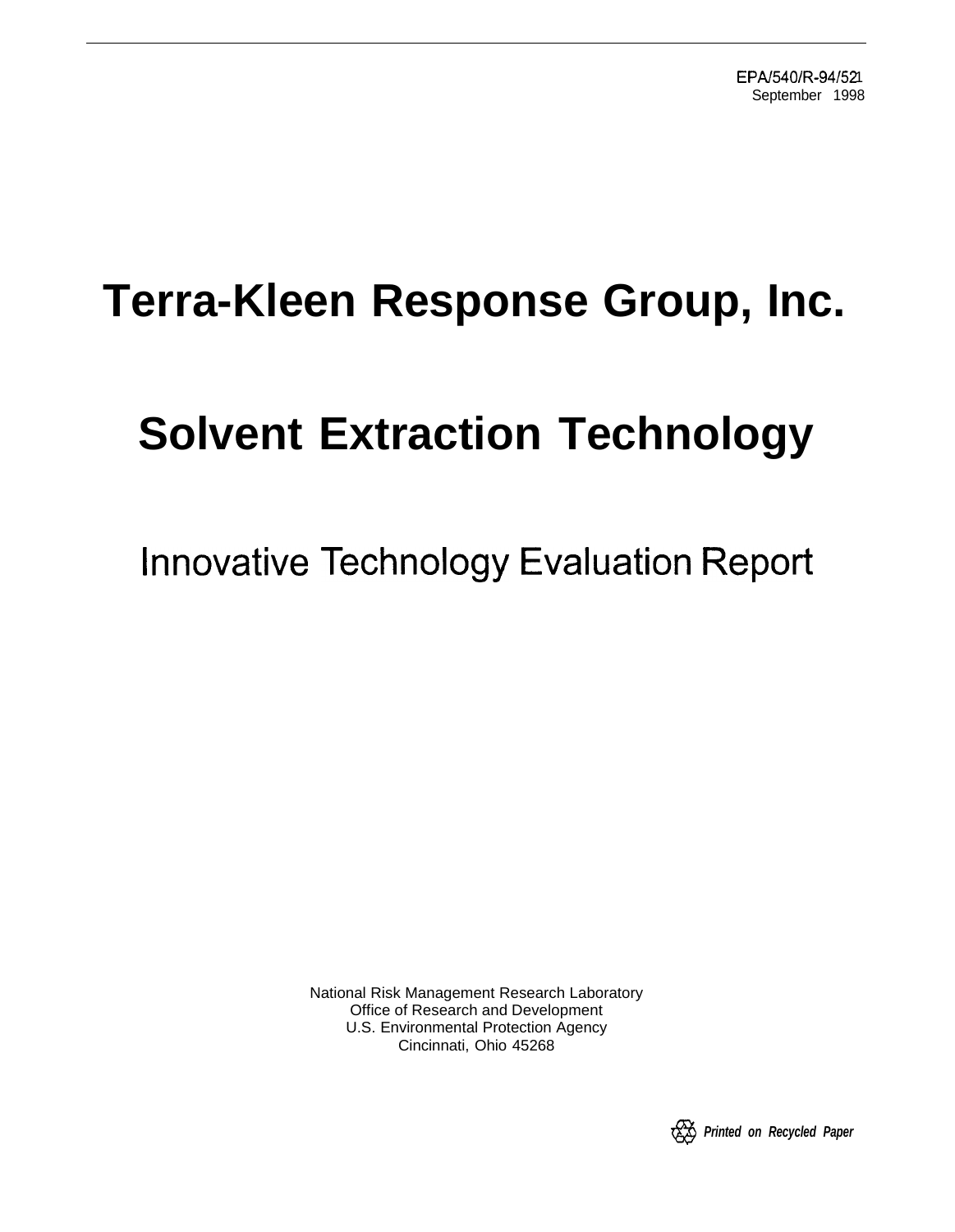# **Notice**

The information in this document has been funded by the U. S. Environmental Protection Agency (EPA) under Contract Nos. 68-CO-0047 and 68-C5-0037 to Tetra Tech EM Inc. (formerly PRC Environmental Management, Inc.). It has been subjected to the Agency's peer and administrative reviews and has been approved for publication as an EPA document. Mention of trade names or commercial products does not constitute an endorsement or recommendation for use.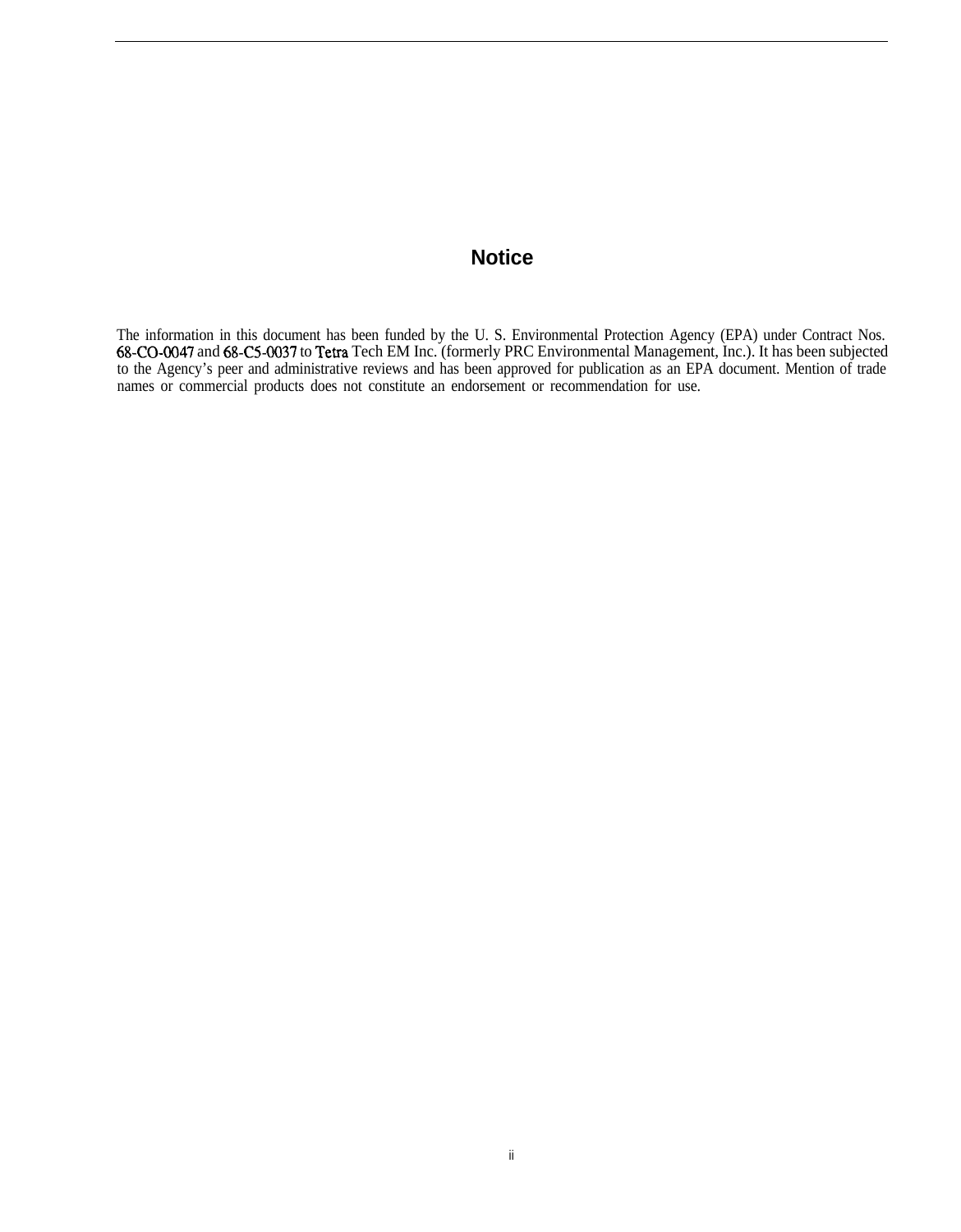#### **Foreword**

The U.S. Environmental Protection Agency (EPA) is charged by Congress with protecting the Nation's land, air, and water resources. Under a mandate of national environmental laws, the Agency strives to formulate and implement actions leading to a compatible balance between human activities and the ability of natural systems to support and nurture life. To meet this mandate, EPA's research program is providing data and technical support for solving environmental problems today and building a science knowledge base necessary to manage our ecological resources wisely, understand how pollutants affect our health, and prevent or reduce environmental risks in the future.

The National Risk Management Research Laboratory is the Agency's center for investigation of technological and management approaches for reducing risks from threats to human health and the environment. The focus of the Laboratory's research program is on methods for the prevention and control of pollution to air, land, water and subsurface resources; protection of water quality in public water systems; remediation of contaminated sites and ground water; and prevention and control of indoor air pollution. The goal of this research effort is to catalyze development and implementation of innovative, cost-effective environmental technologies; develop scientific and engineering information needed by EPA to support regulatory and policy decisions; and provide technical support and information transfer to ensure effective implementation of environmental regulations and strategies.

This publication has been produced as part of the Laboratory's strategic long-term research plan. It is published and made available by EPA's Office of Research and Development to assist the user community and to link researchers with their clients.

> E. Timothy Oppelt, Director National Risk Management Research Laboratory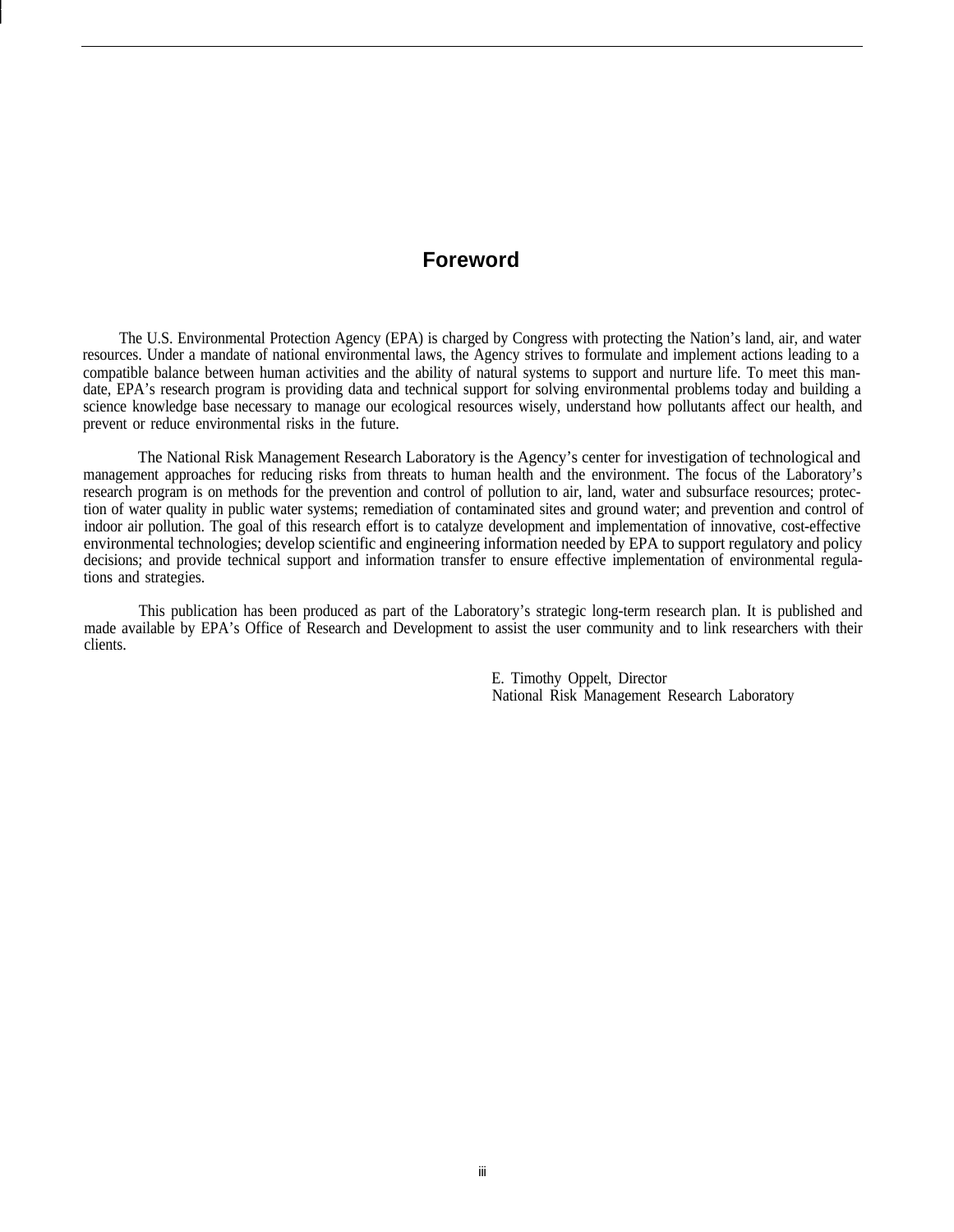## **Abstract**

Terra-Kleen Response Group, Inc. (Terra-Kleen) has developed a solvent extraction technology to remove organic contaminants from soil. The U. S. Environmental Protection Agency (EPA) Superfund Innovative Technology Evaluation (SITE) Program evaluated the performance of this technology during a demonstration at Site 4 of Naval Air Station North Island (NASNI) in San Diego, California in May and June 1994. This Innovative Technology Evaluation Report (ITER) describes the technology and environmental requirements, an economic analysis of treatment costs, and an evaluation of the performance of the technology during the SITE demonstration.

The Terra-Kleen technology employs a proprietary solvent that extracts organic contaminants from contaminated soil. Following this extraction, the organic-laden solvent is then filtered and purified, using a proprietary purification unit. Regenerated solvent is continuously recycled through the contaminated soil until a target cleanup level is achieved. Any solvent remaining in the treated soil is removed using vacuum extraction and biological treatment. Terra-Kleen claims that its treatment process removes polychlorinated biphenyls (PCB), petroleum hydrocarbons, chlorinated hydrocarbons, polynuclear aromatic hydrocarbons, polychlorinated dibenzo-p-dioxins, polychlorinated dibenzo-p-furans, and metals from contaminated soil.

An initial treatability study was conducted to determine the technology's ability to remove PCBs from soil collected from three sites that was shipped to Terra-Kleen's testing facility in Okmulgee, Oklahoma. These soils were obtained from Sites 4 and 6 at Naval Air Station North Island (NASNI) in Coronado, California, and from a site in Anchorage, Alaska. Results from treated soil showed that PCB removal efficiency ranged from 95.3 to 99.1 percent. PCB concentrations in treated soils from both the NASNI sites were reduced to below the Toxic Substances Control Act incineration equivalency concentration of 2 milligrams per kilogram (mg/kg). The Alaskan soil contained a higher percentage of fines, clay, and natural organic matter, a fact that contributed to the higher number of extraction cycles needed to reduce PCB concentrations to 6.0 mg/kg.

The Terra-Kleen technology was demonstrated under the SITE Program at NASNI in May and June 1994. The demonstration provided information on the performance and cost of the Terra-Kleen technology. Analytical results for treated soil showed that PCB concentrations of 144 mg/kg in contaminated soil were decreased to less than 1.7 1 mg/kg with a significance level of 0.05, for an overall removal efficiency of 98.8 plus or minus 0.1 percent. Untreated and treated soils were also analyzed for parameters such as oil and grease, volatile organic compounds, semivolatile organic compounds, dioxins, and furans to determine the Technology's ability to remediate soils contaminated with these constituents. Sampling results indicated that the technology removed 66.3 plus or minus 5.47 percent of the oil and grease, and reduced hexachlorodibenzofurans and pentachlorodibenzofurans by 92 plus or minus 0.82 percent and 76 plus or minus 5.28 percent, respectively.

After the SITE demonstration, the SITE Program collected soil samples during a full-scale remediation of pesticidecontaminated soils at Naval Communication Station Stockton in Stockton, California. Soil at different sites on the installation were contaminated with DDD, DDE, and DDT at concentrations of 150, 50, and 600 mg/kg, respectively. Percent removals for all three pesticides ranged from 99.4 to 99.9 percent.

An economic analysis for the Terra-Kleen SITE demonstration was based on theoretical sites containing 500, 2,000, and 10,000 cubic yards of contaminated soil, respectively. The costs per ton were calculated as \$300, \$210, and \$170 for each of the three sites, respectively. This unit cost included the estimates for remediation, site preparation, residuals shipping, handling, and disposal.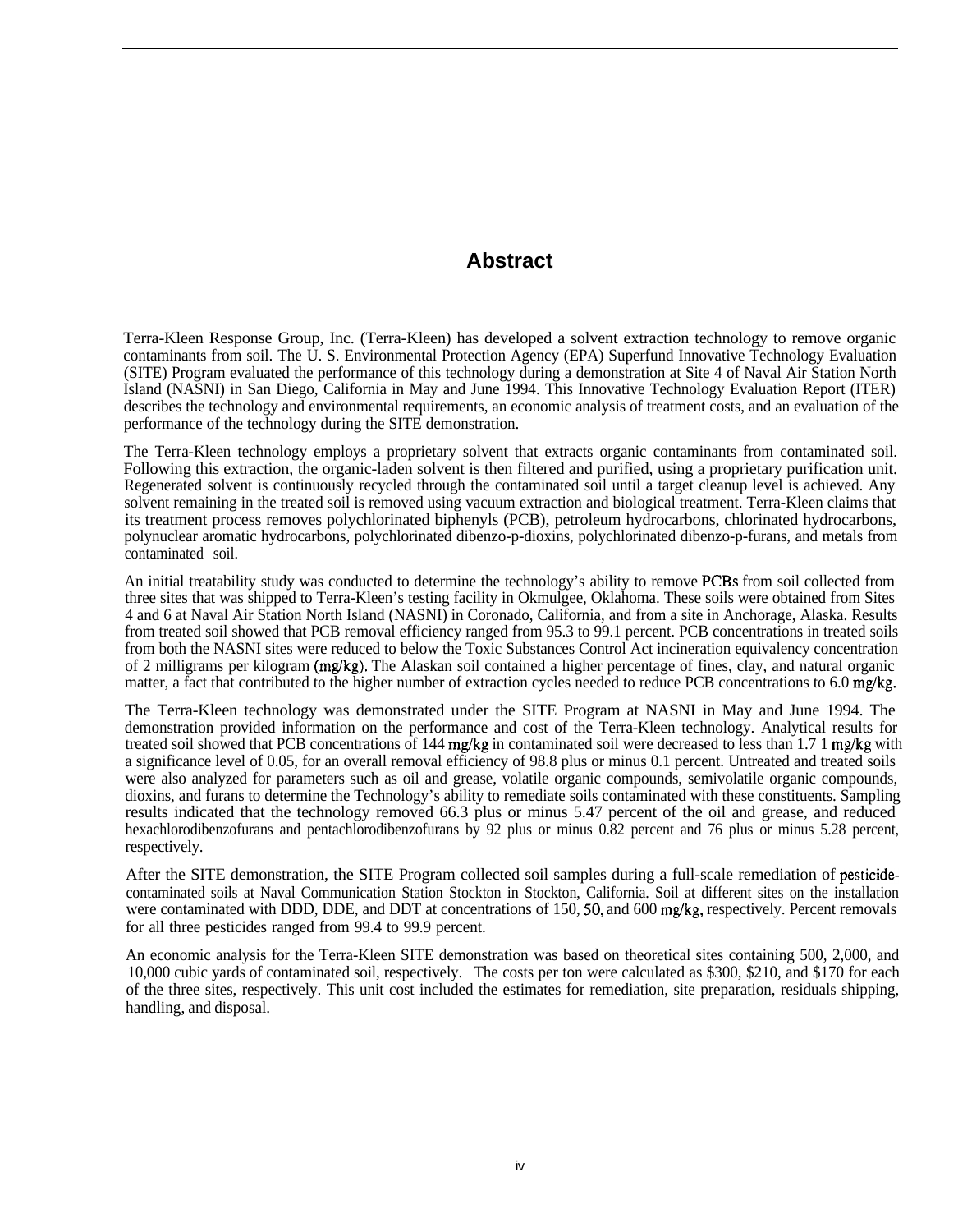# **Contents**

|    |       |                                                                                        | ix                    |  |
|----|-------|----------------------------------------------------------------------------------------|-----------------------|--|
| хi |       |                                                                                        |                       |  |
|    |       |                                                                                        | xii<br>$\overline{1}$ |  |
|    |       |                                                                                        |                       |  |
| 1  |       |                                                                                        | 3                     |  |
|    |       |                                                                                        |                       |  |
|    |       |                                                                                        |                       |  |
|    |       |                                                                                        | $\cdot$ 4             |  |
|    | 1.3.1 |                                                                                        | -6                    |  |
|    | 1.3.2 |                                                                                        | .6                    |  |
|    | 1.3.3 |                                                                                        |                       |  |
|    | 1.3.4 |                                                                                        |                       |  |
|    |       |                                                                                        | $\cdot$ .7            |  |
| 2  |       |                                                                                        | 9                     |  |
|    |       | 2.1 Technology Performance Compared to National Contingency Plan Evaluation Criteria 9 |                       |  |
|    | 2.1.1 |                                                                                        |                       |  |
|    | 2.1.2 | Compliance With Applicable or Relevant and Appropriate Requirements 11                 |                       |  |
|    | 2.1.3 |                                                                                        |                       |  |
|    | 2.1.4 | Reduction in Toxicity, Mobility, or Volume Through Treatment  12                       |                       |  |
|    | 2.1.5 |                                                                                        | 12                    |  |
|    | 2.1.6 |                                                                                        | 13                    |  |
|    | 2.1.7 |                                                                                        | 13                    |  |
|    | 2.1.8 |                                                                                        | 13                    |  |
|    | 2.1.9 |                                                                                        | 13                    |  |
|    |       |                                                                                        |                       |  |
|    | 2.2.1 |                                                                                        |                       |  |
|    | 2.2.2 |                                                                                        | 14                    |  |
|    | 2.2.3 |                                                                                        |                       |  |
|    | 2.2.4 |                                                                                        | 16                    |  |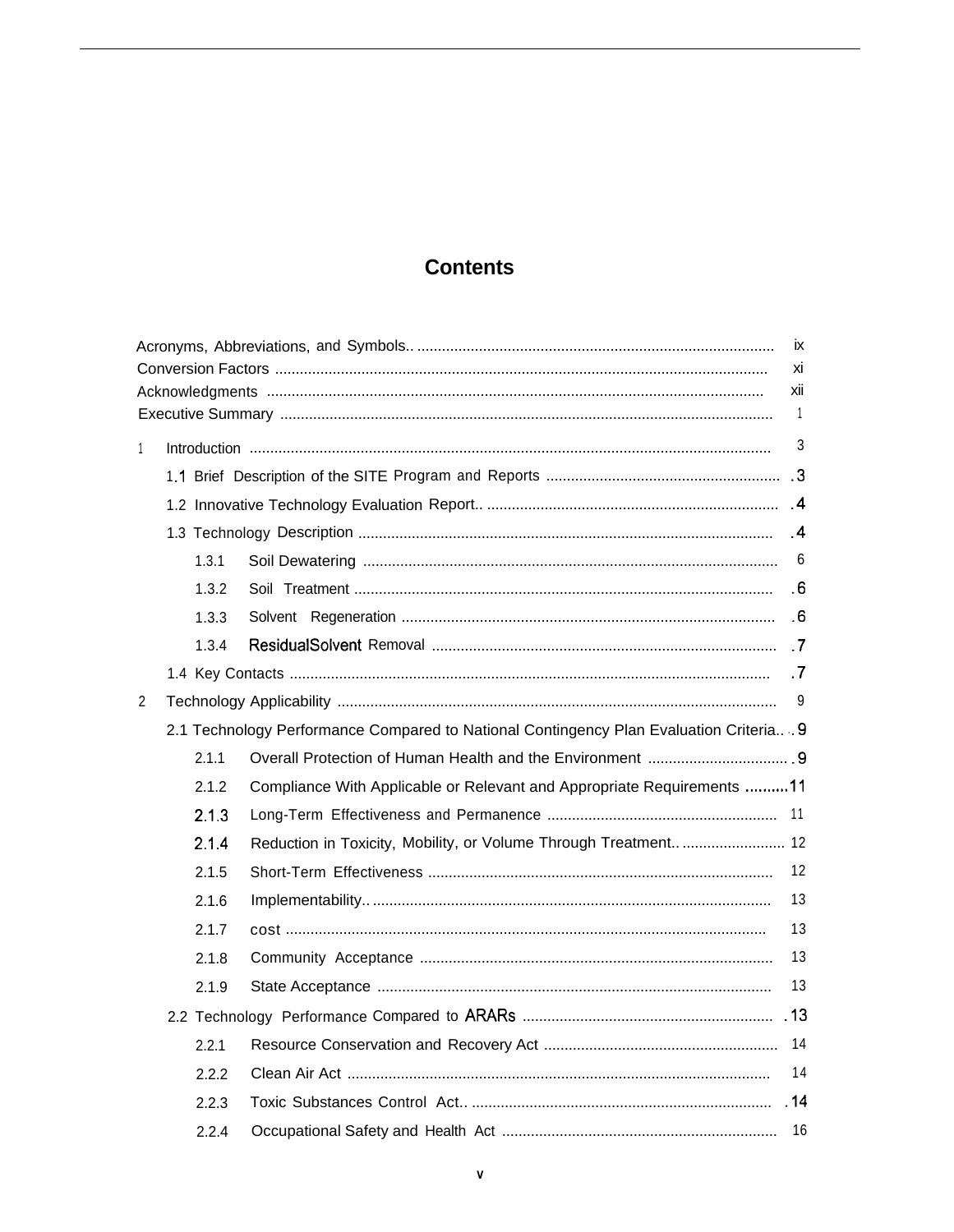# **Contents (continued)**

|   | 2.2.5 | 16   |
|---|-------|------|
|   |       | 16   |
|   |       | 17   |
|   |       | 17   |
|   |       | 17   |
|   |       | 18   |
| 3 |       | 19   |
|   |       | 19   |
|   | 3.1.1 | 19   |
|   |       | 22   |
|   | 3.1.3 | .22  |
|   | 3.1.4 | 22   |
|   |       | 22   |
|   |       | 26   |
|   | 3.3.1 | 26   |
|   | 3.3.2 | 26   |
|   | 3.3.3 |      |
|   |       | 29   |
|   | 3.4.1 | 29   |
|   | 3.4.2 | .30  |
|   | 3.4.3 | 30   |
|   | 3.4.4 | 33   |
|   | 3.4.5 | 33   |
|   | 3.4.6 | 34   |
| 4 |       | 35   |
|   |       | 35   |
|   |       | 35   |
|   |       | 36   |
|   |       | .37  |
|   | 4.4.1 | .37  |
|   | 4.4.2 | 37   |
|   |       | 37   |
|   | 4.4.4 | . 39 |
|   | 4.4.5 | 39   |
|   | 4.4.6 | 39   |
|   | 4.4.7 | 40   |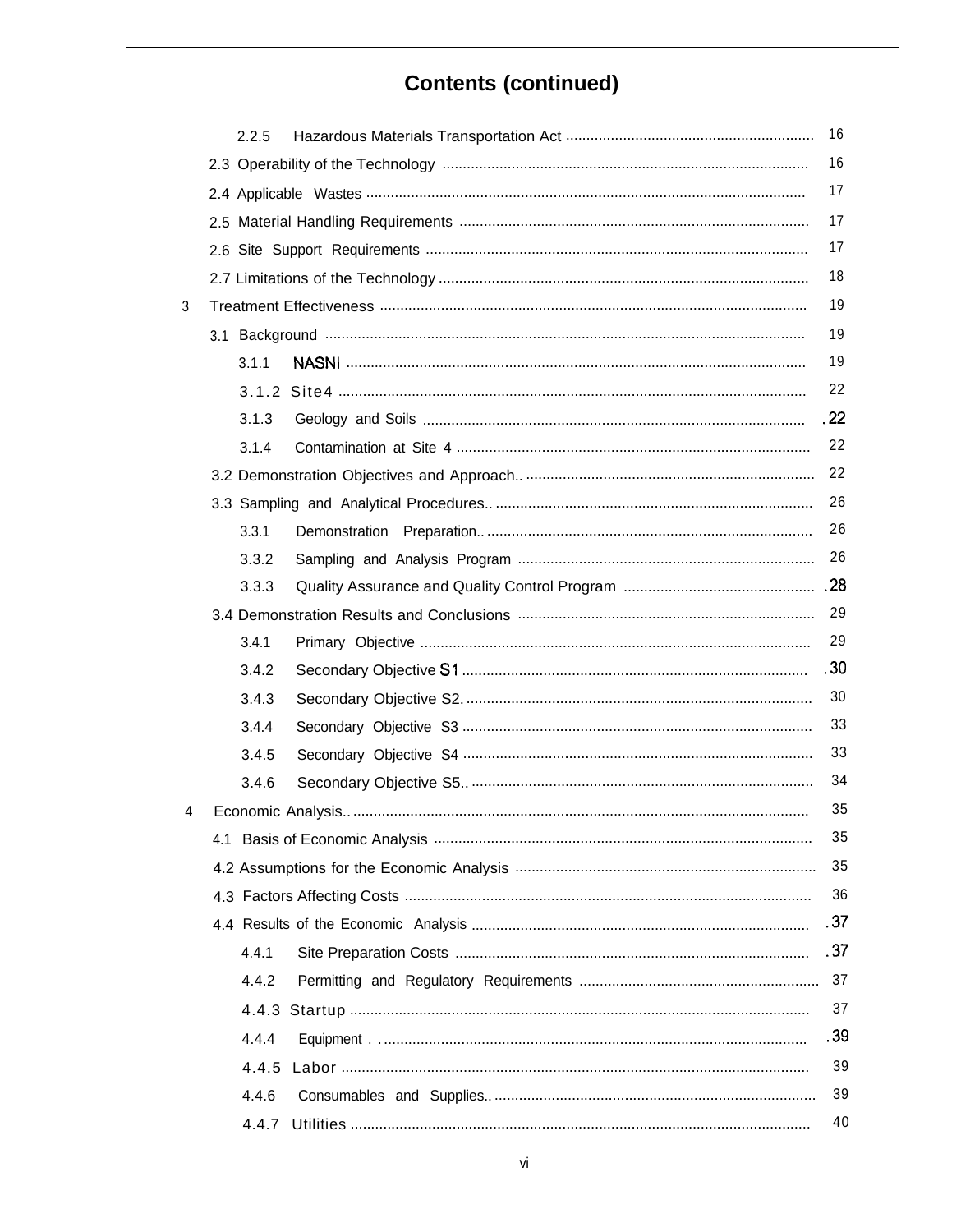# **Contents (continued)**

|                | 4.4.9 |  |
|----------------|-------|--|
|                |       |  |
|                |       |  |
|                |       |  |
| 5 <sup>5</sup> |       |  |
| 6              |       |  |
|                |       |  |

- A Terra-Kleen Technology Treatability Study
- B Terra-Kleen Technology Full-Scale Implementation
- C Vendor Claims for the Terra-Kleen Technology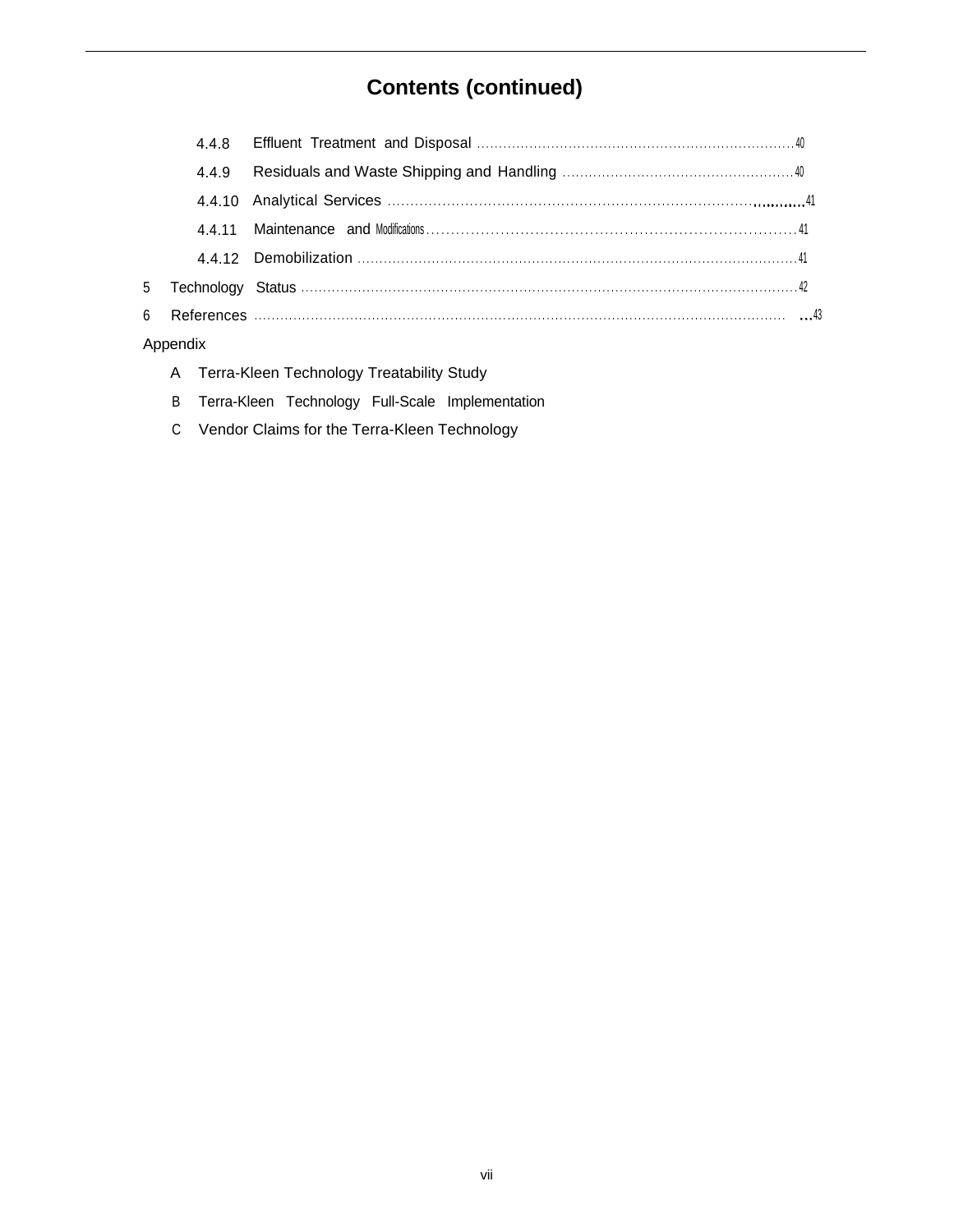# **Figures**

# **Tables**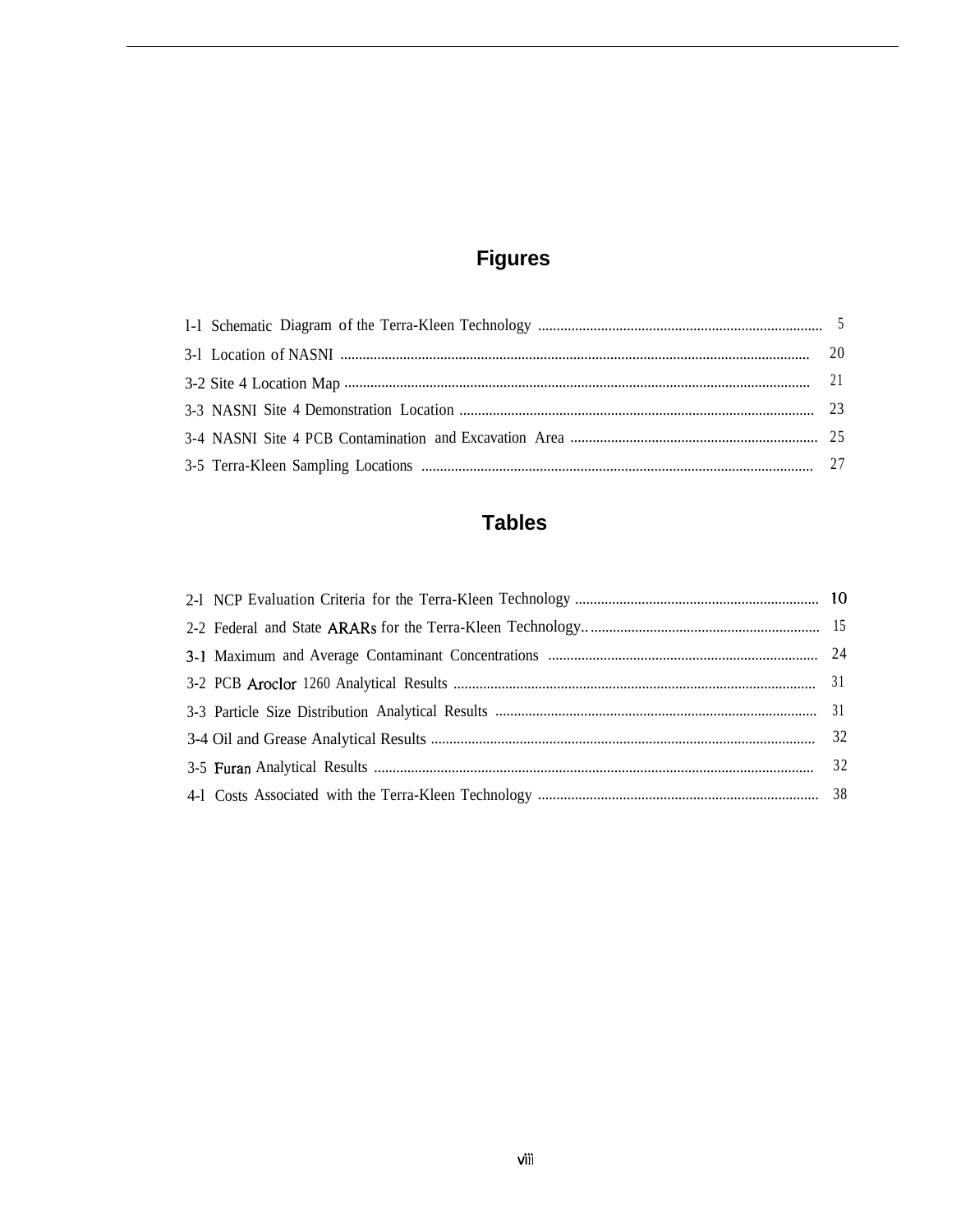# **Acronyms, Abbreviations, and Symbols**

| $\mu$ g/kg    | Micrograms per kilogram                            |
|---------------|----------------------------------------------------|
| ARAR          | Applicable or relevant and appropriate requirement |
| bgs           | Below ground surface                               |
| CAA.          | Clean Air Act                                      |
| <b>CERCLA</b> | Comprehensive Environmental Response,              |
|               | Compensation, and Liability Act                    |
| <b>CFR</b>    | Code of Federal Regulations                        |
| <b>DDD</b>    | 4,4'-Dichlorodiphenyldichloroethane                |
| <b>DDE</b>    | 4,4'-Dichlorodiphenyldichloroethene                |
| DDT           | 4,4'-Dichlorodiphenyltrichloroethane               |
| <b>DUP</b>    | Duplicate                                          |
| <b>EPA</b>    | U.S. Environmental Protection Agency               |
| GC            | Gas chromatography                                 |
| <b>HMTA</b>   | Hazardous Materials Transportation Act             |
| <b>HxCDF</b>  | Hexachlorodibenzofuran                             |
| <b>IRP</b>    | Installation Restoration Program                   |
| <b>ITER</b>   | <b>Innovative Technology Evaluation Report</b>     |
| kWh           | Kilowatt hours                                     |
| <b>LDR</b>    | Land disposal restrictions                         |
| mg/kg         | Milligrams per kilogram                            |
| mil           | One thousandth of an inch                          |
| <b>NASNI</b>  | Naval Air Station North Island                     |
| <b>NCP</b>    | National Contingency Plan                          |
| NCS Stockton  | Naval Communication Station Stockton               |
| <b>NELP</b>   | Navy Environmental Leadership Program              |
| mm            | Millimeter                                         |
| mL            | Milliliter                                         |
| MS/MSD        | Matrix spike/matrix spike duplicate                |
| ORD           | Office of Research and Development                 |
| OSHA          | Occupational Safety and Health Administration      |
| OSWER         | Office of Solid Waste and Emergency Response       |
|               |                                                    |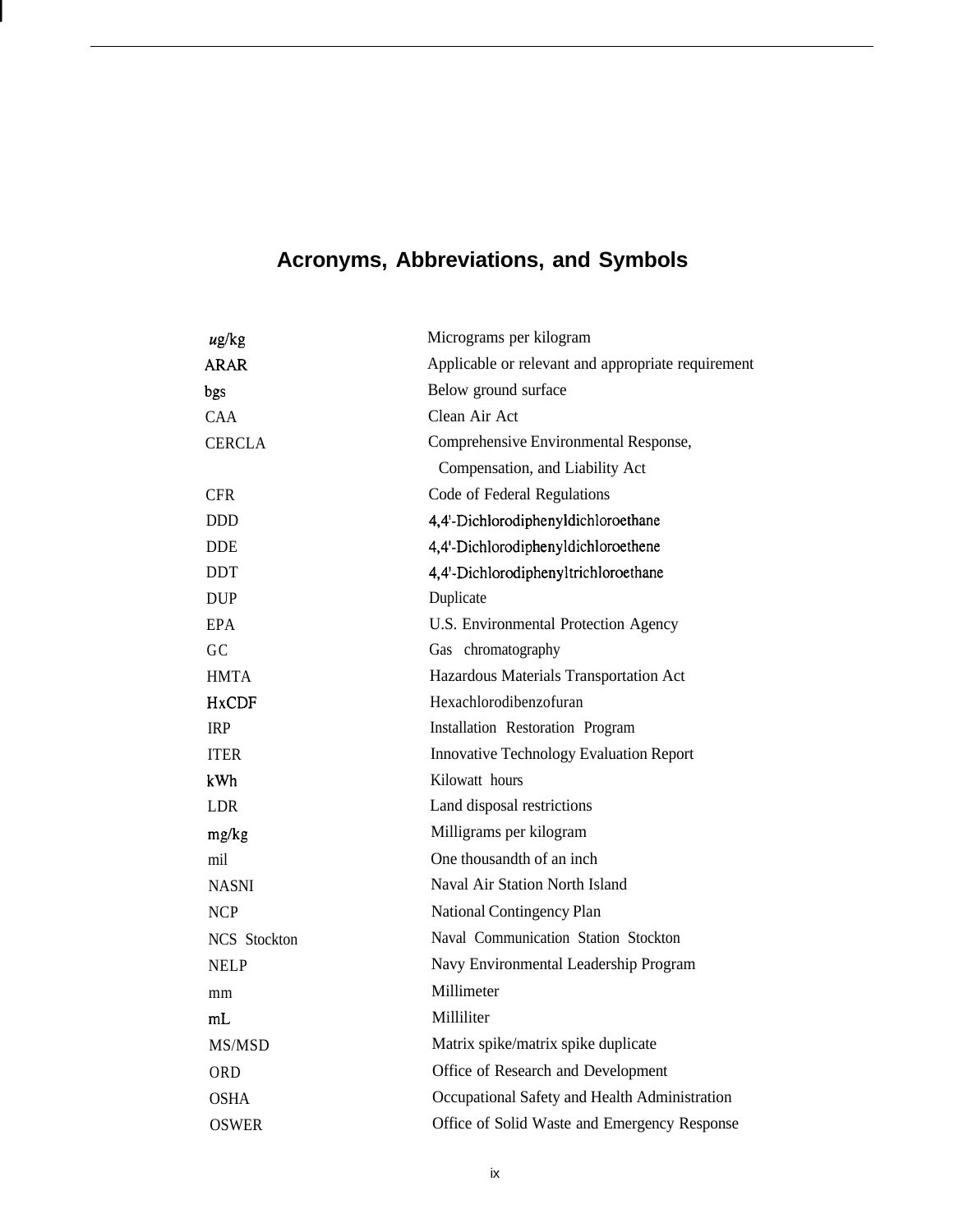# **Acronyms, Abbreviations, and Symbols (continued)**

 $\mathbf{I}$ 

| <b>PAH</b>   | Polynuclear aromatic hydrocarbon             |
|--------------|----------------------------------------------|
| <b>PRC</b>   | PRC Environmental Management, Inc.           |
| PCB          | Polychlorinated biphenyl                     |
| <b>PCDD</b>  | Polychlorinated dibenzo-p-dioxin             |
| <b>PCDF</b>  | Polychlorinated dibenzo-p-furan              |
| PeCDF        | Pentachlorodibenzofuran                      |
| <b>PPE</b>   | Personal protective equipment                |
| ppm          | Parts per million                            |
| QA/QC        | Quality assurance/quality control            |
| QAPP         | Quality assurance project plan               |
| RCRA         | Resource Conservation and Recovery Act       |
| SARA         | Superfund Amendment and Reauthorization Act  |
| <b>SWDIV</b> | Southwest Division, Naval Facilities Command |
| <b>SITE</b>  | Super-fund Innovative Technology Evaluation  |
| $S$ V O C    | Semivolatile organic compound                |
| Terra-Kleen  | Terra-Kleen Response Group, Inc.             |
| TSCA         | <b>Toxic Substances Control Act</b>          |
| $V$ O C      | Volatile organic compound                    |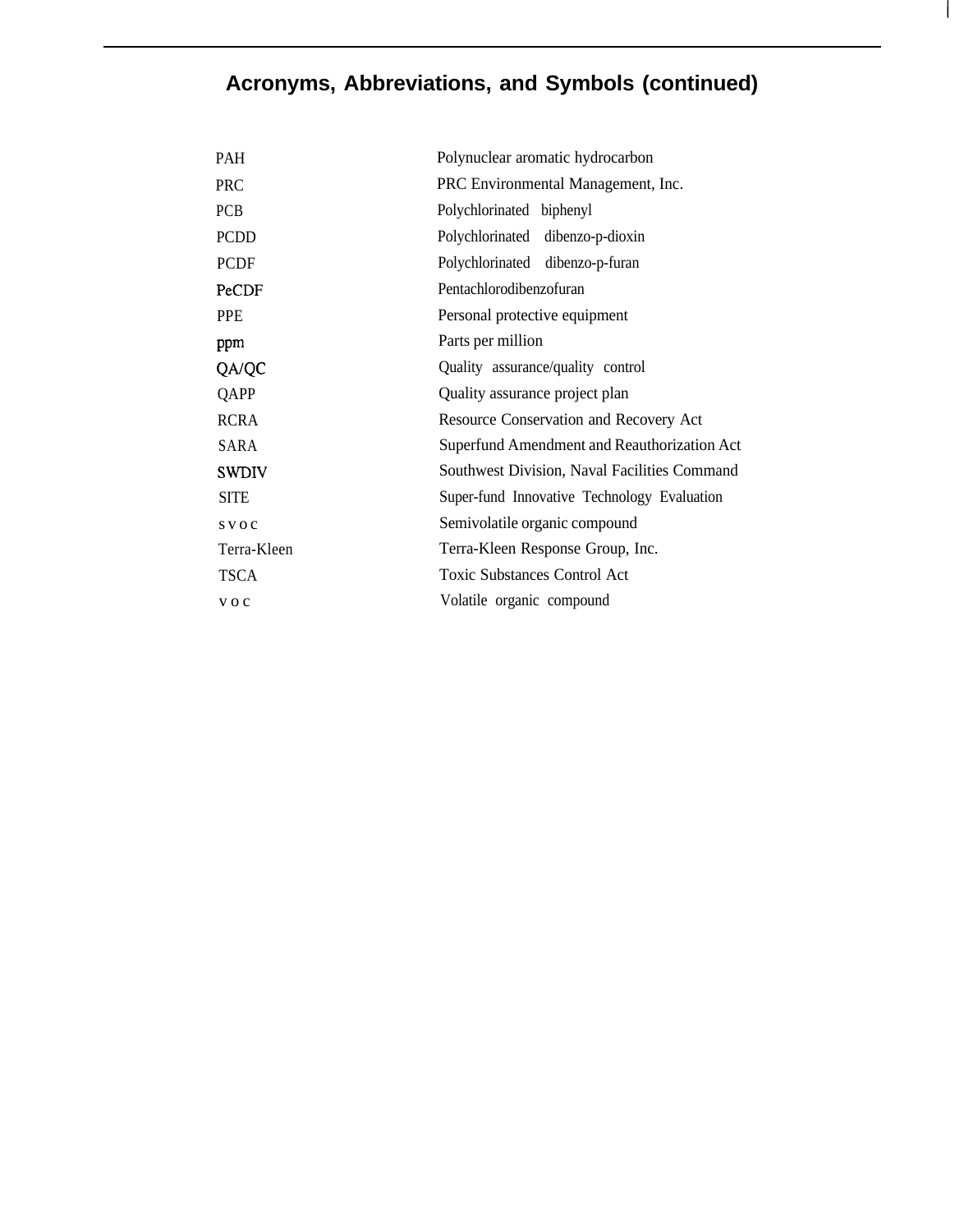# **Conversion Factors**

|              | To Convert From      | $\mathcal{T}\mathcal{O}$ | Multiply By    |
|--------------|----------------------|--------------------------|----------------|
| Length       | inch<br>foot         | centimeter<br>meter      | 2.54<br>0.305  |
|              | mile                 | kilometer                | 1.61           |
| Area:        | square foot          | square meter             | 0.0929         |
|              | acre                 | square meter             | 4,047          |
| Volume:      | gallon<br>cubic foot | liter<br>cubic meter     | 3.78<br>0.0283 |
| Mass:        | pound                | kilogram                 | 0.454          |
| Energy:      | kilowatt-hour        | megajoule                | 3.60           |
| Power:       | kilowatt             | horsepower               | 1.34           |
| Temperature: | ("Fahrenheit - 32)   | "Celsius                 | 0.556          |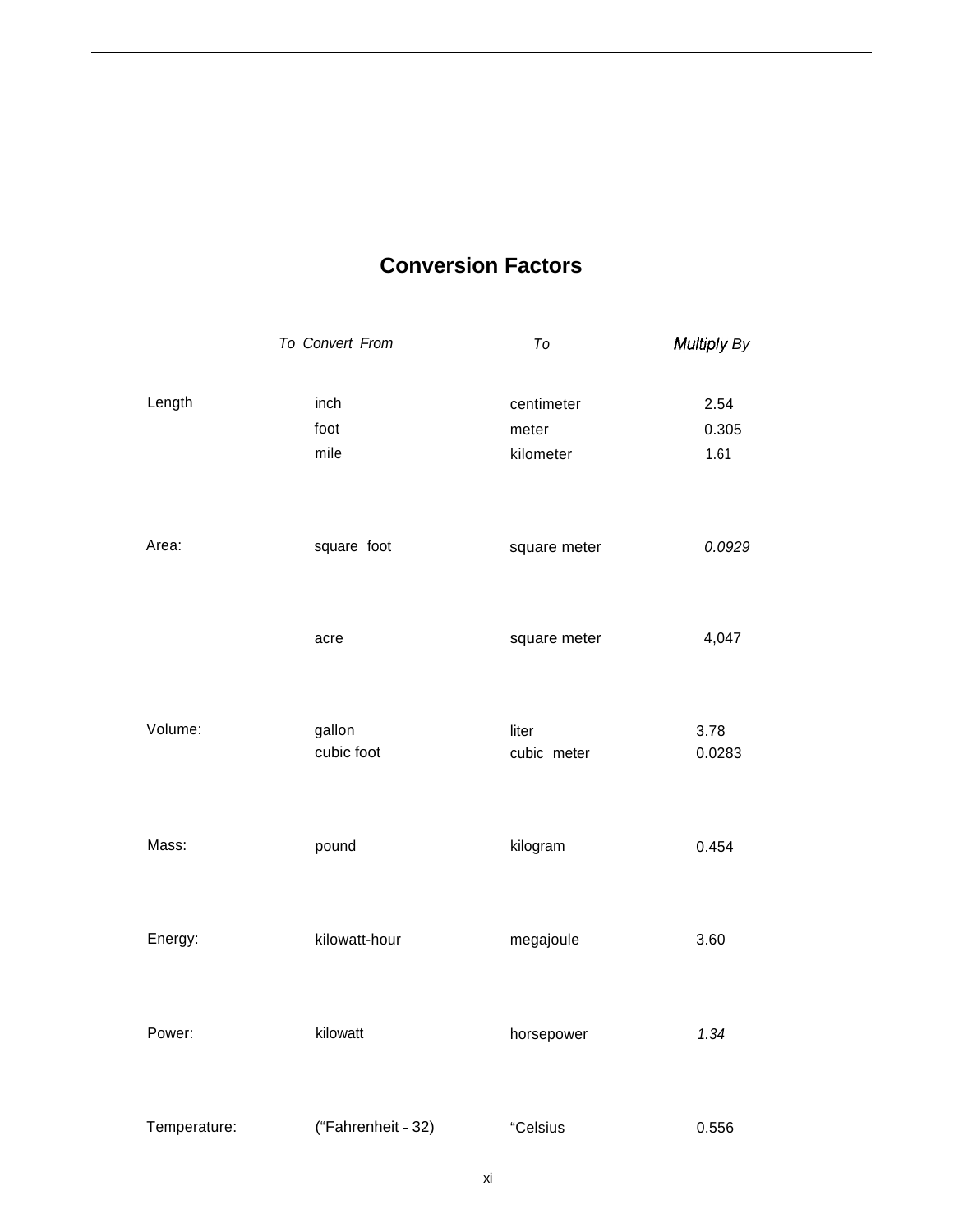The secondary objectives of the demonstration were as follows:

- Determine the characteristics of untreated soils that may affect technology performance (moisture content, particle size distribution, and oil and grease content)
- Determine if the Terra-Kleen technology removes volatile organic compounds (VOC), semivolatile organic compounds (SVOC), oil and grease, dioxins, and furans from soils
- . Determine if, following treatment, the PCB concentration in the regenerated solvent is less than the TSCA incineration equivalent concentration for PCBs of 2 mg/kg to document that the solvent can be reused
- Document the operating conditions of the TerraKleen technology
- <sup>l</sup> Estimate the capital and operating costs of treating soils and project additional capital and operating costs for full-scale operations

During the SITE demonstration, untreated and treated soils were analyzed for moisture content, particle size distribution, and oil and grease content because Terra-Kleen claims that these parameters may affect technology performance. According to Terra-Kleen, elevated levels of these parameters may increase the number of solvent extraction cycles required to reduce contaminants to concentrations below site-specific cleanup levels. Analyses of untreated soil at Site 4 indicated a moisture content of 0.83 percent (mass of water relative to total soil mass); a particle size distribution of 80 percent sand, 15 percent gravel, and 5 percent silt and clay; and an overall oil and grease concentration of 780  $mg/kg$ . Under these soil conditions, the technology performance did not appear to be affected, since 11 solvent extraction cycles were required to reduce the PCB concentrations in soil to below the 2 mg/kg goal.

Untreated and treated soil also was analyzed for oil and grease, VOCs, SVOCs, dioxins, and furans to determine the

ability of the Terra-Kleen technology to reduce the concentrations of these constituents. However, because the concentrations of VOCs, SVOCs, and dioxins were below the method detection limit in the untreated soil samples, the ability of the technology to remove these constituents could not be evaluated. The technology was effective in removing oil and grease and furans, specifically hexachlorodibenzofuran (HxCDF) and pentachlorodibenzofurans (PeCDF). Sampling results indicated that the technology removed  $66.3 \pm 5.47$  percent of the oil and grease content, and reduced HxCDF and PeCDF by 92  $\pm$  0.82 percent and 76  $\pm$  5.28 percent, respectively.

Regenerated solvent was analyzed to determine its acceptability for reuse at other contaminated sites. Analytical results indicated that the PCB concentration in the solvent was below the method detection limit of 0.08 mg/kg. Since the PCB concentration in the solvent was less than the TSCA incineration equivalency concentration for PCBs of 2 mg/kg, the solvent was acceptable for reuse at other contaminated sites.

The operating conditions during the SITE demonstration were documented to identify general operational procedures. The only significant operational problem identified during the demonstration was the presence of residual solvent in treated soil following vacuum extraction and biological treatment. Although the concentration of contaminants in the residual solvent at this site was considered acceptable, it may be a concern at other sites since the presence of certain organic contaminants could cause additional handling problems and regulatory restrictions for managing treated soil.

Information obtained from the SITE demonstration was used to conduct an economic analysis to estimate treatment costs for the Terra-Kleen technology. The economic analysis is based on theoretical sites containing 500,2,000, and 10,000 cubic yards of PCB-contaminated soil. The economic analysis yielded costs of \$300, \$210, and \$170 per ton to treat 500, 2,000, and 10,000 cubic yards of soil, respectively. This unit cost includes the costs of remediation, site preparation, residuals shipping, handling, and disposal.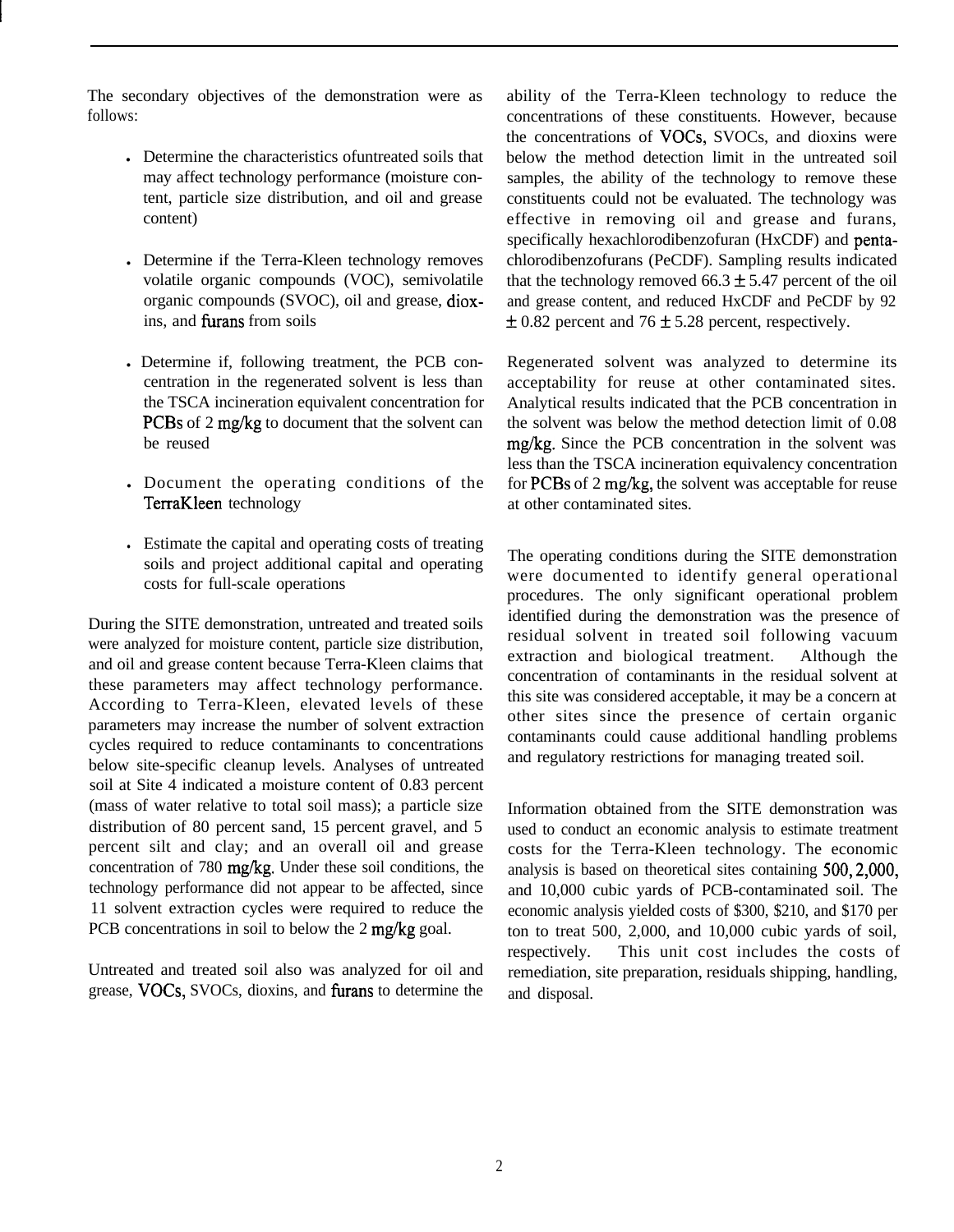# **Section <sup>1</sup> Introduction**

This section provides background information about EPA's Super-fund Innovative Technology Evaluation (SITE) Program, discusses the purpose of the Innovative Technology Evaluation Report (ITER), and describes the solvent extraction technology developed by Terra-Kleen Response Group, Inc. (Terra-Kleen). Additional information about the SITE Program, the Terra-Kleen technology, and the demonstration site is available from the key contacts listed in Section 1.4.

## **1 .I Brief Description of SITE Program and Reports**

The SITE Program is a formal program established by EPA's Office of Research and Development (ORD) and Solid Waste and Emergency Response (OSWER) in response to the Superfund Amendments and Reauthorization Act of 1986 (SARA). The SITE Program promotes the development, demonstration, and implementation of new or innovative technologies to clean up Superfind sites across the country.

The primary purpose of the SITE Program is to maximize the use of alternatives in remediating hazardous waste sites by encouraging the development and demonstration of new or innovative treatment and monitoring technologies. The SITE Program consists of the following four programs: the Emerging Technology Program, the Demonstration Program, the Monitoring and Measurement Technologies Program, and the Technology Transfer Program.

# *The Emerging Technology Program*

The Emerging Technology Program involves pilot or laboratory testing of successfully proven, bench-scale technologies that are in the early stage of development. Successful technologies are encouraged to advance to the Demonstration Program.

#### *The Demonstration Program*

The objective of the SITE Demonstration Program is to develop reliable performance and cost data on innovative technologies so that potential users may assess the technology's site-specific applicability. Technologies evaluated are either currently available or nearly available for remediation of Superfund sites. SITE demonstrations are conducted on hazardous waste sites under conditions that closely simulate full-scale remediation conditions, thus ensuring the usefulness and reliability of the information that is collected. Data collected are used to assess the performance of the technology, the potential need for preand posttreatment waste processing, potential operating problems, and the approximate costs. The demonstrations also enable evaluation of long-term risks and operating and maintenance costs.

Technologies for the SITE Demonstration Program are selected through annual requests for proposals and invitations to successful innovative technology developers. The ORD staff reviews the proposals to determine which technologies show the most promise for use at Superfund sites. Technologies chosen must be at pilot- or full-scale stage, must be innovative, and must have some advantage over existing technologies. Mobile technologies are of particular interest.

After EPA has accepted a proposal, cooperative agreements between EPA and the developer establish responsibilities for conducting the demonstrations and evaluating the technology. The developer is responsible for demonstrating the technology at the selected site and is expected to pay costs for transporting, operating, and removing the equipment. EPA is responsible for project planning, sampling and analysis, quality assurance and quality control, preparing reports, disseminating information, and transporting and disposing of treated waste material.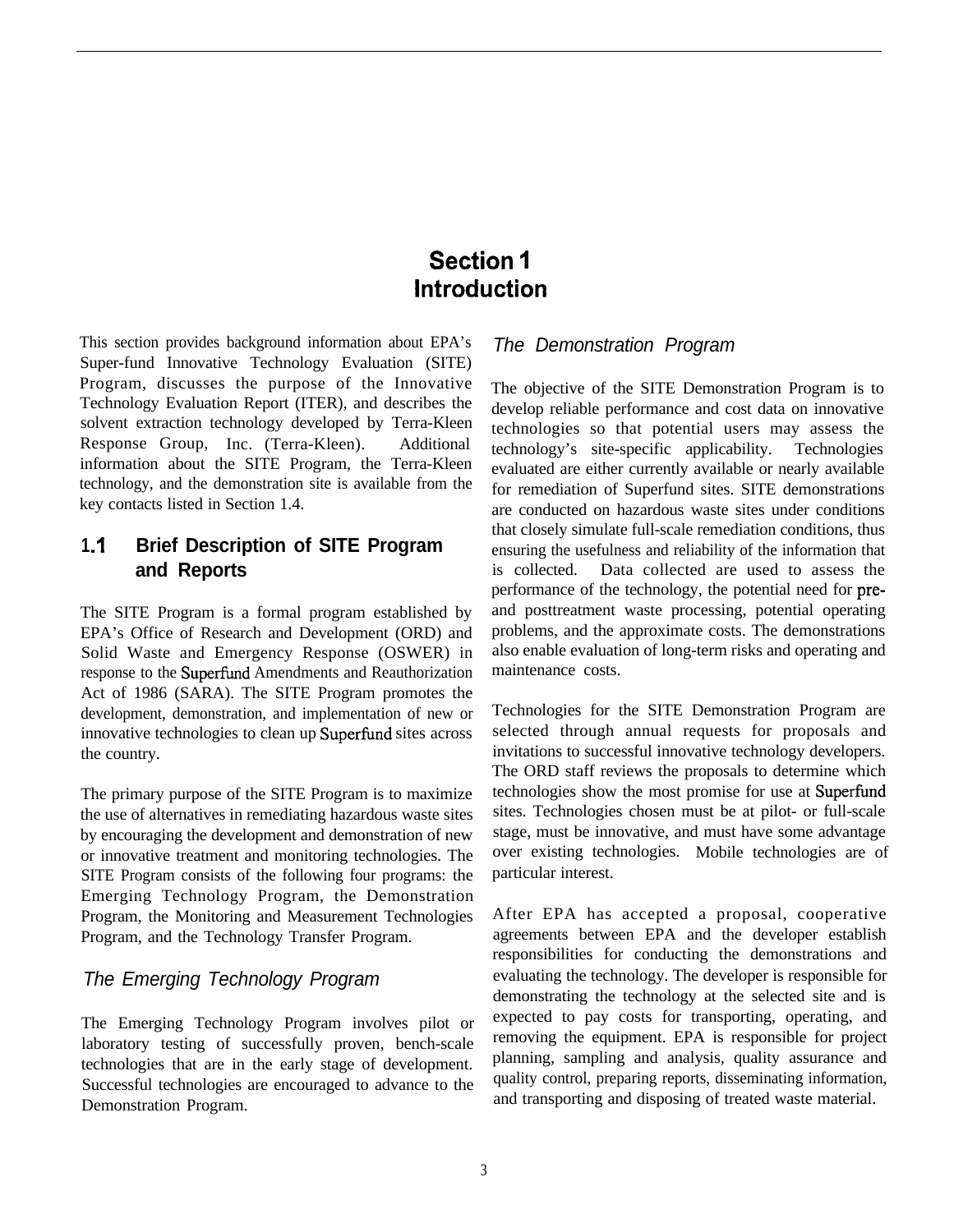#### *The Monitoring and Measurement Technologies Program*

Existing technologies that improve field monitoring and site characterizations are identified in the Monitoring and Measurement Technologies Program. This program supports new technologies that provide faster, more costeffective contamination and site assessment data. The Monitoring and Measurement Technologies Program also formulates the protocols and standard operating procedures for demonstrating methods and equipment.

#### *The Technology Transfer Program*

The Technology Transfer Program disseminates technical information on innovative technologies through various activities in the Emerging Technology, Demonstration, and Monitoring and Measurements Technologies Programs. These activities increase the awareness and promote the **use** of innovative technologies for assessment and remediation at Superfund sites. The goal of technology transfer activities is to develop communication among individuals who require up-to-date technical information.

The results of the Terra-Kleen technology demonstration are published in two documents: the SITE Technology Capsule and the ITER. The SITE Technology Capsule provides relevant information on the technology, emphasizing key features of the results of the SITE demonstration. Both the SITE Technology Capsule and the ITER are intended to be used by individuals making a detailed evaluation of the technology for a specific site and waste.

# **1.2 Innovative Technology Evaluation Report**

An ITER provides information on a technology demonstrated under the SITE Program, and includes a comprehensive description of the demonstration and its results. The ITER is intended for use by EPA project managers, contractors, and other decision-makers for implementing specific remedial actions. The ITER is designed to aid decision-makers in evaluating specific technologies for further consideration as an applicable option in a particular cleanup operation and includes information on cost and site-specific characteristics, and also discusses advantages, disadvantages, and limitations of the technology. This report serves as a critical step in the development and commercialization of a treatment technology.

Each SITE demonstration evaluates the performance of a technology in treating a specific material. The characteristics of other materials may differ from the characteristics of the treated material. Therefore, a successful field demonstration of a technology at one site does not necessarily ensure that it will apply to other sites. Data from the field demonstration may require extrapolation for estimating the operating ranges in which the technology will perform satisfactorily. Only limited conclusions can be drawn from a single field demonstration.

# **1.3 Technology Description**

The Terra-Kleen solvent extraction (Terra-Kleen) technology was developed to treat soils contaminated with polychlorinated biphenyls (PCB) and other organic constituents. The technology uses a proprietary extraction solvent at ambient temperatures to transfer organic contaminants from soil to a liquid phase. The organic-laden solvent is then filtered and passed through a proprietary purification unit to remove the organic contaminants from the solvent. The regenerated solvent is continuously recycled through the contaminated soil until a desired cleanup level is attained. Organic constituents concentrated in the solvent purification unit are disposed of offsite.

The Terra-Kleen proprietary extraction solvent is water soluble, and is nonchlorinated. The solvent is not considered a hazardous constituent under the Resource Conservation and Recovery Act (RCR4) or a hazardous substance under the Comprehensive Environmental Response, Compensation, and Liability Act (CERCLA). Contaminants are mobilized by the solvent, separating them from the soil: no compounds are created or destroyed during treatment.

A schematic diagram of the Terra-Kleen technology used for the SITE demonstration is shown in Figure l-l. The major components of the Terra-Kleen technology consist of the following:

<sup>l</sup> **Solvent extraction tanks (Tanks A, B, C, D, and E).** The solvent extraction tanks contain the soil throughout the treatment process. The tanks are manufactured from polyethylene or steel and vary in size depending on the amount of soil being treated. A polyethylene or canvas tarp covers the top of the solvent extraction tanks to contain any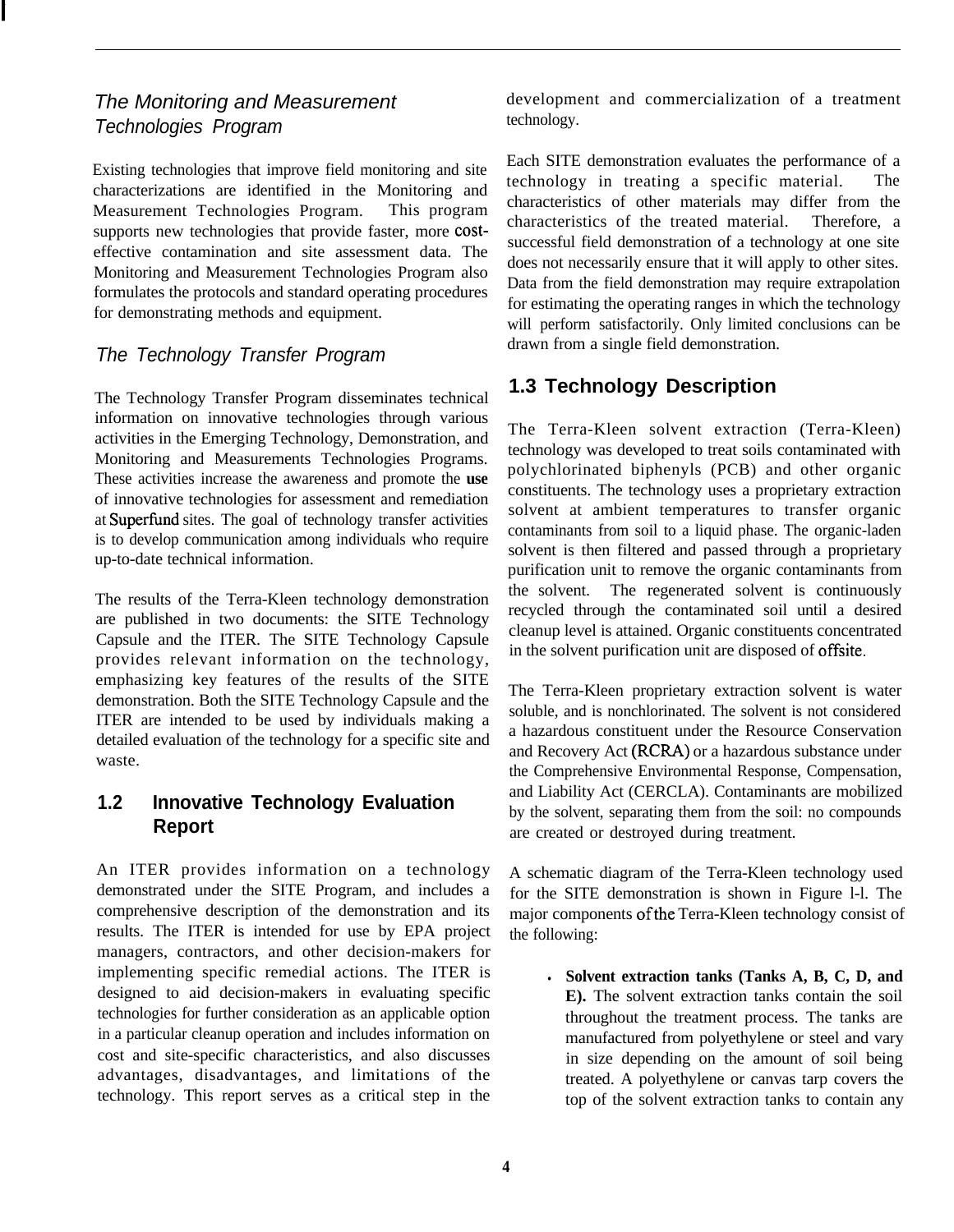

.--

Figure **l-l.** Schematic diagram of the Terra-Kleen technology.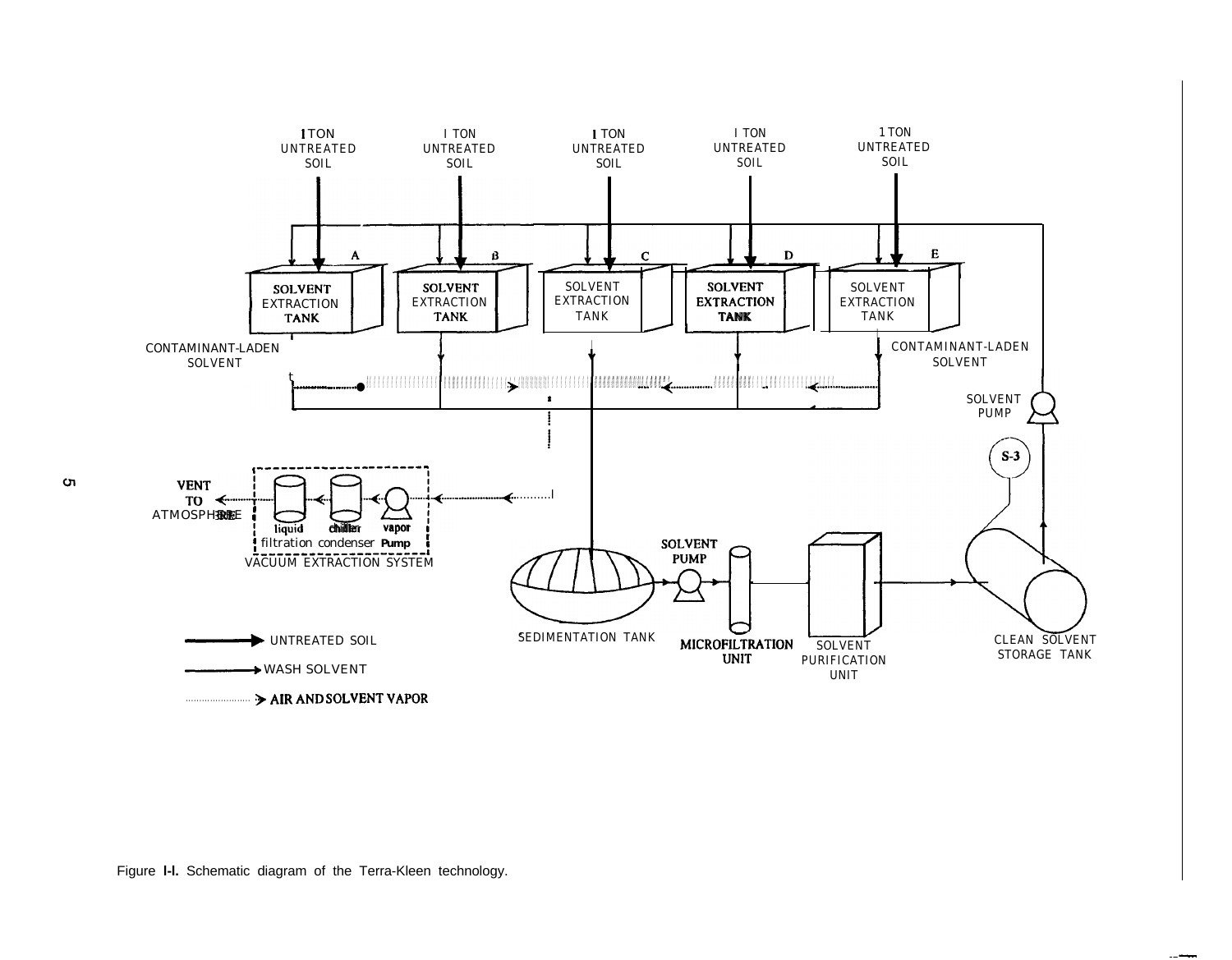organic compounds volatilized during treatment and to keep out moisture.

- l **Sedimentation tank.** The sedimentation tank removes suspended solids from the extracted solvent. The tank is manufactured from polyethylene or steel and varies in size depending on the amount of suspended solids expected in the extracted solvent.
- **. Microfiltration unit.** The microtiltration unit removes small particulates from the extracted solvent. The unit is manufactured from steel and prevents solids from entering the solvent purification unit.
- l **Solvent purification unit.** The solvent puritication unit concentrates all organic soil constituents that have been extracted from the contaminated soil and yields a purified solvent suitable for recycle. The solvent purification unit is considered proprietary by the developer.
- <sup>l</sup>**Clean solvent storage tank.** The clean solvent tank stores the purified solvent once it passes through the solvent purification unit. The tank is manufactured from polyethylene or steel and varies in size depending on the volume of solvent required for treatment.
- l **Vacuum extraction system.** The vacuum unit removes the majority of the residual solvent from the soil following solvent extraction. The unit varies in size depending on the volume of soil being treated and the target level and time required to reduce residual solvent concentration in the treated soil.

The Terra-Kleen technology uses four steps in the treatment process: soil dewatering, soil treatment, solvent purification, and residual solvent removal. Each of these steps is described below.

#### *1.3. I Soil Dewatering*

When processing exceptionally wet soils (those with a moisture content of about 15 percent or greater), the soil is dewatered before treatment. Typically, the feed soil is placed on plastic sheeting and dewatered through the natural processes of drainage and evaporation. When treating large quantities of soil with this procedure, the addition of a vapor collection system and a vacuum pump is necessary. The water drained off of this soil is collected in a moisture trap and passed through a carbon filter to remove remaining particulates and contaminants before being stored in a water tank for later utilization during final residual solvent removal. The excess volatile organic compounds (VOC) and water vapor which result from the evaporation process are drawn through an activated carbon filter before discharged to air.

Moisture content may be further reduced by using a vacuum to draw air through untreated stockpiled soil prior to placing the soil on plastic sheeting. Dewatering continues until Terra-Kleen determines that the soil is suitable for processing. Soil dewatering was not necessary during the SITE demonstration of the Terra-Kleen technology since soil at the demonstration site contained less than 2 percent moisture; therefore, the effectiveness of the system to reduce soil moisture was not evaluated.

#### *1.3.2 Soil Treatment*

Soil is treated in the solvent extraction tanks. For the pilotscale SITE demonstration, five polyethylene tanks measuring 4 feet by 4 feet and 4 feet deep were used as solvent extraction tanks. When operating a full-scale technology, soil is typically treated in several plastic-lined roll-off containers that measure 22 feet by 8 feet and hold about 20 cubic yards of soil. After the soil is transferred to the tanks, solvent is pumped from the clean solvent storage tank into the top of each solvent extraction tank. The solvent extraction tanks are then covered and sealed to eliminate contaminant and solvent loss during the extraction process. Once in contact with the soil, the solvent mobilizes the soil contaminants. For the SITE demonstration, each extraction required about 100 gallons (380 liters) of solvent per tank which remained in contact with the soil for about 30 to 45 minutes. The organic-laden solvent (extracted solvent) is then drained from the solvent extraction tanks.

# *1.3.3 Solvent Regeneration*

The solvent regeneration process is designed to remove extracted organic contaminants and solid particles from the solvent. This step generally consists of three unit operations: sedimentation, filtration, and contaminant removal. The sedimentation tank removes suspended solids from the extracted solvent, which is then pumped through the microfiltration unit to remove small particulates before it enters a proprietary solvent purification unit, where PCBs and other organic contaminants are removed. According to Terra-Kleen, should excess water remain following an incomplete dewatering procedure (resulting in a soil moisture content greater than 15%), dilution of the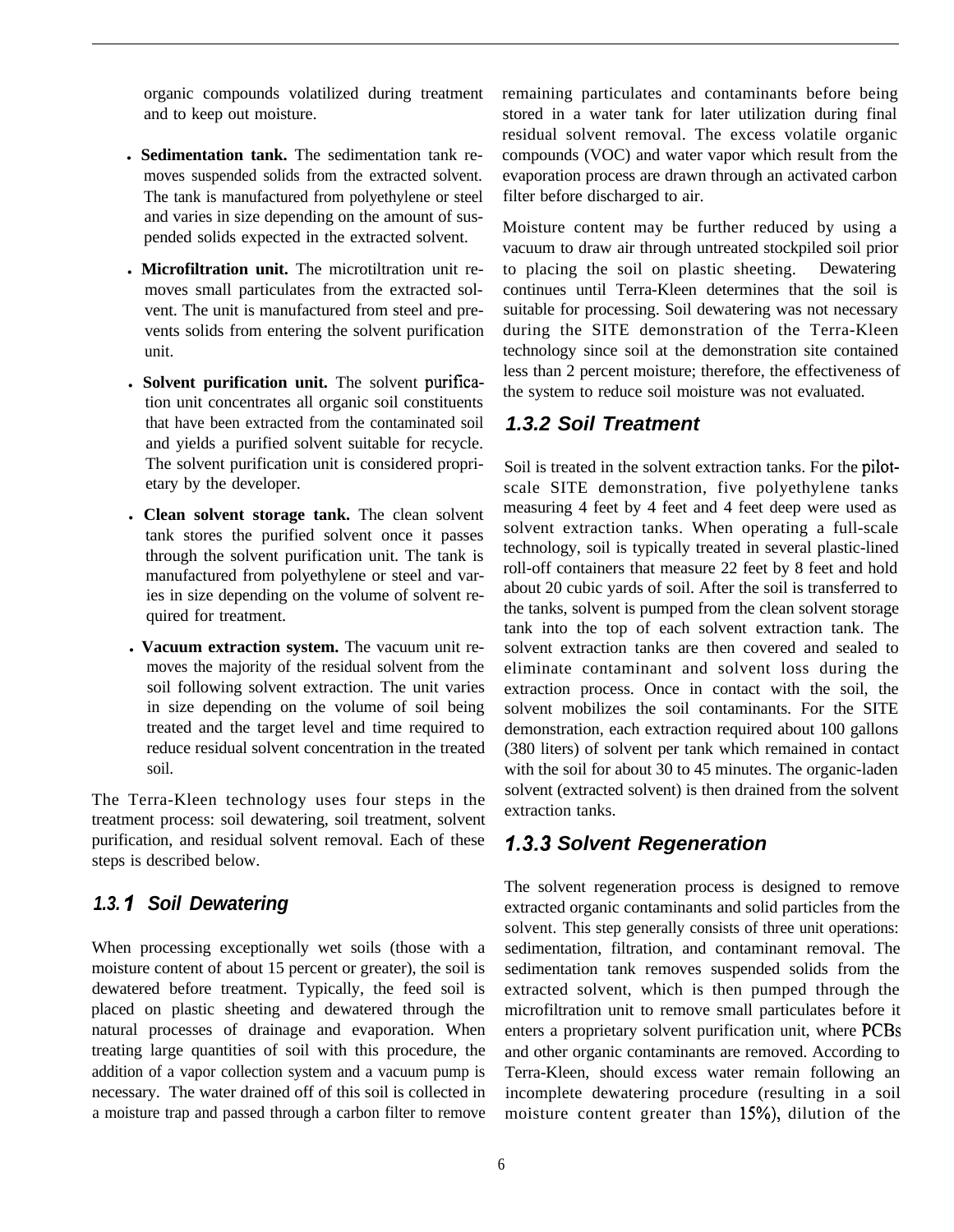recovered solvent could occur and result in the use of additional solvent extraction cycles to reduce contaminant concentrations to below site-specific clean up levels. The extraction efficiency of diluted solvent was not evaluated since the demonstration untreated soil only contained a moisture content of 0.83 percent (mass of water relative to soil mass).

When treating medium- to large-grained sands, the sedimentation operation is not used because these particles are not carried out of the solvent extraction tanks in large concentrations. In such cases, solvent is pumped directly into the microfiltration unit before entering the solvent purification unit. During the SITE demonstration, Terra-Kleen eliminated the sedimentation step, and used the sedimentation tank to control the flow of solvent through the microfiltration and solvent purification unit. However, should the sedimentation step be necessary, the solids which collected at the bottom of the tank could be disposed of offsite at a RCRA approved facility using standard maintenance and disposal procedures.

Following regeneration, the solvent is pumped into the clean solvent storage tank, where it is stored before reuse in the next extraction cycle. Terra-Kleen bases the number of extraction cycles for a given soil volume on the physical properties and contaminant concentrations of the untreated soils. Extraction cycles are repeated until the contaminant concentrations in the soil within the solvent extraction tank are less than the site-specific cleanup level, as measured by an on-site GC unit.

# *1.3.4 Residual Solvent Removal*

Following treatment, residual solvent is removed from soil using vacuum extraction and biological treatment. The majority of the residual solvent is removed by vacuum; air is drawn through the soil from air lines connected to the bottom of the solvent extraction tanks. The solvent vapor and air drawn from the treated soil passes through a condenser. The condenser transfers the solvent vapor into a liquid phase and air emissions are bubbled through a water scrubber to remove any residual solvent. The solvent is pumped through the solvent purificationunit to remove organic contaminants; the clean solvent is then pumped to the clean solvent storage  $tank$  (Figure  $l - 1$ ).

Following vapor extraction, an active biological culture is introduced to the treated soil in each of the solvent extraction tanks, initiating biodegradation of any remaining solvent. Biological treatment removes residual solvent to trace levels. Current modifications to the Terra-Kleen vacuum extraction equipment incorporate a larger blower, conventional refrigeration unit, and a noncontact heat exchanger to (1) improve solvent vapor recovery, (2) increase the removal efficiency of the residual solvent in treated soil, (3) reduce vacuum extraction operating time, and (4) eliminate solvent vapor emissions.

# **1.4 Key Contacts**

The following sources can provide additional information on the SITE Program, the technology, and the demonstration site. Mr. Mark Meckes, the U.S. EPA SITE Project manager, also can be contacted concerning questions on QA/QC procedures.

#### **The SITE Program**

Annette Gatchett - SITE Program Manager U.S. Environmental Protection Agency National Risk Management Research Laboratory 26'West Martin Luther King Drive Cincinnati, OH 45268 5 13-569-7697

Mark C. Meckes - SITE Project Manager U.S. Environmental Protection Agency National Risk Management Research Laboratory 26 West Martin Luther King Drive Cincinnati, OH 45268 5 13-569-7348

#### **Terra-Kleen Response Group, Inc.**

Alan Cash - President Terra-Kleen Response Group, Inc. PO Box 2054 Del Mar, CA 92014 619-558-8762 E-Mail acash@ix.netcom.com

#### **Naval Air Station North Island**

Ken Mitchell -Public Affairs Officer Naval Air Station North Island Building 605 San Diego, CA 92 135 619-545-8167

Information on the SITE Program is also available through the Cleanup Information Bulletin Board System by calling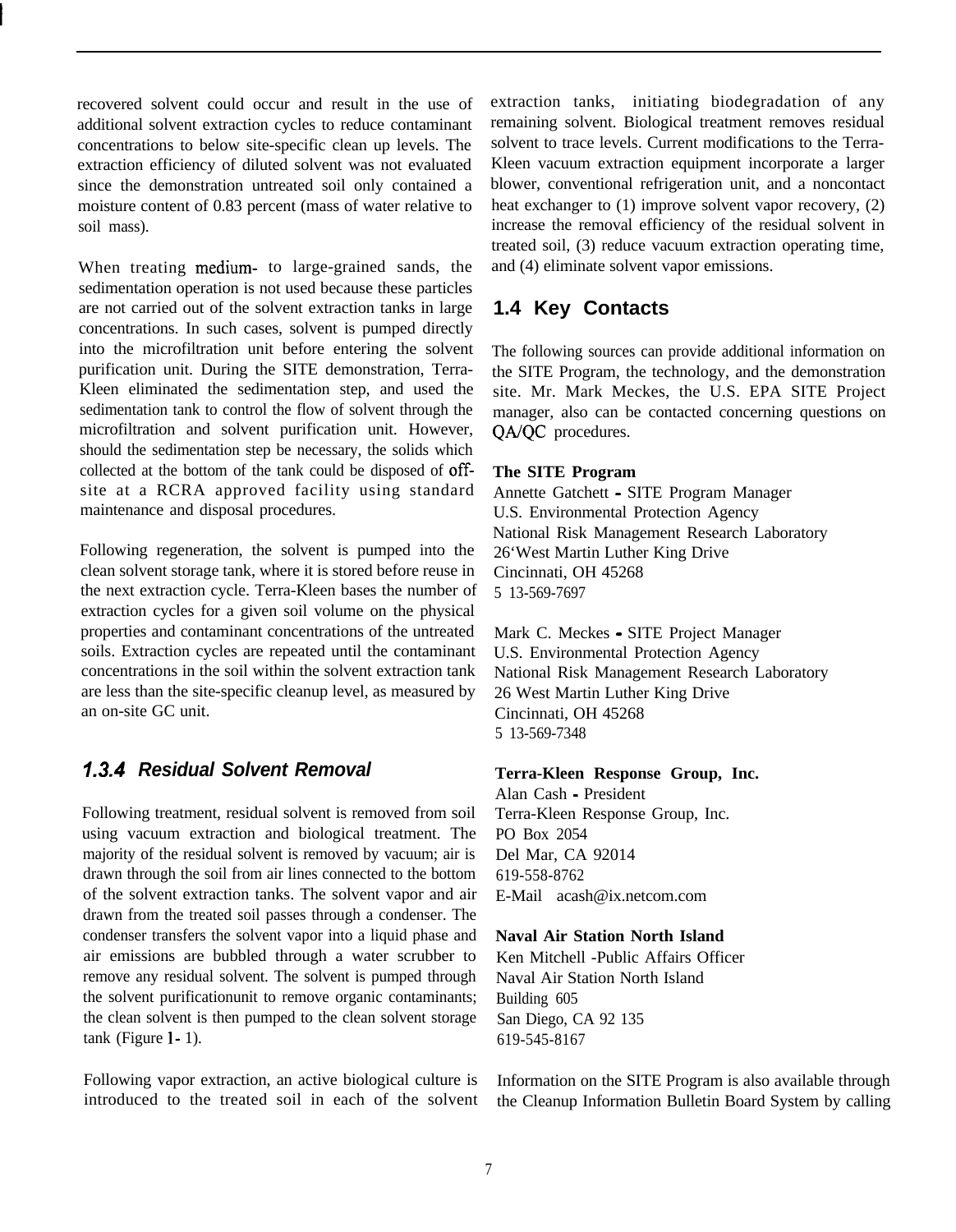the system operator at 301-589-8368 or through a modem at 301-589-8366.

A limited number of technical reports are available by writing the Center for Environmental Research Information, at 26 West Martin Luther King Drive, Cincinnati, Ohio 45268, or by calling 800-490-9198.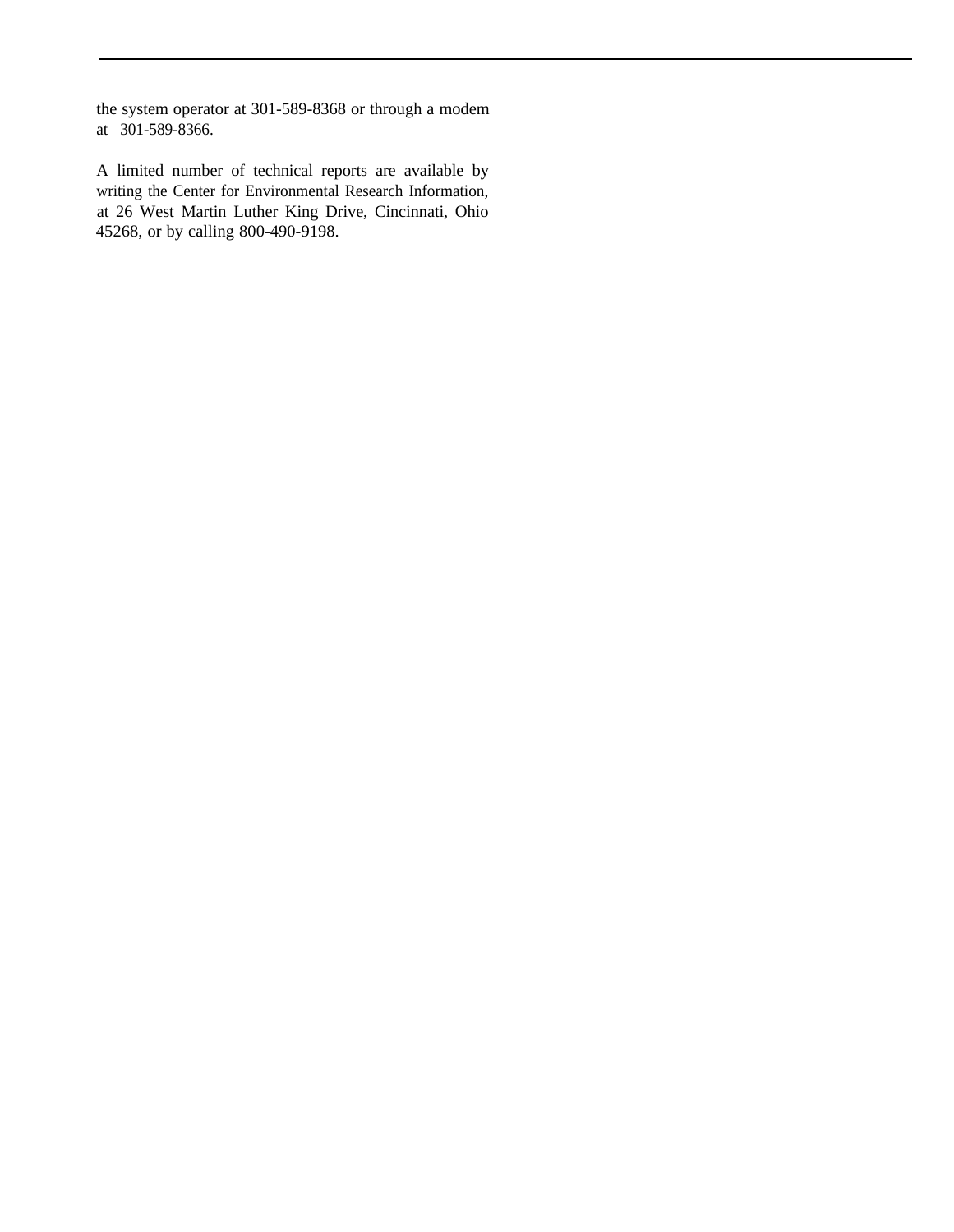# **Section 2 Technology Applicability**

This section of the ITER addresses the general applicability of the Terra-Kleen technology to contaminated waste sites. Information presented in this section is intended to assist decision-makers in screening specific technologies for a particular cleanup situation. The section presents the advantages, disadvantages, and limitations of the technology and discusses factors that have a major impact on the performance and cost of the technology. The analysis is based primarily on the results of the SITE demonstration at NASNI and is supplemented by information from the SITE treatability study and a full-scale remediation.

# **2.1 Technology Performance Compared to National Contingency Plan Evaluation Criteria**

Table 2-1 compares performance of the Terra-Kleen technology with the National Contingency Plan (NCP) evaluation criteria found in Title 40 of the Code of Federal Regulations (40 CFR), Part 300. The following subsections discuss these criteria.

## *2.1.1 Overall Protection of Human Health and the Environment*

Based on the results of the SITE demonstration and subsequent full-scale operations, the Terra-Kleen technology is capable of reducing concentrations of PCBs, oil and grease, furans, and chlorinated pesticides in contaminated soils. Based on the results of the pre- and posttreatment sampling and analysis during the SITE demonstration, the Terra-Kleen technology was able to reduce the concentration of PCBs in contaminated soils by  $98.8 \pm 0.1$ percent, and the treated soils met the Toxic Substance Control Act (TSCA) incineration equivalency concentration for PCBs in soil of 2 milligrams per kilogram (mg/kg). In

addition, the technology reduced the concentrations of hexachlorodibenzofuran (HxCDF) by  $92 \pm 0.82$  percent and pentachlorodibenzofuran (PeCDF) by

 $76 \pm 5.28$  percent. Oil and grease concentrations were reduced by  $66.3 \pm 5.47$  percent.

Samples collected during full-scale remedial operations of the Terra-Kleen technology at Naval Communication Stockton (NCS Stockton) showed that the technology is capable of removing 99 percent of the pesticides 4,4'- Dichlorodiphenyldichloroethane (DDD), 4,4'-Dichlorodiphenyldichloroethene (DDE), and 4,4'- Dichlorodiphenyltrichloroethane (DDT) in soils withup to 15 percent clay particles. Appendix B discusses the results of the evaluation of this full-scale application of the Terra-Kleen technology.

Terra-Kleen also claims that comparable removal efficiencies of 99 percent and greater are obtainable for soil contaminated with organic constituents, including petroleum hydrocarbons, chlorinated hydrocarbons, polynuclear aromatic hydrocarbons (PAH), and dioxins. However, these constituents were not evaluated during the SITE demonstration.

Operation of the technology poses no known hazards to the environment or human health. The technology currently operates as a closed loop system and has operated at full scale under a permit from the San Diego Regional Air Authority, one of the nation's strictest air compliance districts. Dust controls may be required during excavation and transfer of arid soils to prevent migration of wind-borne particulates. Health risks to personnel using the Terra-Kleen technology can be controlled by using hard hats, steel-toed boots, overalls, disposable gloves, and safety glasses. Respiratory protection may be required depending on the concentration and identity of contaminants in untreated soil, and is required for personnel working near solvent feedstocks. According to Terra-Kleen, if primary and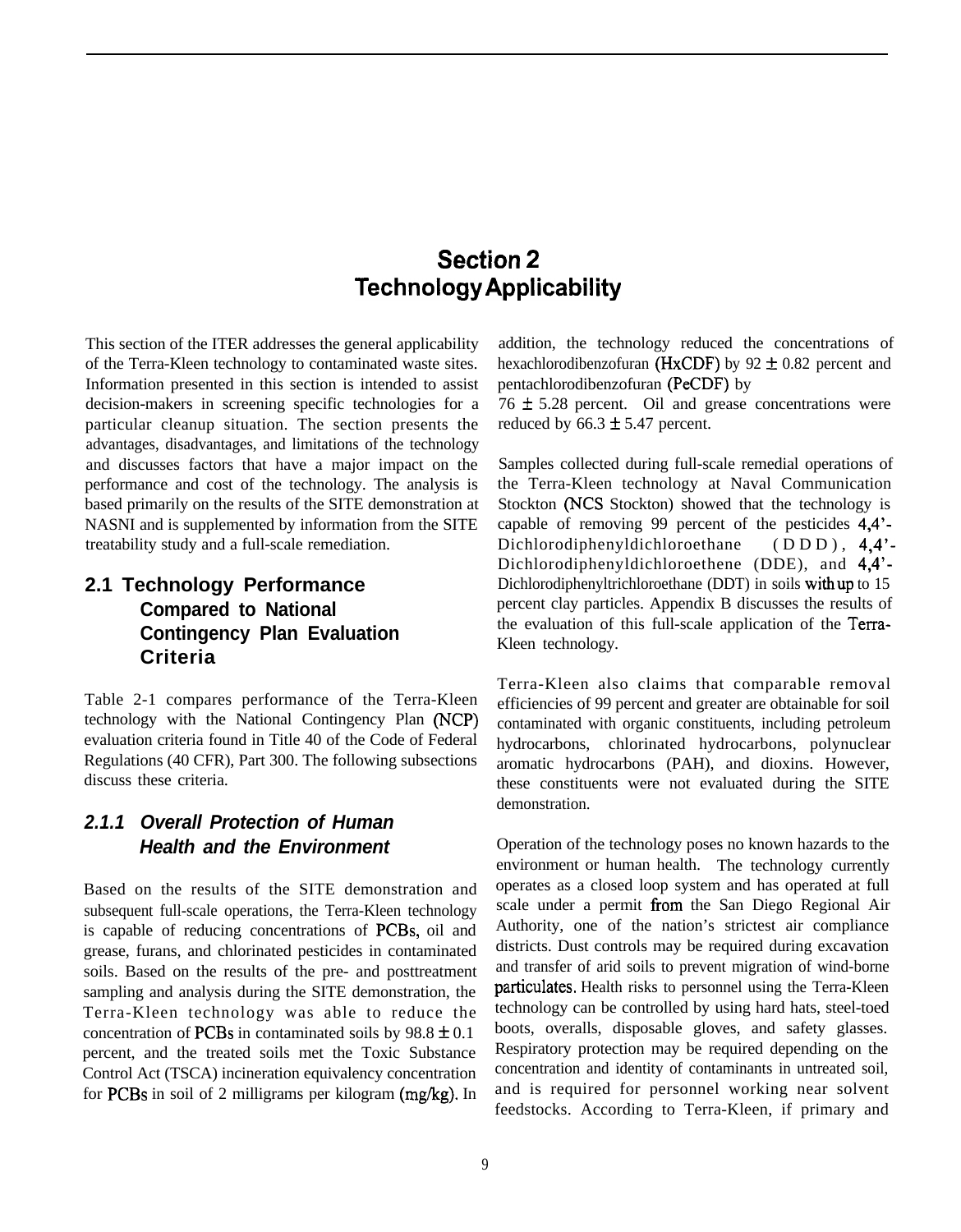| Criteria                                                              | Evaluation                                                                                                                                                                      |                                                                                                                                                                                                                                                                                             |                                                                                                                                                         |  |
|-----------------------------------------------------------------------|---------------------------------------------------------------------------------------------------------------------------------------------------------------------------------|---------------------------------------------------------------------------------------------------------------------------------------------------------------------------------------------------------------------------------------------------------------------------------------------|---------------------------------------------------------------------------------------------------------------------------------------------------------|--|
| Overall Protection<br>of Human Health<br>and the<br>Environment       | Protects human health<br>and the environment by<br>eliminating exposure to<br>contaminants in soil                                                                              | Prevents further contamination of<br>groundwater and off-site migration by<br>removing contaminants from soil                                                                                                                                                                               | Requires measures to protect<br>workers and community during<br>excavation, handling, and<br>treatment of soil                                          |  |
| Compliance with<br><b>Federal ARARs</b>                               | Requires compliance<br>with RCRA treatment,<br>storage, and disposal<br>regulations of a<br>hazardous waste                                                                     | Capable of meeting the TSCA<br>incineration equivalency<br>concentration for PCBs of 2 mg/kg                                                                                                                                                                                                | Waste residuals generated at<br>the conclusion of treatment may<br>require compliance with <b>ARARs</b>                                                 |  |
| Long-Term<br>Effectiveness and<br>Permanence                          | Effectively removes<br>PCBs, PCDF, and oil and<br>grease from soil; treated<br>waste could be handled<br>as waste material; site<br>may be suitable for reuse                   | Provides irreversible treatment of<br>contaminated soil                                                                                                                                                                                                                                     | Involves some residual<br>treatment or disposal<br>(purification media and<br>regenerated solvent)                                                      |  |
| Reduction of<br>Toxicity, Mobility, or<br>Volume Through<br>Treatment | Significantly reduces the<br>concentration of PCBs<br>and other organic<br>contaminants in soil                                                                                 | Reduces the toxicity of the soil by<br>removing PCBs to acceptable levels                                                                                                                                                                                                                   | Reduces <b>PCDFs</b> and oil and<br>grease in soil                                                                                                      |  |
| Short-Term<br>Effectiveness                                           | Presents potential short-<br>term risks to workers and<br>community including<br>exposure to noise and<br>contaminants released to<br>the air during excavation<br>and handling | Short-term risks are readily<br>manageable through common site<br>health and safety practices                                                                                                                                                                                               | Achieves cleanup objectives in<br>fairly short amount of time                                                                                           |  |
| Implementability                                                      | May require pretreatment<br>of soil for particle size<br>distribution and moisture<br>content                                                                                   | High clay content in soil can cause<br>additional extraction cycles:<br>technology is limited by cold or<br>freezing weather                                                                                                                                                                | Equipment is transportable and<br>is also available through local<br>vendors; mobilization and<br>demobilization each take about<br>1 to 2 weeks        |  |
| Cost                                                                  | \$170 to \$300 per ton;<br>this includes the cost of<br>remediation and<br>preparing the site                                                                                   | Significant cost items include<br>equipment, proprietary solvent, and<br>residual management                                                                                                                                                                                                | Disposal costs are reduced by<br>concentrating the PCBs and<br>other organics in the solvent<br>purification unit                                       |  |
| Community<br>Acceptance                                               | Minimal and manageable<br>short-term risks to the<br>public may increase<br>community acceptance                                                                                | Permanence and long-term<br>effectiveness of the technology may<br>increase community acceptance                                                                                                                                                                                            | Use of a solvent that is not<br>considered a hazardous<br>substance under CERCLA or a<br>hazardous constituent under<br>RCRA may increase<br>acceptance |  |
| State Acceptance                                                      | Provides a permanent<br>solution to contamination<br>that is preferable to other<br>soil remediation<br>technologies                                                            | State regulatory authorities may<br>require that certain permits be<br>obtained before implementing the<br>technology, if conducted as part of a<br>RCRA corrective action; examples<br>include a permit to operate a<br>treatment system, and a permit or<br>approval to potentially store | The technology received a<br>TSCA national operating permit<br>for treating PCB-contaminated<br>soil                                                    |  |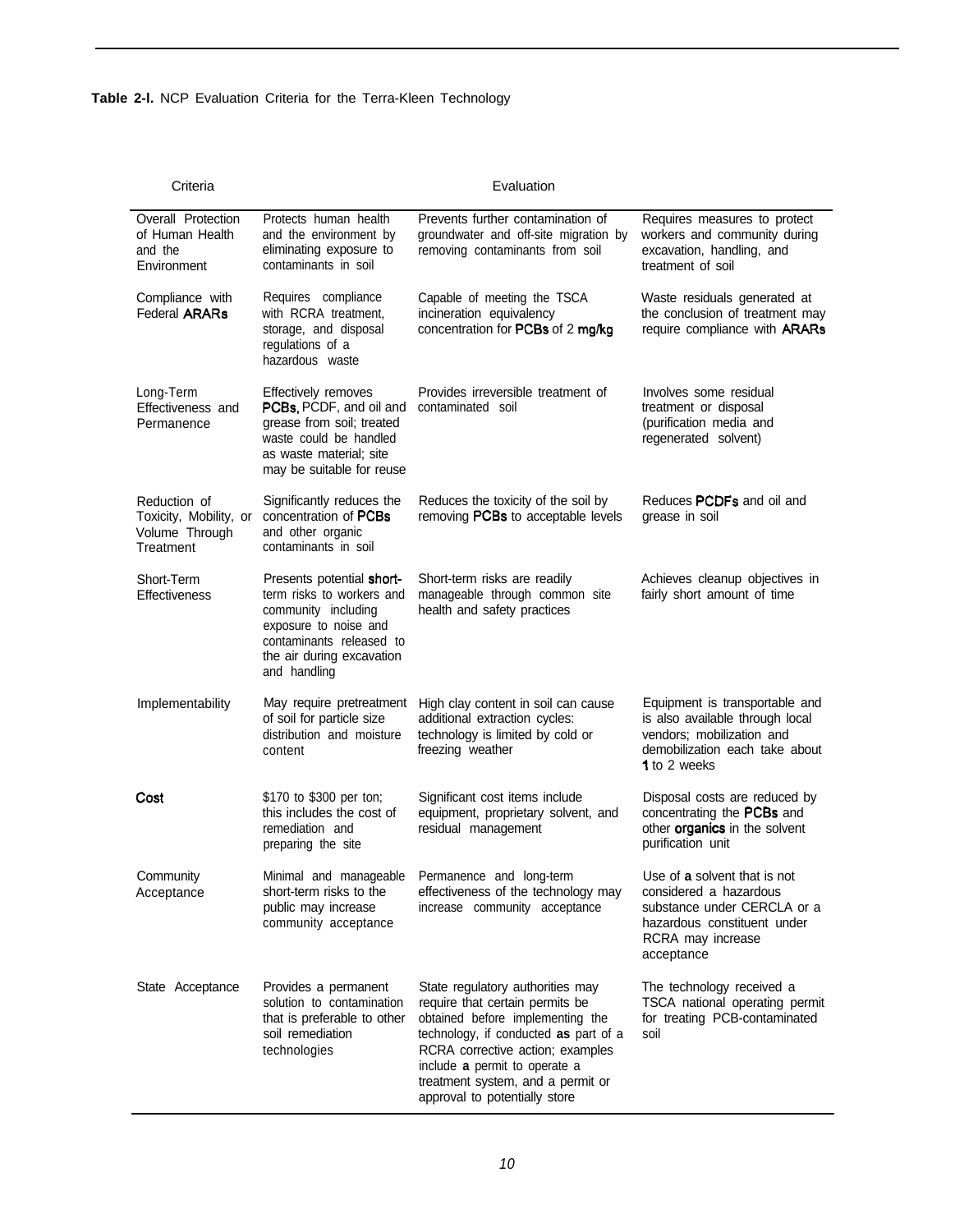secondary containment of the clean solvent and treatment solvent extraction tanks fail, the solvent readily biodegrades into inert components with an estimated environmental halflife of 2 to 3 days in the presence of water and air.

# *2.1.2 Compliance With Applicable or Relevant and Appropria te Requirements*

ARARs for the Terra-Kleen technology may include requirements under TSCA if the waste contains PCBs. During the demonstration, the Terra-Kleen technology was able to treat PCB-contaminated soils from more than 50 mg/ kg (the regulatory threshold under TSCA) to less than the TSCA incineration equivalency concentration for PCBs in soil of 2 mg/kg. Based on the results of the demonstration and other full-scale applications of the technology, EPA's Office of Pollution Prevention and Toxics (OPPT) issued Terra-Kleen anationwidepermit to treat PCBs with both the pilot- and full-scale units.

Other potential ARARs for the Terra-Kleen technology include hazardous waste regulations under RCRA. Although the Terra-Kleen technology has not yet been used to treat RCRA hazardous wastes, the ability of the Terra-Kleen technology to treat soils contaminated with chlorinated pesticides was evaluated as part of full-scale remedial activity at NCS Stockton. The results of this remediation indicated a 99 percent reduction in DDT, DDD, and DDE concentrations. These results suggest that other regulated chlorinated organic contaminants may be successfully treated by the Terra-Kleen technology.

The Terra-Kleen technology generates process residuals that must be managed in accordance with applicable regulations under RCRA and TSCA. Residuals include solids from the sedimentation tank, spent media from the purification unit, treated soils, and solvent. The appropriate disposal method for these residuals will be determined by the origin, identity, and concentration of their contaminants.

Purification media will contain concentrated organic substances and contaminants. The media is generally incinerated, but in some cases can be recycled. For some applications, the contaminants and organics will be concentrated in this media which can then be transported off-site for incineration; when this process is necessary, it constitutes the highest cost item for the waste residuals.

Solvents regenerated during the technology demonstration contained less than 0.08 mg/kg of PCB (the method detection limit). These concentrations exempted the solvents from being listed as PCB-contaminated, thus making the solvent available for potential re-use in other applications. Site-specific decisions and contaminant concentration will determine whether these solvents are stored for reuse, recycled, or disposed of as waste.

If treated soils meet all site-specific criteria for on-site replacement, they can be placed back into the excavation. When soil contaminants are regulatory mixed wastes, or a combination of extractable and nonextractable contaminants, some regulated contaminants may remain in the treated soils. For these instances, the Terra-Kleen technology facilitates segregation of waste types and media to optimize final disposal options.

Some solvent may remain in the treated soils following treatment and should be considered in deciding the final disposition of treated soil. The allowable amount of residual solvent will be determined on a site-by-site basis. Current modifications to the Terra-Kleen technology enable the developer to control these residuals more effectively than was possible during the SITE demonstration at the NASNI site. The solvent itself is not a hazardous substance under CERCLA or a hazardous constituent under RCRA. If disposed of as a waste, however, it does exhibit a RCRA ignitable hazard characteristic and would be classified accordingly.

Occupational standards for workers at hazardous waste sites listed in the Occupational Safety and Health Administration (OSHA) guidelines (OSHA 19 10.420) are applicable to operators of the Terra-Kleen technology. Risks to workers during remediation activities include those from emissions, solvent stocks, and direct contact with contaminated soils. Risks from solvent emissions and soil contaminants can usually be addressed through use of an air purifying respirator. Minimal personal protective equipment (PPE) for remediation activities with the Terra-Kleen technology will include a hard hat, steel-toed boots, safety glasses, and overalls. Additional PPE may be required, depending on contaminant identity and concentration.

# *2.1.3 Long-Term Effectiveness and Permanence*

During the demonstration, some solvent residuals and extracted contaminants in solution remained in the soil after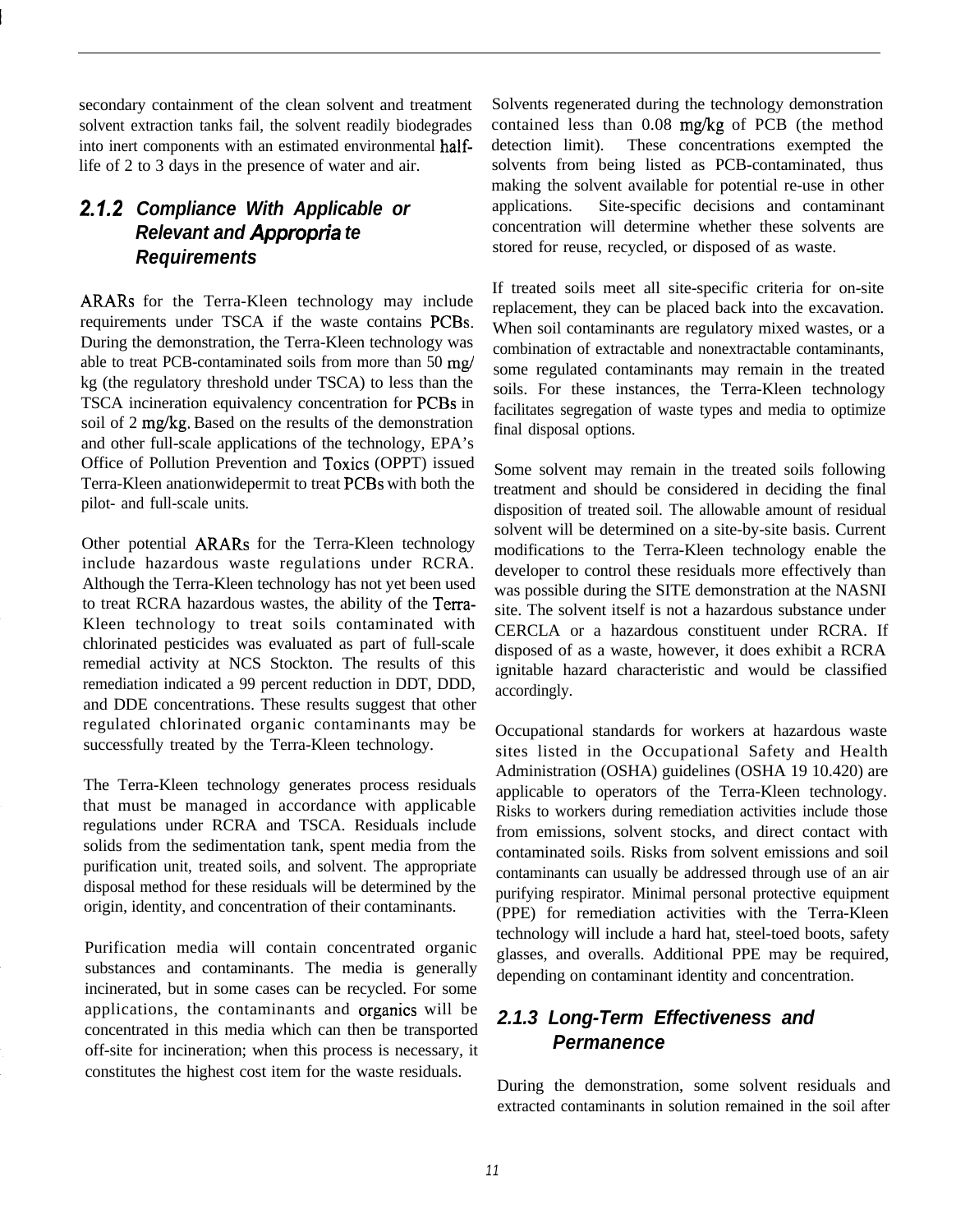treatment was complete. Solvent residuals could pose a problem for some remedial sites, but recent modifications to the Terra-Kleen vacuum extraction system enable more effective reduction of solvent residuals.

Based on analysis of treated soils from the demonstration, the contaminants in the residual solvent were not sufficient to compromise the remedial goals for PCBs or solvent residuals. In normal practice, site-specific remedial goals will determine what residual concentrations are acceptable. Treatability tests conducted before remediation can establish which technology configuration and operating parameters must be established to meet site-specific requirements.

# *2.7.4 Reduction in Toxicity, Mobility, or Volume through Treatment*

Because the Terra-Kleen technology is a physical separation procedure, the change in soil toxicity is permanent and is generally proportional to the contaminant concentration remaining at the conclusion of treatment. Accordingly, since the concentration of PCBs in the soil was reduced by an average of  $98.8 \pm 0.1$  percent, and the concentrations of HxCDF and PeCDF were reduced by 92  $\pm$  0.82 percent and 76  $\pm$  5.28 percent, respectively, a decrease in toxicity attributable to these substances is assumed. In general, the Terra-Kleen technology will not alter the structural or chemical nature of contaminants, or their toxicity characteristics.

Leachate tests confirmed that the PCB concentrations in the treated soil were below method detection limits. While not a definitive test, this result infers that residual PCBs in the treated soil will not continue to leach following treatment. Since soil contaminants are often present in association with a carrier fluid (PCBs in oil, pesticides in petroleum bases), treatment by solvent extraction should significantly reduce contaminant mobility resulting from the removal of the chemical transport media.

Reductions of waste volume achieved by the Terra-Kleen technology depend on the original concentration and distribution of the contaminant, natural soil organic content, and volume of contaminated soil to be treated. The potential reduction of waste is a ratio between the original volume of contaminated soil and the waste residuals created by the Terra-Kleen technology. The predominant waste residual generated by the technology is spent purification media. The purification media concentrates all extractable organic soil constituents, not just the contaminants, that have been removed from the soil by the solvent. The limited scale of the SITE demonstration did not enable the solvent purification unit to optimize its contaminant concentration, but the fullscale operation at NCS Stockton provides an example of potential reductions in waste volume. About 1 ton of purification media was generated during treatment of 400 cubic yards (550 tons) ofcontaminated soil, yielding a waste volume reduction of 550: 1.

The waste purification media are typically incinerated due to the high concentration of organic contamination. In some cases, it is possible to regenerate the purification media which would increase the waste volume reduction ratio since the volume of waste residual would not include the media itself.

# *2.7.5 Shod-Term EtFectiveness*

The Terra-Kleen technology can take from 3 hours (for small sites with easily extracted contaminants) to several days or months to remove contaminants depending on the characteristics and volume of material to be treated. The technology can be configured in accordance with sitespecific requirements to optimize time and reduce cost. The treatment process is a physical separation process that is irreversible once it is implemented.

The number of extraction cycles and the time required to treat contaminated soil depends on contaminant concentrations, moisture content, particle size, natural organic content, and other chemical contaminants that are present. The remediation goal for the SITE demonstration (2 mg/kg ofPCBs) was achievedusing 11 wash cycles, with each extraction cycle requiring about 3 hours, conducted over a period of 7 days. Residual solvent removal through vacuum extraction and biological treatment continued for an additional 2 weeks.

The full-scale unit at NCS Stockton required three extraction cycles, and 3 days to treat one extraction tank (about 20 cubic yards) of soil. Nineteen roll-off tanks were used and several months were required to complete all the solvent extraction and vacuum extraction cycles, which resulted in treating a total of 550 tons of soil. Initially, 1 week was needed for vacuum extraction of residual solvent from each solvent extraction tank. With the current technology modifications, this process is reduced to 3 days, with the capacity to simultaneously treat three solvent extraction tanks.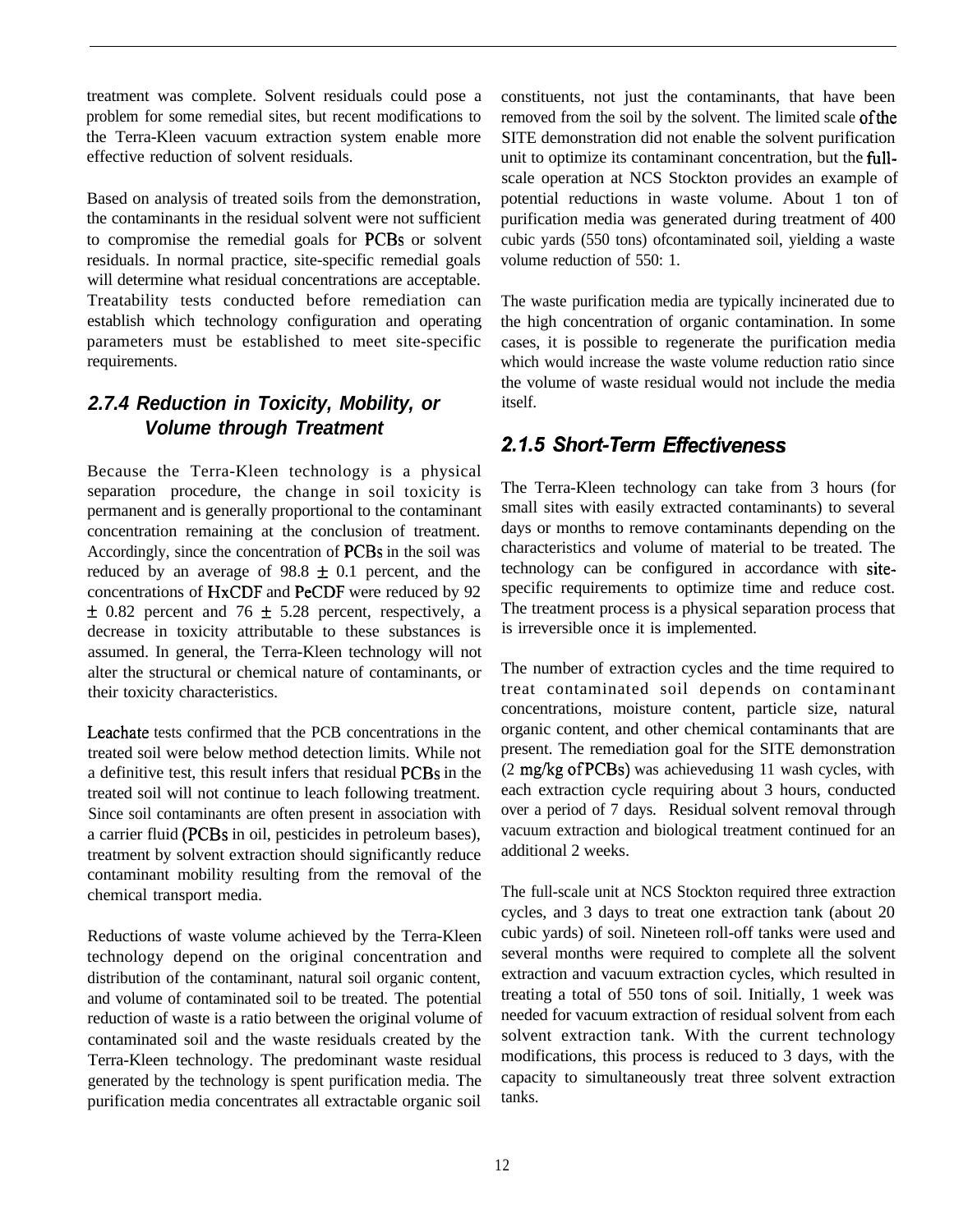#### *2.7.6 lmplementabihty*

Assembly and operation of the Terra-Kleen technology involves the use of general soil handling, construction, industrial, and monitoring equipment. The extraction tanks and solvent purification unit can be prefabricated or assembled on site. The full-scale refrigeration-condenser unit and the vacuum extraction-heat exchanger are available through an independent supplier, but can be shipped on reasonably short notice. No treatment delays occurred during the demonstration, but the vacuum extraction process was modified to improve residual solvent removal. Equipment acquisition caused some delays.

The availability of Terra-Kleen technical staff has not been a limiting factor for operations, but may change with increased demand. Terra-Kleen may provide training in the future for facilities purchasing and operating the Terra-Kleen technology.

Although the Terra-Kleen technology as demonstrated achieved the primary demonstration objective, the variables associated with soils, contaminants, and site restrictions may yield different results at other sites. Terra-Kleen recommends conducting treatability studies routinely for each type of contaminant and soil under consideration for treatment. Terra-Kleen routinely conducts treatability studies and limited pilot-scale operations to verify treatment efficiency before implementing full-scale remediations.

#### **2.1.7** *Cost*

The cost of implementing the Terra-Kleen technology to remediate a site with PCB-contaminated soils was estimated for three different volumes of contaminated soil, and ranged from \$170 per ton to \$300 per ton. Section 4.0 presents a comprehensive discussion of the analysis used to develop these cost estimates.

#### *2.1.8 Community Acceptance*

Community acceptance of the Terra-Kleen technology has been relatively positive because this technology does not involve combustion processes or placement of wastes on land. However, community concern was expressed during the SITE demonstration regarding exposure to fugitive particulate and VOC emissions during transport, handling, and treatment of contaminated soil. These exposures can be reduced through dust emission and soil handling controls.

Fire safety may arise as a public concern. However, fire prevention codes require the use of spark-proof equipment and insulated wiring for the Terra-Kleen technology. Due to the addition of the noncontact heat exchanger to warm recycled air, temperature warning sensors have been integrated into the operating system to ensure safe handling and operation in the presence of flammable solvent and vapors.

Community environmental groups were invited to comment on the SITE demonstration during the planning and implementation of work. Public response was generally supportive.

# *2.f.9 StateAcceptance*

The SITE demonstration was approved by the California Department of Toxic Substance Control Office of Pollution Prevention and Technology Development, as well as other local and regional agencies. Approval of other applications of the Terra-Kleen technology are contingent upon approvals required under individual state-approved programs implementing RCRA, TSCA, and the Clean Air Act (CAA).

Subsection 2.2 further discusses the ability of the Terra-Kleen technology ability to meet potential regulatory requirements under these laws.

# **2.2 Technology Performance Compared to ARARS**

This subsection discusses specific environmental, health and safety, and other regulations pertinent to the operation of the Terra-Kleen technology. These regulations include those governing the storage, treatment, transportation, and disposal of untreated soils and treatment residuals. Remedial project managers also have to address state and local regulatory requirements, which may be more stringent. ARARs discussed in this subsection include provisions under the following bodies of legislation:

- . RCRA
- . CAA
- . TSCA
- . OSHA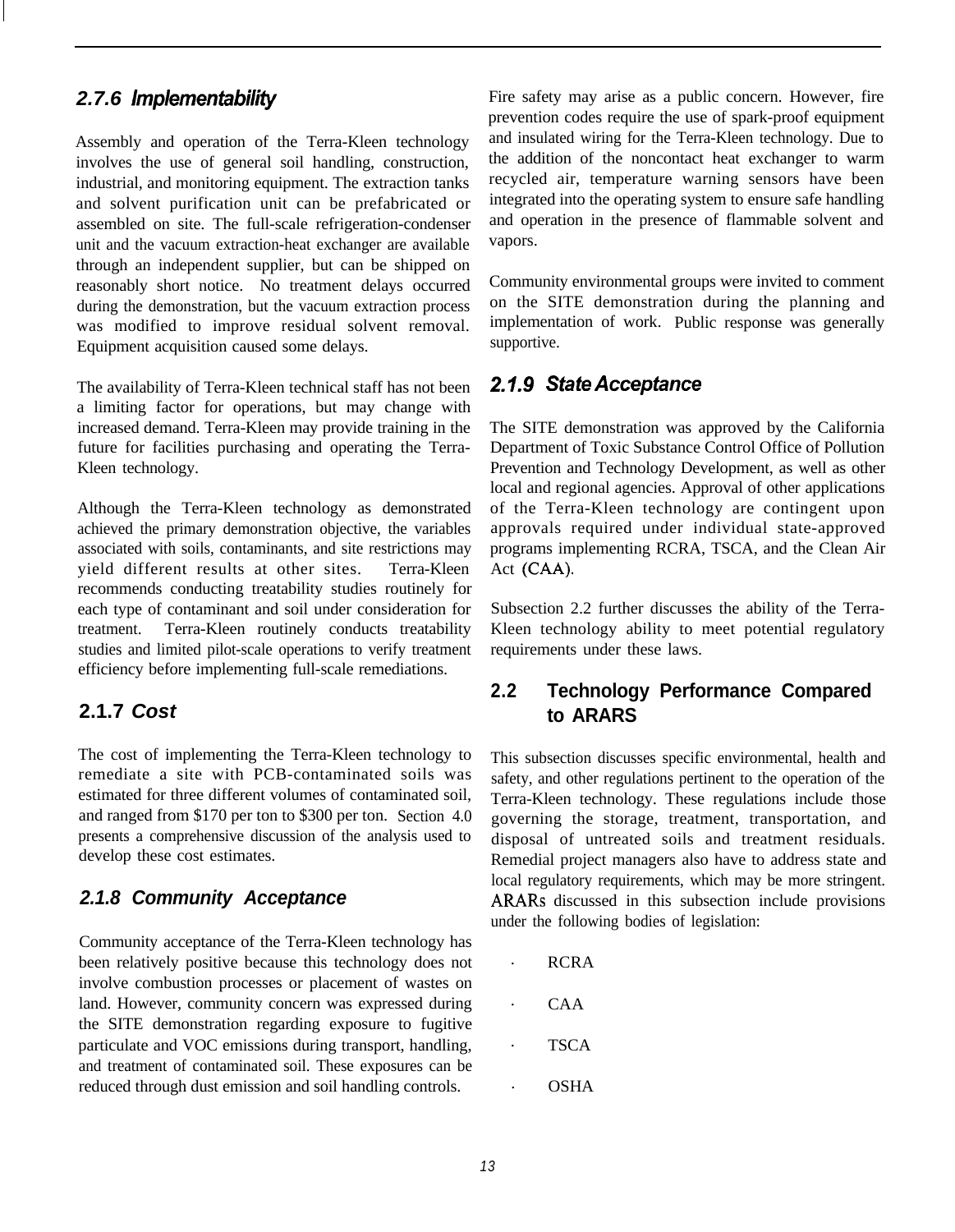• Hazardous Materials Transportation Act (HMTA)

Table 2-2 identifies and discusses specific federal ARARs that may apply to the Terra-Kleen technology.

#### *2.2. I Resource Conservation and Recovery Act*

Personnel using the Terra-Kleen technology may be subject to hazardous waste management standards if soils are hazardous wastes as defined under RCRA. RCRA management requirements include those for persons who generate, transport, treat, store, or dispose of hazardous wastes. Wastes defined as hazardous under RCRA include characteristic and listed wastes. Personnel using the Terra-Kleen technology must classify the wastes to determine whether they are listed or characteristic wastes. Criteria for identifying characteristic hazardous wastes are included in *40* CFR 261C.

Listed wastes from specific and nonspecific sources, offspecification products, and spill residues are described in 40 CFR 261 D. Facilities that manage hazardous wastes are required to obtain an EPA identification number. Persons who generate hazardous waste are subject to regulations for hazardous waste.

After contaminated soils or sludges have been treated by the Terra-Kleen technology, the treated soils will normally remain subject to RCRA hazardous waste or state solid waste regulations. Most hazardous wastes generated by the Terra-Kleen technology are subject to the RCRA land disposal regulations (LDR) under RCRA in 40 CFR 268. For example, residuals must normally be treated to meet treatment standards expressed in terms of concentrations in the waste or in a waste extract (see 40 CFR 286 D). Applicable RCRA requirements also include the following:

- Manifest requirements if the treated soils are transported off site (see 40 CFR 262 D, and 263)
- In Permits for storing treated soils longer than allowable accumulation times (generally 90 days)
- Unit-specific requirements for treatment, storage, and disposal units (see 40 CFR 264 and 265)

For example, tanks used in the Terra-Kleen technology may be subject to design and operating standards (such as

secondary containment) in 40 CFR part 265 J. Nonhazardous wastes generated by the Terra-Kleen technology must be disposed of in accordance with applicable state regulations governing solid waste.

# *2.2.2 Clean AirAct*

Emissions from the Terra-Kleen technology include VOCs and particulate matter. The CAA requires states to implement a program that requires new sources of air pollutants to obtain permits. Most states have requirements to obtain preconstruction and operating permits for sources ofair pollutants. Although the Terra-Kleen technology may be below minimal permitting thresholds for such permits, it is necessary to check with the state permitting authority under which the system is operating.

The CAA also requires that major sources that emit more than specified thresholds of VOCs, particulate matter, and other air pollutants submit applications for a Title V permit. Most states are currently in the process of implementing Title V permit programs. During the excavation, transportation, and treatment of soils, fugitive emissions are possible. State air quality standards may require additional measures to prevent fugitive emissions.

# **2.2.3 Toxic Substances ControlAct**

PCB regulations have been issued under the authority of Section 6(e) of TSCA. Regulations for PCB treatment and disposal are listed in 40 CFR 76 1. Wastes containing PCBs in concentrations of 50 to 500 parts per million (ppm) may be disposed of in TSCA-permitted landfills or incinerated at a TSCA-approved incinerator; wastes containing PCBs in concentrations greater than 500 ppm must be incinerated. As a matter of policy, EPA also currently requires that a facility meet the incinerator equivalency performance standard of 2 ppm for **PCBs** in soil to obtain a permit for a treatment or disposal method other than land filling or incineration.

PCB spills occurring after May 4, 1987 must be addressed under the PCB Spill Cleanup Policy in 40 CFR 761 G. The policy applies to spills with PCB concentrations greater than 50 ppm and establishes cleanup protocols for addressing such releases based on the volume and concentration of the spilled material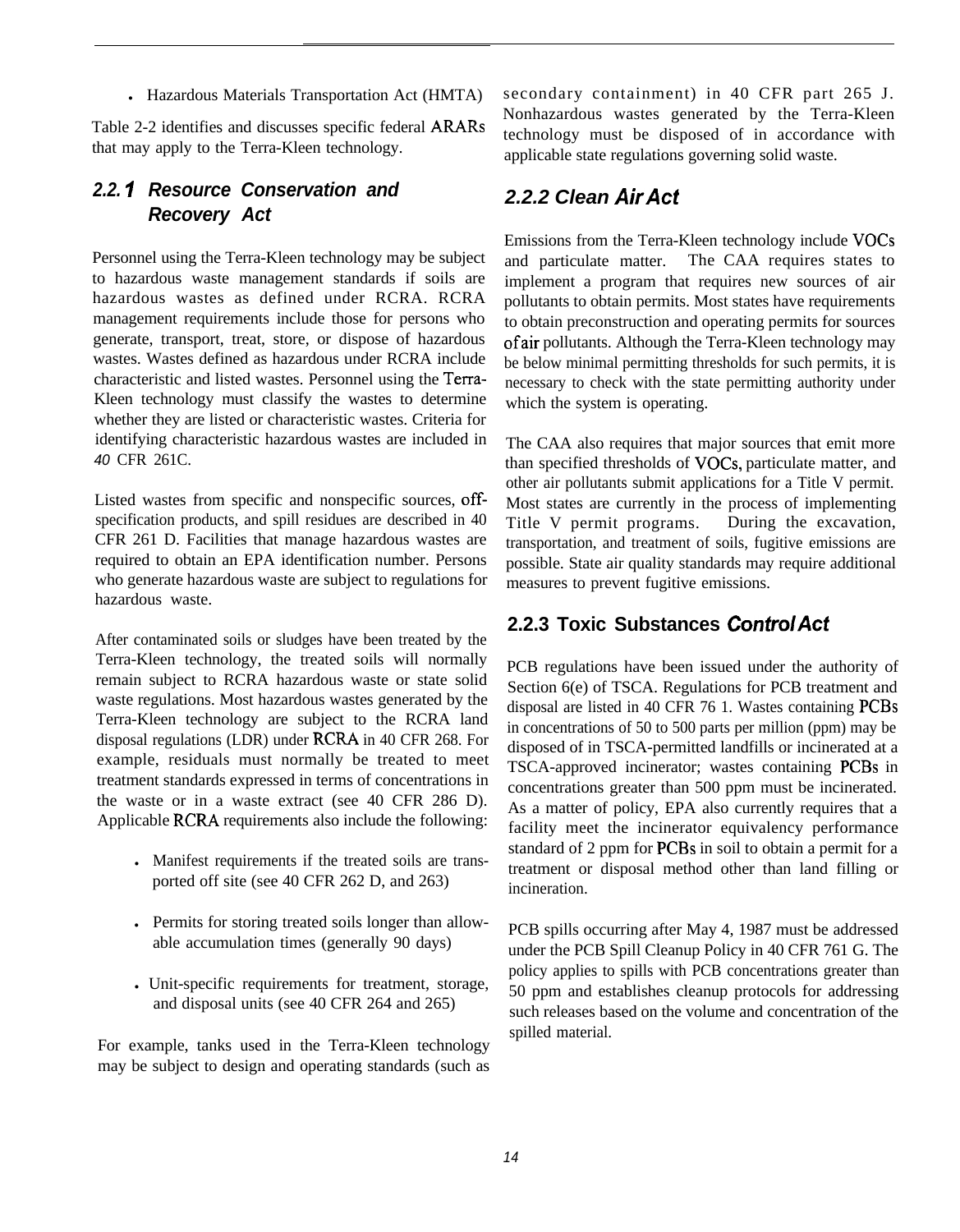|  |  | Table 2-2. Federal and State ARARs for the Terra-Kleen Technology |  |  |
|--|--|-------------------------------------------------------------------|--|--|
|--|--|-------------------------------------------------------------------|--|--|

| Demonstration<br>Activity                | <b>ARAR</b>                                                                       | Description                                                                                      | <b>Basis</b>                                                                                            | Response                                                                                                                           |
|------------------------------------------|-----------------------------------------------------------------------------------|--------------------------------------------------------------------------------------------------|---------------------------------------------------------------------------------------------------------|------------------------------------------------------------------------------------------------------------------------------------|
| <b>Waste Excavation</b>                  | RCRA 40 CFR part<br>262 or state equivalent                                       | Standards that apply<br>to generators of<br>hazardous waste                                      | The soils are<br>excavated for<br>treatment and are<br>therefore subject to<br>regulation               | Obtain EPA ID<br>number; prepare<br>contingency plan and<br>preparedness and<br>prevention plan                                    |
| Storage before<br>treatment              | RCRA 40 CFR part<br>264 or 265 or state<br>equivalents                            | Standards that apply<br>to storage of<br>hazardous wastes in<br>tanks                            | The waste is stored in<br>a tank before<br>processing                                                   | Inspect tanks daily<br>and maintain in good<br>condition; provide<br>secondary<br>containment for new<br>tanks                     |
| Waste treatment                          | RCRA 40 CFR part<br>264 or 265 or state<br>equivalents                            | Standards that apply<br>to or treatment of<br>hazardous waste                                    | Soils are treated in a<br>tank                                                                          | Inspect tanks daily<br>and maintain in good<br>condition; provide<br>secondary<br>containment for new<br>tanks                     |
| Waste<br>characterization                | RCRA 40 CFR part<br>261 or state equivalent                                       | Standards that apply<br>to waste<br>characterization                                             | Need to determine if<br>excavated waste,<br>treated waste, and<br>residuals are RCRA<br>hazardous waste | Use knowledge of<br>processes that<br>generate waste or test<br>waste before disposal                                              |
| Storage after<br>processing              | RCRA 40 CFR part<br>264 or 265 or state<br>equivalents                            | Standards that apply<br>to storage of<br>hazardous waste                                         | Treated waste will be<br>stored in tanks before<br>a decision on final<br>disposition                   | Inspect tanks daily<br>and maintain in good<br>condition; provide<br>secondary<br>containment for new<br>tanks                     |
| Transportation for off-<br>site disposal | RCRA 40 CFR part<br>262; HMTA 49 CFR<br>172                                       | Manifest, marking,<br>packaging, labeling,<br>and placarding<br>requirements before<br>transport | If hazardous,<br>treatment residuals<br>must be manifested<br>and managed as<br>hazardous waste         | Prepare manifest,<br>properly mark and<br>label all containers                                                                     |
| Transportation for off-<br>site disposal | RCRA 40 CFR part<br>263 or state equivalent                                       | Transportation<br>standard                                                                       | If hazardous,<br>treatment residuals<br>must be manifested<br>and managed as<br>hazardous waste         | Use an EPA-licensed<br>transporter for off-site<br>disposal                                                                        |
| Off-site disposal                        | <b>SARA Section</b><br>121 (d)(3); RCRA 40<br>CFR part 262 or state<br>equivalent | Requirement for off-<br>site disposal of<br>Superfund site wastes                                | Waste is generated<br>from a response<br>action authorized<br>under SARA                                | Dispose of waste at a<br>RCRA-permitted,<br>interim status, or<br>approved recycling<br>facility if residual<br>waste is hazardous |
| Off-site disposal                        | TSCA 40 CFR part<br>761                                                           | Treatment and<br>disposal requirements<br>for PCBs                                               | Waste material<br>contains <b>PCBs</b> in<br>excess of 50 ppm                                           | Dispose of PCB waste<br>with concentrations<br>greater than 50 ppm in<br>a TSCA-approved<br>landfill or incinerator                |

Notes: HMTA - Hazardous Materials Transportation Act

SARA - Super-fund Amendment and Reauthorization Act

CFR - Code of Federal Regulations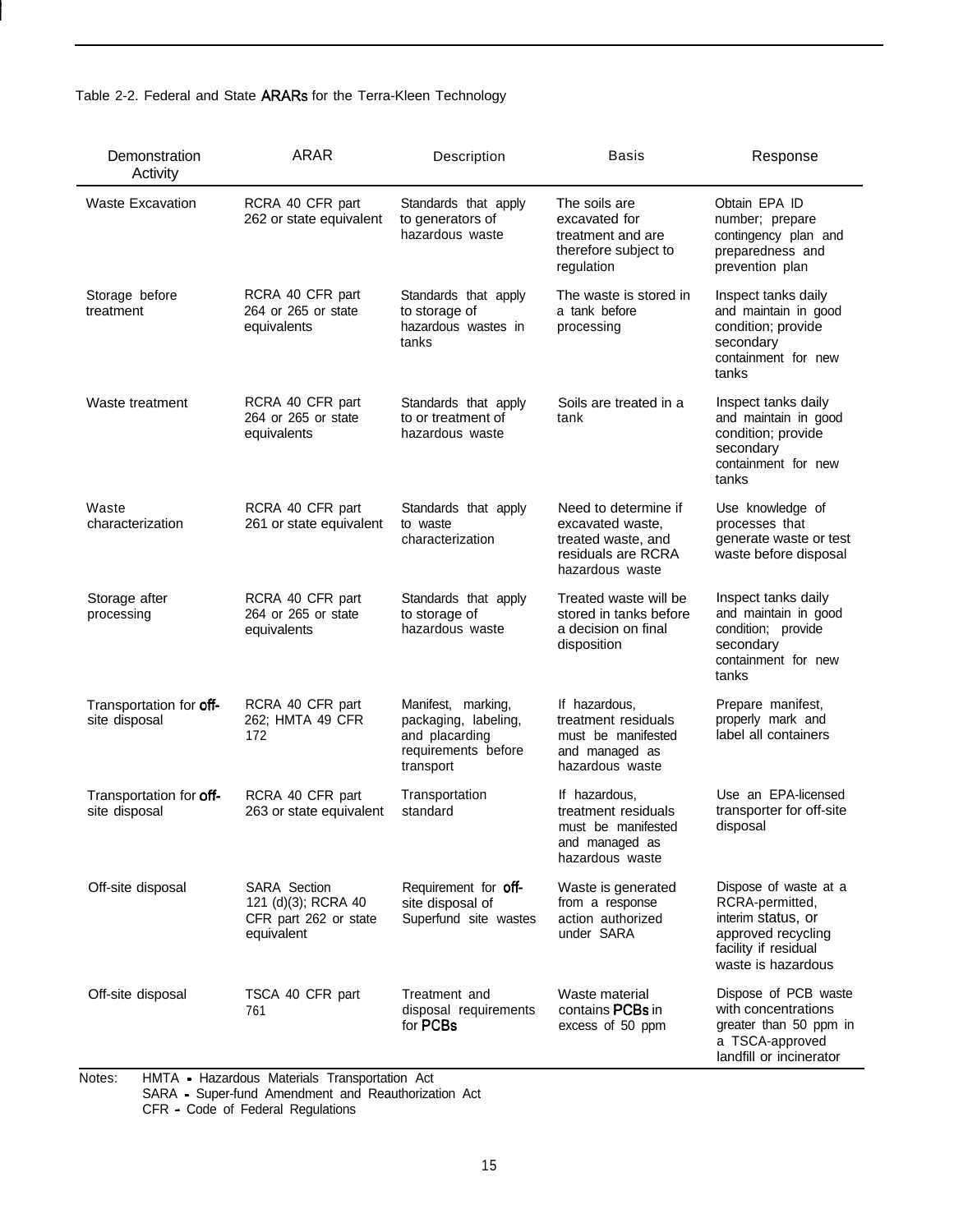In March 1996, the EPA Office of Pollution Prevention and Toxics issued Terra-Kleen a national operating permit for treating PCBs under the TSCA provisions. Terra-Kleen is the first technology alternative to incineration or land filling to obtain this certification.

# *2.2.4 Occupational Safety and Health Act*

CERCLA remedial actions and RCRA corrective actions must be performed in accordance with OSHA

requirements detailed in 29 CFR parts 1900 to 1926, especially 19 10.120, which provides for the health and safety of workers at hazardous waste sites. These regulations require such workers to undergo 40 hours of health and safety training before entering a RCRA corrective action or CERCLA remedial action site. On-site construction activities at CERCLA response or RCRA corrective action sites must be performed in accordance with OSHA regulations at 29 CFR 1926, which provides health and safety regulations for construction sites. State OSHA requirements may be more strict than federal standards, and must be observed when applicable.

For most sites, minimum PPE for technicians operating the Terra-Kleen technology will include gloves, hard hats, steeltoed boots, and coveralls. Depending on contaminant types and concentrations, additional PPE may be required. Noise levels must be monitored to ensure that workers are not exposed to noise levels above a time-weighted average of 85 decibels over an 8-hour day. Operation of the Terra-Kleen technology is not expected to exceed this limit; however, should the technology or equipment operating in the vicinity cause noise levels to exceed this limit, workers are required to wear ear protection.

#### *2.2.5 Hazardous Materials Transportation Act*

If residuals from the Terra-Kleen technology are to be transported off site, HMTA contains requirements for these materials while they are in transit. Containers and transport vehicles may be required to be marked and labeled in accordance with regulations in 49 CFR 172 C and D, respectively. Transport vehicles also must be placarded as specified by regulations in 49 CFR 173 E. In addition, the shipment must be accompanied by a shipping paper as specified in 49 CFR 172 C if the material is not defined as a RCRA hazardous waste.

#### **2.3 Operability of the Technology**

The Terra-Kleen technology equipment mainly consists of solvent extraction tanks, a sedimentation tank, a microfiltration unit, a solvent purification unit, a clean solvent storage tank, and a vacuum extraction system. The entire system is transportable and can be configured to treat soil volumes ranging from a few cubic yards to the much larger volumes typically generated at hazardous waste sites. Pilotscale units have been tested with l-ton and 5-ton treatment capacities. The full-scale unit has been testedwith about 550 tons of soil. Many of the technology components are available from local vendors throughout the United States.

Once installed and balanced, the Terra-Kleen technology requires minimal support from on-site personnel. Tasks involved in operating the Terra-Kleen technology include assembling equipment, loading and unloading soil, pumping solvent into the extraction tanks, sampling extraction solvent, and sampling untreated and treated soil. Two people can usually assemble the equipment within 2 weeks for both pilot- and full-scale units ifall necessary facilities, utilities, and supplies are available. Typically, the pilot-scale unit requires one operator and the till-scale unit requires two operators to monitor treatment progress.

Since much of the process operates at ambient temperature and the soils are not moved once they are loaded into the solvent extraction tanks, mechanical difficulties are limited. However, the developer performs routine maintenance and inspection of the Terra-Kleen technology during remediation activities. Items inspected during routine maintenance included solvent pumps, hose connections, and fittings. To ensure that the technology is capable of achieving the desired remedial goals, treatability tests are recommended before full-scale remediation. Site-specific cleanup levels, soil particle size, moisture, and humic content are the primary determinants for the number of extraction cycles and the effort required to remediate a specific soil type. For example, results from the full-scale remediation indicate that in three solvent extractions, the Terra-Kleen technology reduced chlorinated pesticides in soil from 80.0 mg/kg to  $0.093$  mg/kg. By contrast, 57 solvent extractions were required during the SITE treatability study to reduce PCB concentrations from 640 mg/kg to 6.0 mg/kg in a soil with high humic content and 14.5 percent clay and fines.

According to Terra-Kleen, optimal soil conditions for soil treatment include soil containing less than 15 percent clay and less than 15 percent moisture content. As a result,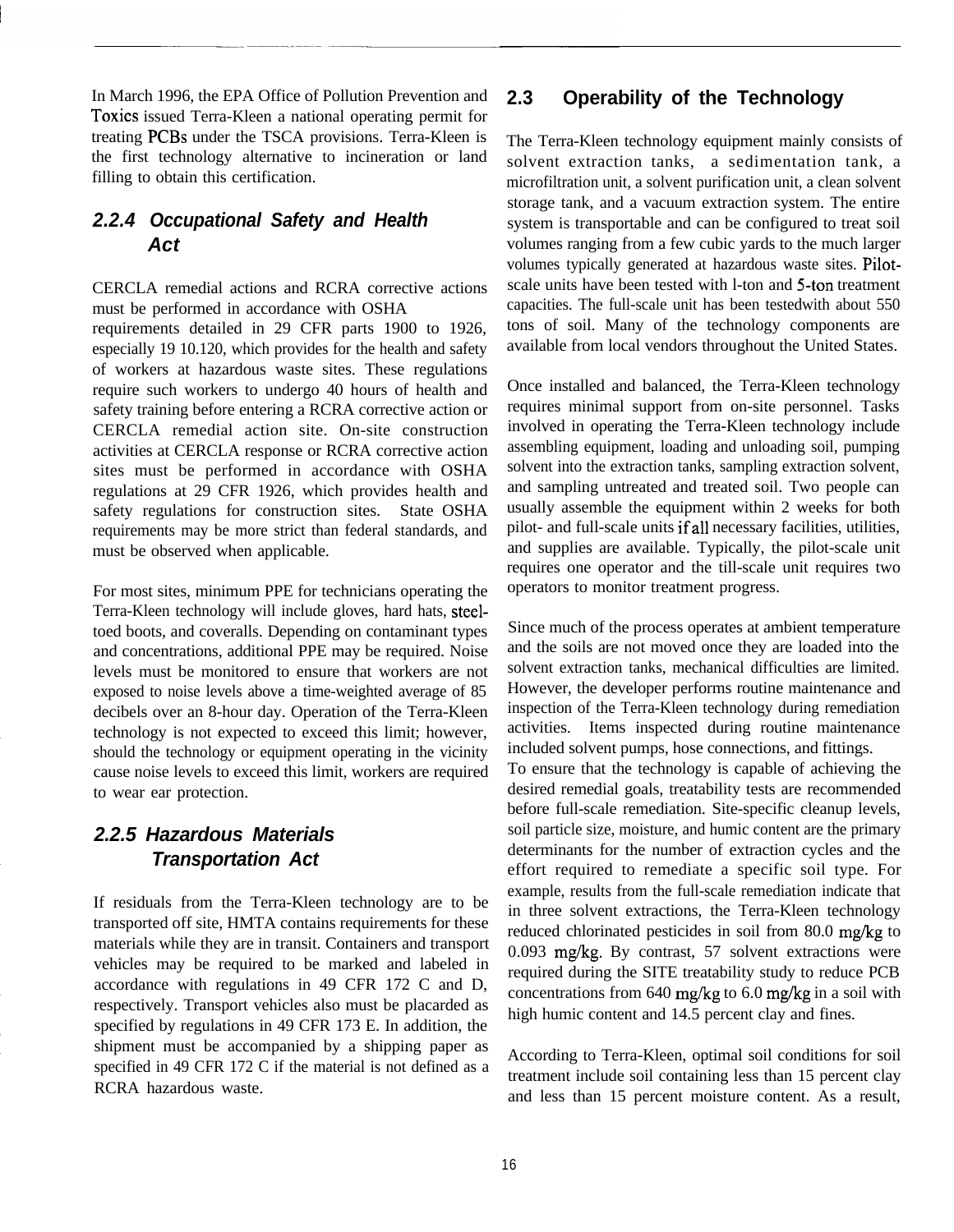pretreatment of soils may be necessary to reduce clay aggregate size and moisture content. One pretreatment option is screening and drying soils using vacuum extraction. The Terra-Kleen technology does not normally require screening of large soil particles or objects (large rocks and debris over 18 inches) before treatment; however, this material should be removed before treatment if it poses handling problems during loading and unloading of soil. Because the Terra-Kleen technology is a batch process, these materials can still be treated; however, it is advisable to treat them separately.

#### **2.4 Applicable Wastes**

The Terra-Kleen technology used for the SITE demonstration was designed to remove PCBs from contaminated soil. The developer claims that the technology can also remove petroleum hydrocarbons, chlorinated hydrocarbons, pesticides, PAHs, polychlorinated dibenzo-pdioxins (PCDD), and polychlorinated dibenzo-p-furan (PCDF). This report documents that the technology can effectively remove PCBs, chlorinated pesticides, PCDF, and oil and grease from contaminated soils. Additionally, the developer claims that in some cases the Terra-Kleen technology is capable of removing solvent- soluble metals from contaminated soil following mixture with extraction agents.

#### **2.5 Material Handling Requirements**

The material handling requirements for the Terra-Kleen technology include managing spent solvent, treated soil, spent purification media, and decontamination wastes. About 1,100 gallons of solvent was used for the SITE demonstration. Ofthis original quantity, about 930 gallons of solvent was recovered at the end of the demonstration. Most unrecovered solvent remained as soil residuals and in the bottoms ofthe solvent extraction tanks andpipelines. During the SITE demonstration, the concentration of PCBs in the purified solvent was 0.08 mg/kg. Because this PCB concentration was below the TSCA incineration equivalency concentration for PCBs of 2 mg/kg, the residual solvent from the Terra-Kleen technology was suitable for reuse, eliminating any disposal costs.

Other residuals include treated soil and spent purification media. If applicable regulatory restrictions and treatment goals have been achieved, treated soils can be backfilled on the site. The environmental half-life of the Terra-Kleen solvent is estimated to be 2 to 3 days in the presence of air

and water. This can be reduced with land farming and enhanced biodegradation. The spent purification media will normally need to be disposed of as hazardous or nonhazardous waste, depending on the source of the material that was treated or the concentration of hazardous constituents in the spent purification media.

Wastes are generated during soil loading, sampling, and demobilization activities. Typically, the wastes generated by the Terra-Kleen technology include decontamination water and plastic used to contain water when decontaminating excavation equipment. The amount of water required to decontaminate equipment is discussed in Section 2.6.

#### **2.6 SITE Support Requirements**

The site support requirements for the Terra-Kleen SITE demonstration included space to set up the unit, support equipment, and utilities. The technology requires an area of about 300 square feet for small-scale, single solvent extraction tank configurations for treatability studies, and up to 40,000 square feet for full-scale remediation. The pilotscale SITE demonstration consisted of five l-ton capacity solvent extraction tanks, requiring an area of about 4,000 square feet.

Support equipment used for the SITE demonstration included a laboratory trailer and a health and safety trailer. The laboratory trailer was used for on-site sample analysis and storage of equipment, and served as an office for personnel. Two canopies were also used to protect equipment from inclement weather. Other equipment used during the demonstration included a front-end loader to excavate and homogenize soils, health and safety equipment, and sampling, analytical, and laboratory equipment.

Utilities required for the operation of the Terra-Kleen technology include potable water and electricity. Water is required for decontaminating equipment and personnel, mixing biological slurries, and laboratory use. During the demonstration, biological treatment required about 15 gallons of water per solvent extraction tank. In addition, equipment and personnel decontamination required about 50 gallons of water. Solid decontamination wastes may be stored in roll-offtype debris boxes, and the decontamination water can be stored in 55-gallon drums. Disposal options depend on local restrictions and on the presence or absence of contaminants.

Electricity was needed to operate the Terra-Kleen technology, the office and laboratory trailer, and the health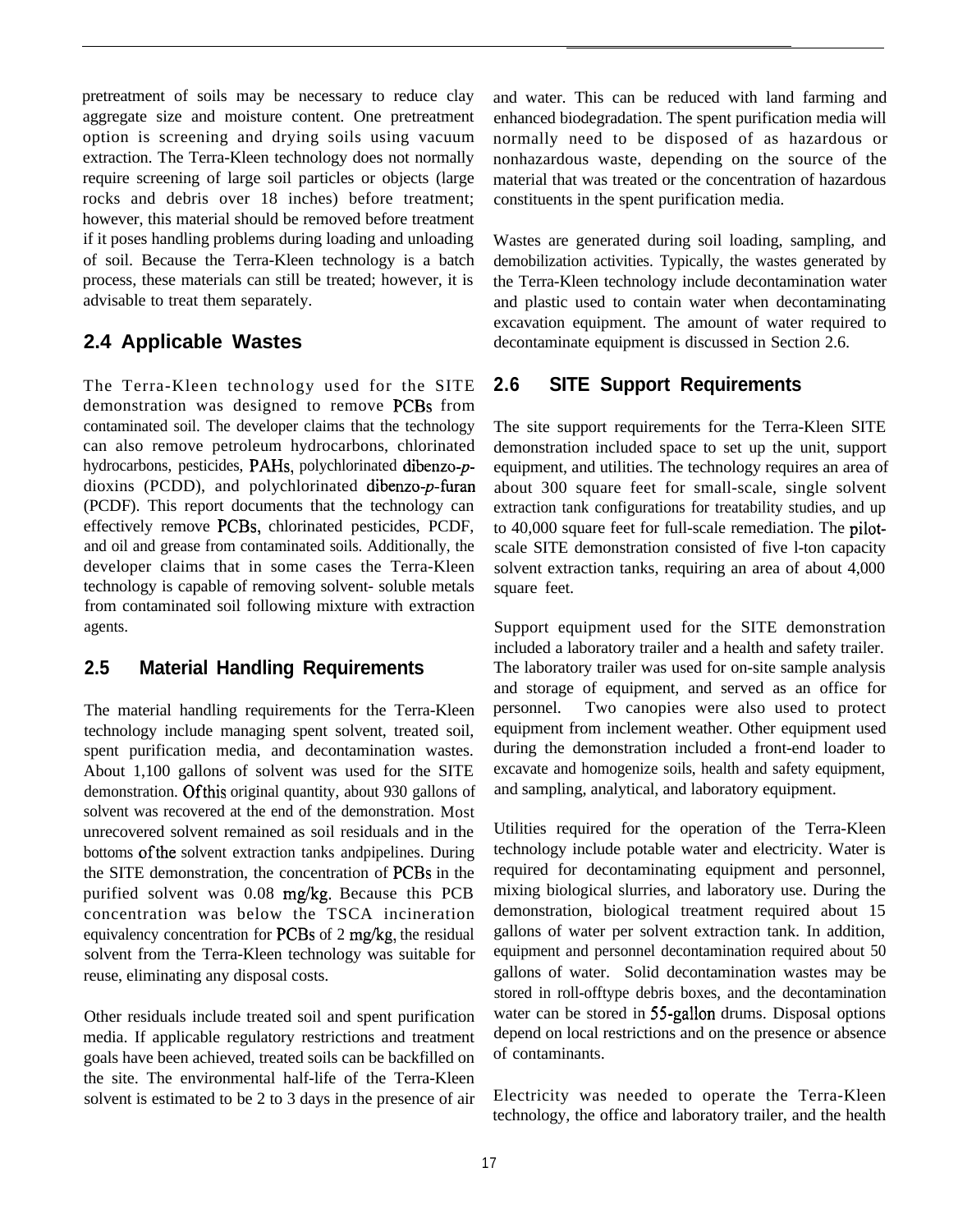and safety trailer. The Terra-Kleen technology required 220-volt, three-phase, 120-ampere electrical service. Additional electrical power (100 amperes at 11 O/220-volt, single phase) was needed for the laboratory trailer, the health and safety trailer, and on-site laboratory and office equipment. A single 5-horsepower air compressor was used to power pneumatic pumps used for transferring solvent through the process.

## **2.7 Limitations of the Technology**

The Terra-Kleen technology removes PCBs, PCDFs, oil and grease, and chlorinated pesticides from contaminated soils and prevents further migration of these contaminants. The technology concentrates these contaminants in the soil purification unit. The media from this unit must be recycled or disposed of when exhausted. Although the developer claims that the technology removes petroleum hydrocarbons, chlorinated hydrocarbons, PAHs, PCDDs, and solventsoluble metals, the technology was not evaluated or testing failed to yield definitive results for these constituents.

Contaminated soils with greater than 15 percent clays or fines are difficult to treat because contaminants are strongly sorbed to the soil particles. The soil particle also have a tendency to form tight aggregates, which are difficult to break up thereby preventing efficient solvent penetration into the contaminated soil. Additional soil handling steps may be required to treat soils with a clay content greater than 15 percent.

Soils with a moisture content greater than 15 percent must be dewatered prior to treatment. Excess water in the soil dilutes the solvent, reducing contaminant solubilization and transport efficiency. However, the Terra-Kleen technology can be equipped with a dewatering unit (Section 1.3.1) to remove excess water accumulating in the solvent. The technology is designed to operate at ambient outdoor temperatures above freezing. Colder temperatures reduce solvent effectiveness. Although current modifications to the full-scale unit incorporate a closed-loop, heated system, the solvent extraction vessels are not jacketed; therefore, operation in extreme cold weather conditions may reduce treatment efficiency.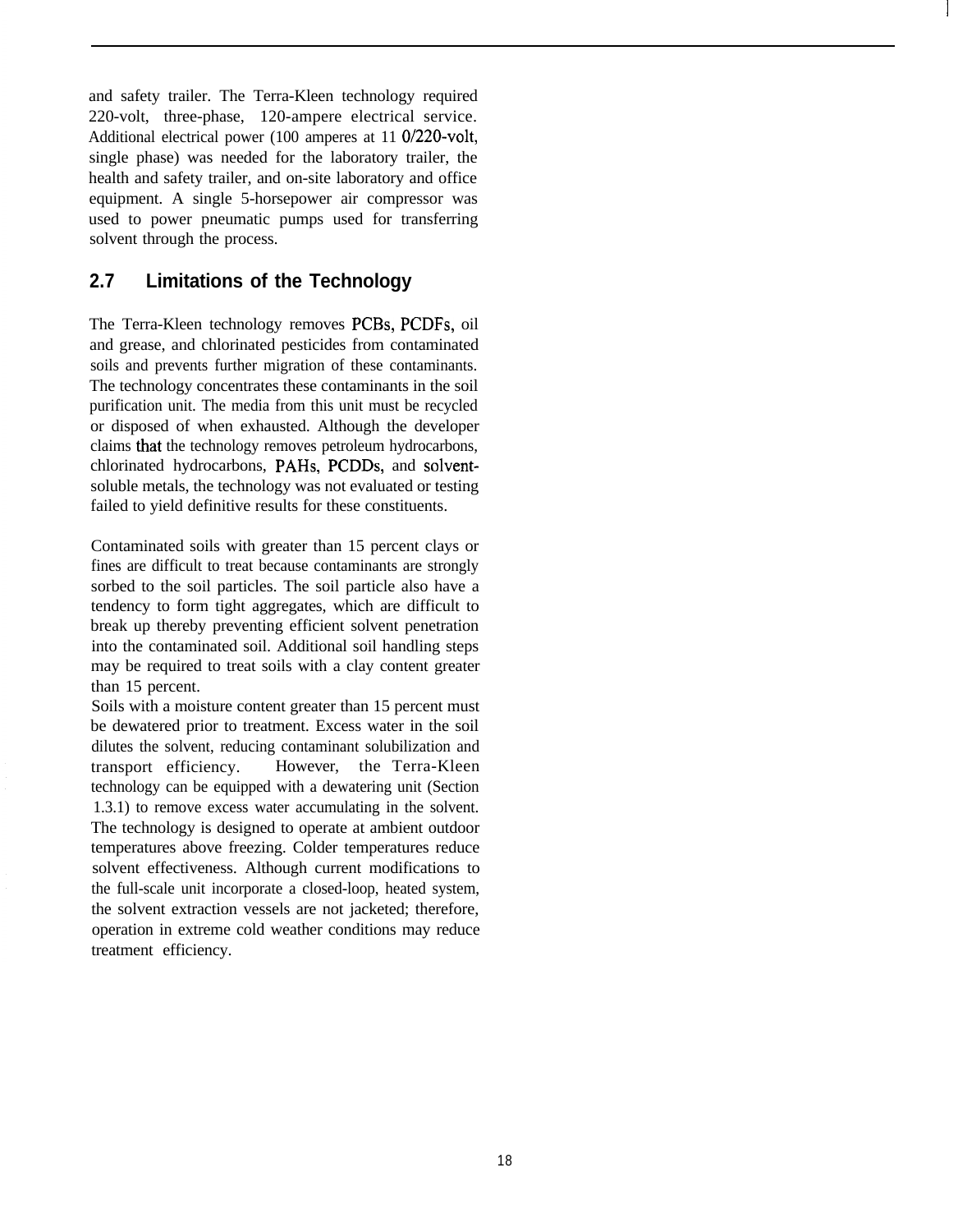# **3.0 Treatment Effectiveness**

This section presents the background, demonstration procedures, and the results and conclusions used to assess the effectiveness of the Terra-Kleen technology in removing PCBs, oil and grease, and PCDFs from contaminated soils. The Terra-Kleen technology assessment is based on the activities conducted during the SITE demonstration at NASNI and additional information from a SITE treatability study and full-scale remediation. However, because the results of the SITE demonstration were collected in accordance with a well-defined QAPP, conclusions are mainly drawn from the demonstration results.

The Terra-Kleen technology's capability to remove PCBs from soil was initially demonstrated during the SITE treatability study conducted at the developer's testing facility in Okmulgee, Oklahoma. The results of the treatability study are presented in Appendix A. To determine if the technology is capable of removing chlorinated pesticides from soil, EPA collected additional soil samples during the full-scale remediation at NCS Stockton. The results of the sampling from the full-scale remediation are presented in Appendix B.

# **3.1 Background**

EPA conducted a SITE demonstration of the Terra-Kleen technology at Site 4 on NASNI, which is located in San Diego, California (Figures 3- 1 and 3-2). A description of the environmental setting at NASNI and Site 4 are presented in Sections 3.1.1. through 3.1.4.

# **3.1.1 NASNI**

In October 1993, NASNI Site 4 was selected for the SITE demonstration of the Terra-Kleen technology. NASNI is located on about 2,520 acres of land at the north end of the peninsula that forms San Diego Bay and adjoins the city of Coronado. NASNI is accessible by land through Coronado

by way of the Bay Bridge or through Imperial Beach by way of the Silver Strand Highway, State Route 75.

NASNI was officially commissioned in November 19 12, and provides services and material to support the operation of aviation activities and units. Although most of the industrial operations began in the 1920s, the generation of large quantities of hazardous wastes at NASNI did not begin until the 194Os, during World War II. In the 194Os, NASNI engaged in a wide variety of operations that involved the use, storage, and disposal of hazardous materials. Base operations such as aircraft maintenance and fuel storage operations generated a variety of hazardous wastes that, combined with past waste disposal practices, resulted in contamination of soil and groundwater at several locations on base.

NASNI is currently conducting environmental investigations under the Installation Restoration Program (IRP) to locate, investigate, and remediate hazardous waste sites. The IRP provides a procedural framework for developing, implementing, and monitoring response actions at NASNI in accordance with pertinent federal regulations and applicable state laws. The IRP has currently identified 12 contaminated areas on NASNI and recommended further investigation of soils, groundwater, surface water, and bay and ocean sediments (Southwest Division Naval Facilities [SWDIV] 1993).

The Navy's initiative to expedite remedial cleanup at these 12 contaminated sites is the Naval Environmental Leadership Program (NELP). The main objective of NELP is to demonstrate innovative technologies and expedite compliance andremediation of contaminated sites. Successful technologies may be applied to remediate contaminated sites at other Navy facilities. Within this framework, the Terra-Kleen technology was selected as an interim remedial action and was demonstrated at Site 4.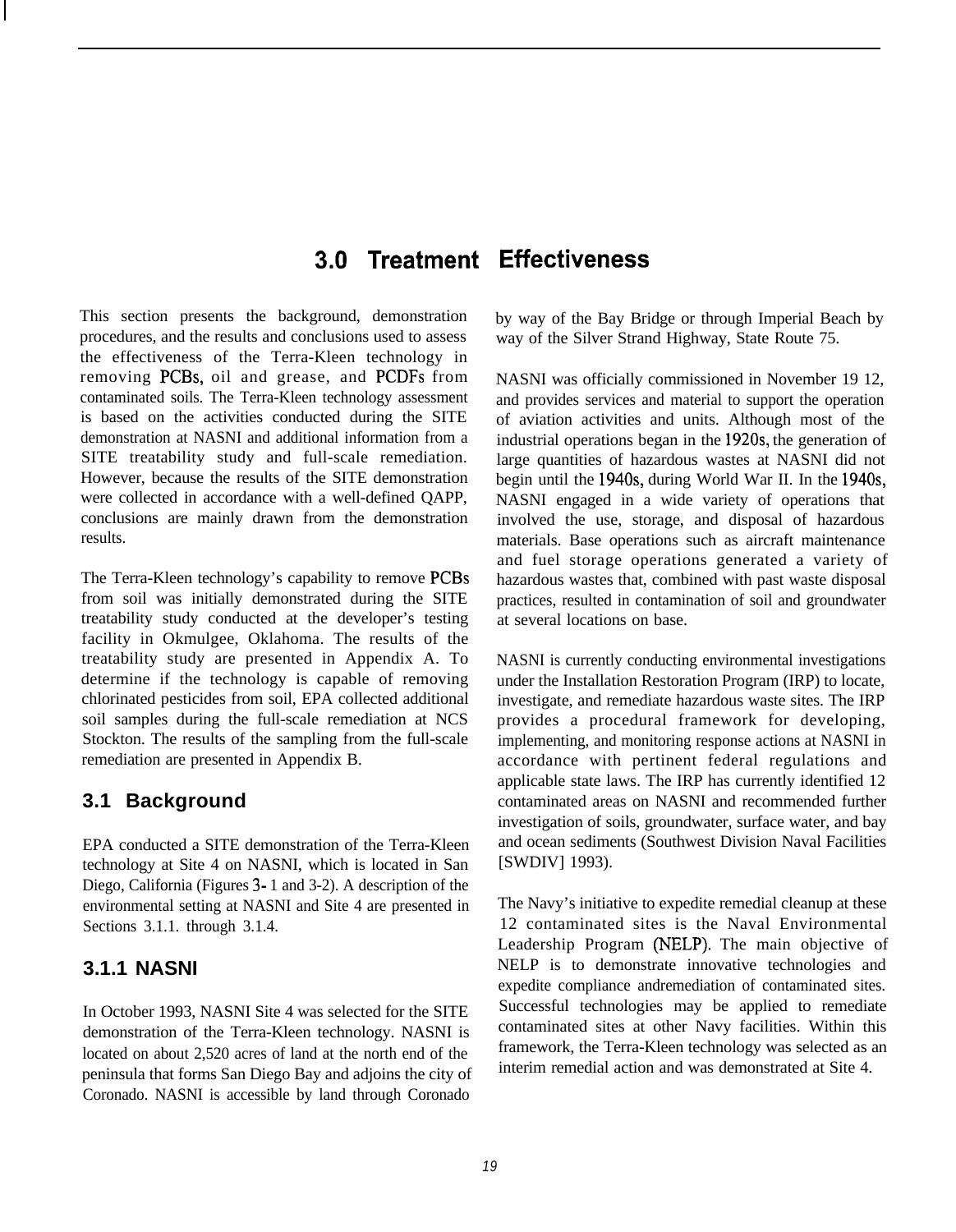

 $\infty$ 

Figure 3-1. NASNI location map.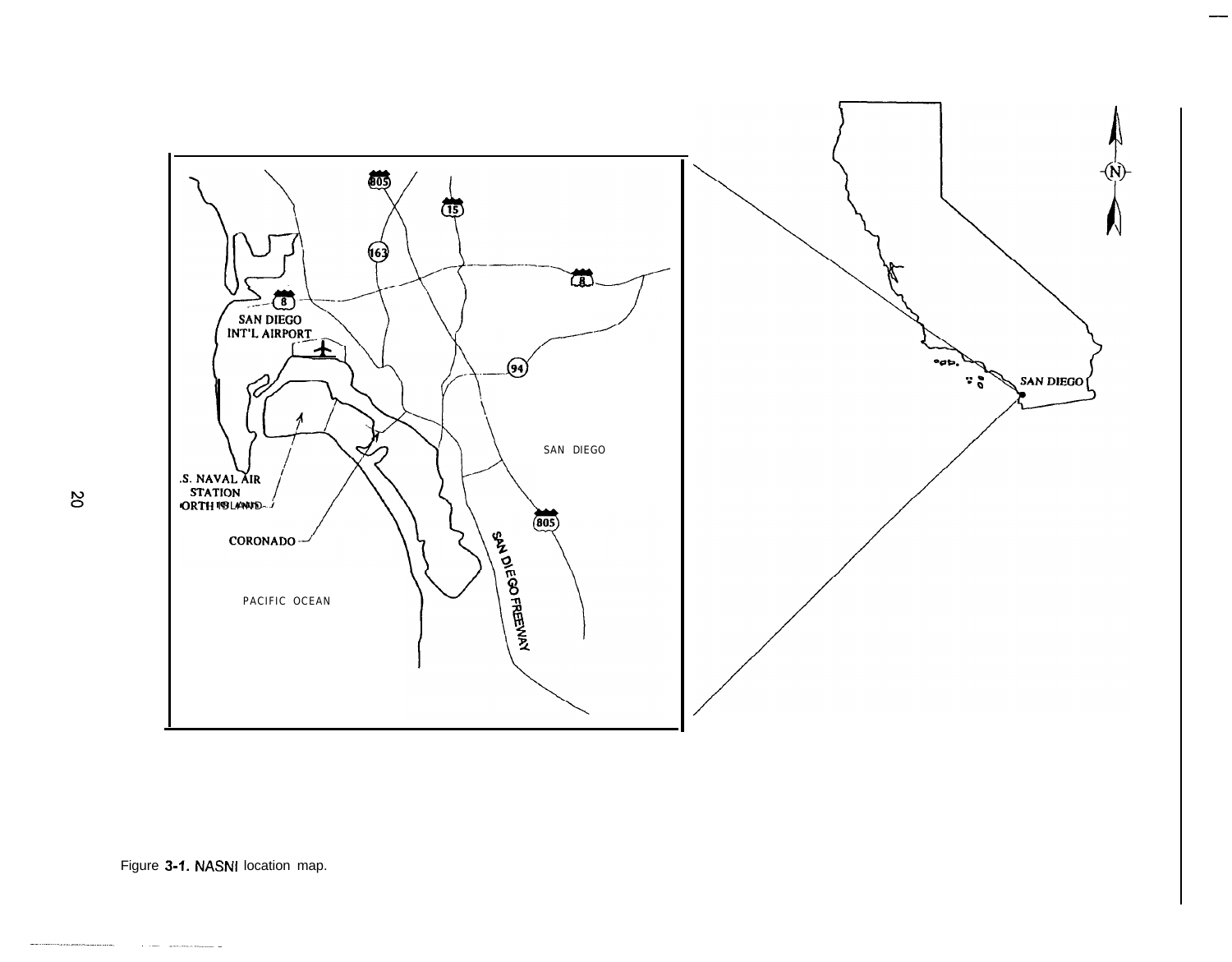

**Figure 3-2.** Site 4 location map.

 $\mathbf{r} = -\mathbf{r}$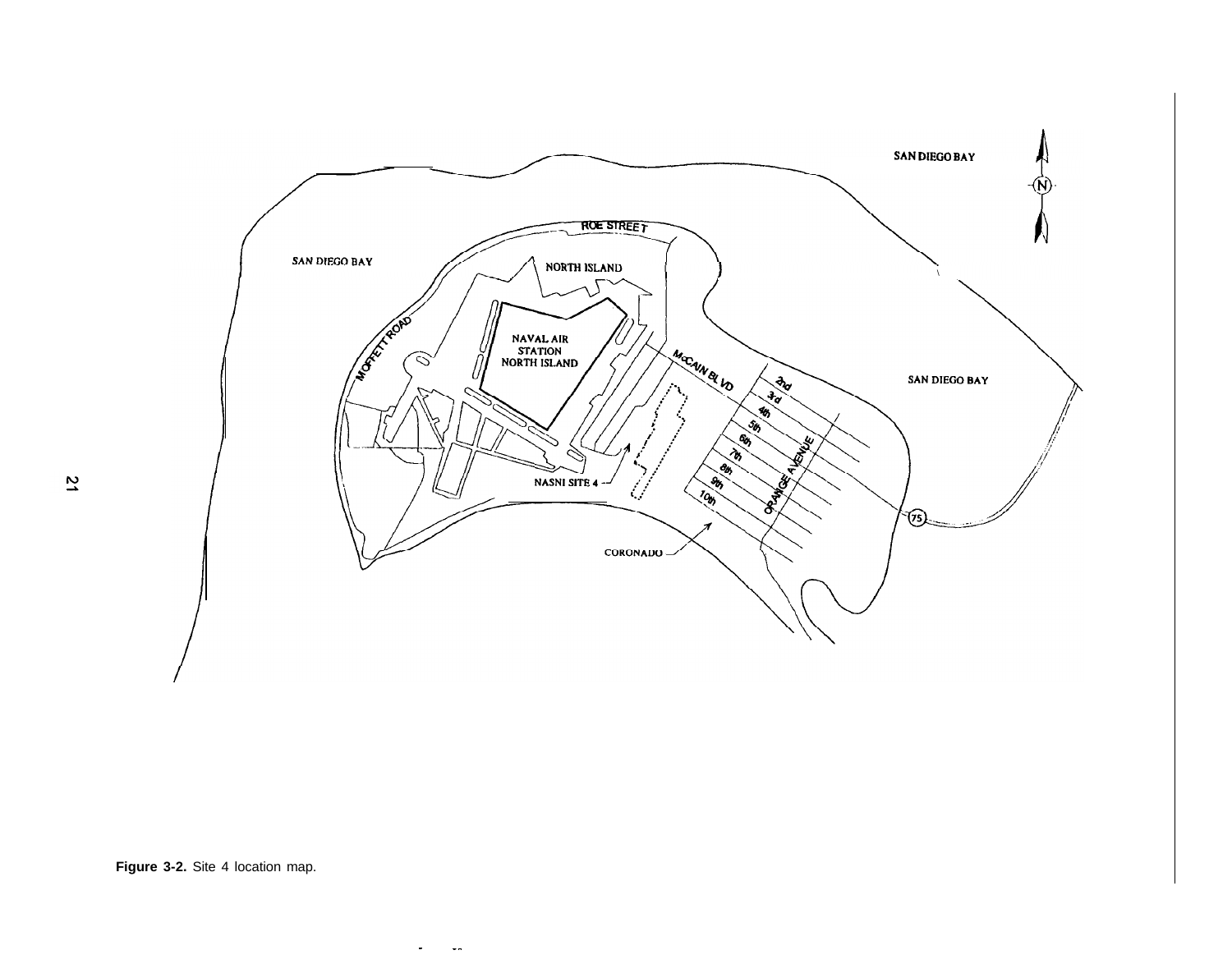# **3.1.2** *Sife 4*

Site 4 (Figure 3-3) is a former public works storage yard, about 3 acres in size, located towards the southeastern portion ofNASN1. From 1967 through 1976, miscellaneous debris including electrical transformers, drums, small containers, scrap metal, and construction materials were stored at the site. According to past site investigations, about 52 of the electrical transformers stored in this area contained PCBs (SWDIV 1993). In 199 1, all surface material and debris were removed from the site.

# **3.1.3 Geology** *and Soils '*

Site 4 is underlain by about 25 feet of artificial fill that is primarily composed of dredged bay sediments. These bay sediments consist of silty sands and poorly graded sands that overlie the Bay Point Formation. The Bay Point Formation is a poorly consolidated deposit, composed ofnonmarine and marine medium- to large-grained fossiliferous sands containing shell fragments.

Soils on NASNI consist of marine loamy coarse sand that is derived from weathering of the Bay Point Formation. This soil is yellow to dark red-brown in color and contains 15 to 25 percent fines (SWDIV 1993). Three percent of the Site 4 soil has a grain size above 4.75 millimeters (mm) or less than 0.005 mm. About 72 percent of the soil has a grain size between 0.425 mm and 0.75 mm. Site 4 soil typically contains less than 1 percent soil moisture.

Groundwater is present at shallow depths beneath NASNI, varying from about 25 feet below ground surface (bgs) at the center of the island to about 4 feet bgs within the vicinity of Site 4 (SWDIV 1993).

# *3.1.4 Contamination at Site 4*

Soil samples collected as part of a RCRA facility investigation showed that Site 4 soils contained elevated levels of PCBs (specifically, Aroclor 1260); inorganic constituents including arsenic, barium, chromium, and lead; VOCs including ethylbenzene, toluene, and xylene; and semivolatile organic compounds (SVOC) including PAHs. Dioxins and furans including heptachlorodibenzo-p-dioxin, octachlorodibenzofuran, and HxCDF were also detected in Site 4 soils (SWDIV 1993). The detected contaminants and their maximum and average concentrations are presented in Table 3-l. Figure 3-4 denotes the area on Site 4 that contained the highest PCB concentrations. Soil from this

area was excavated and treated during the Terra-Kleen SITE demonstration.

# **3.2 Demonstration Objectives and Approach**

The SITE demonstration was designed to address one primary and five secondary objectives selected for evaluation of the Terra-Kleen technology. These objectives were selected to provide users of the Terra-Kleen technology with the necessary technical information to assess the applicability of the technology to other contaminated sites. The following objectives were selected for the SITE demonstration of the Terra-Kleen technology:

#### Primarv Objective:

. Determine whether Terra-Kleen technology reduces PCBs in soil to less than the TSCA incineration equivalent concentration for PCBs in soil of 2 mg/ kg

#### Secondarv Obiectives:

- Determine Site 4 soil characteristics that may affect technology performance (moisture content, particle size distribution, oil and grease content)  $(S1)$
- Determine if the Terra-Kleen technology removes VOCs, SVOCs, oil and grease, dioxins, and furans from soils (S2)
- Determine if, following treatment, the PCB concentration in the regenerated solvent is less than the TSCA incineration equivalent concentration for PCBs of 2 mg/kg to document that the solvent can be reused (S3)
- Document the operating conditions of the Terra-Kleen technology (S4)
- Estimate the capital and operating costs of treating soils and project additional capital and operating costs for full-scale operations (S5)

The demonstration objectives were achieved by collecting samples of untreated and treated soil, and from the regenerated solvent following treatment. To meet the demonstration objectives, data were collected and analyzed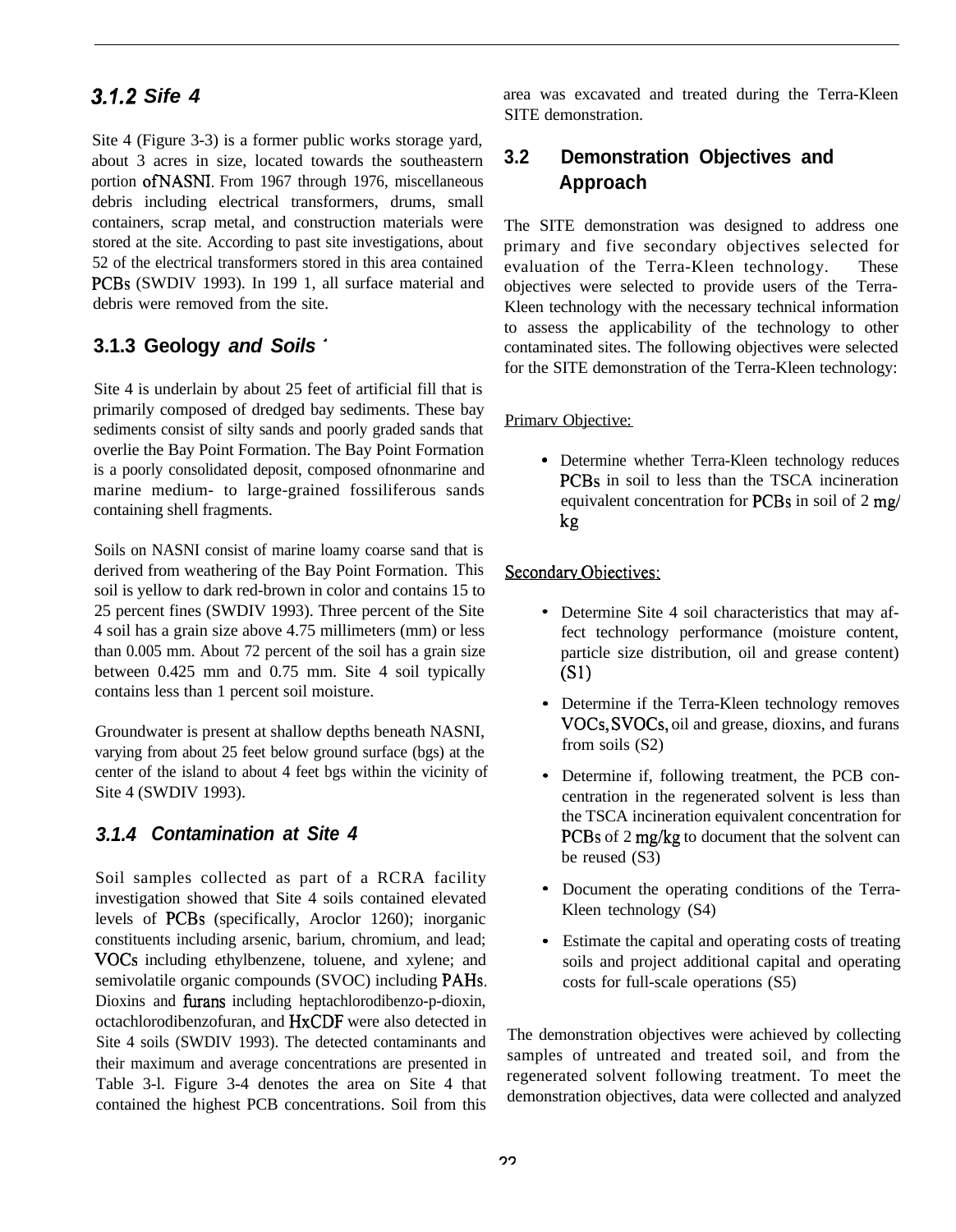

Figure 3-3. NASNI Site 4 demonstration location.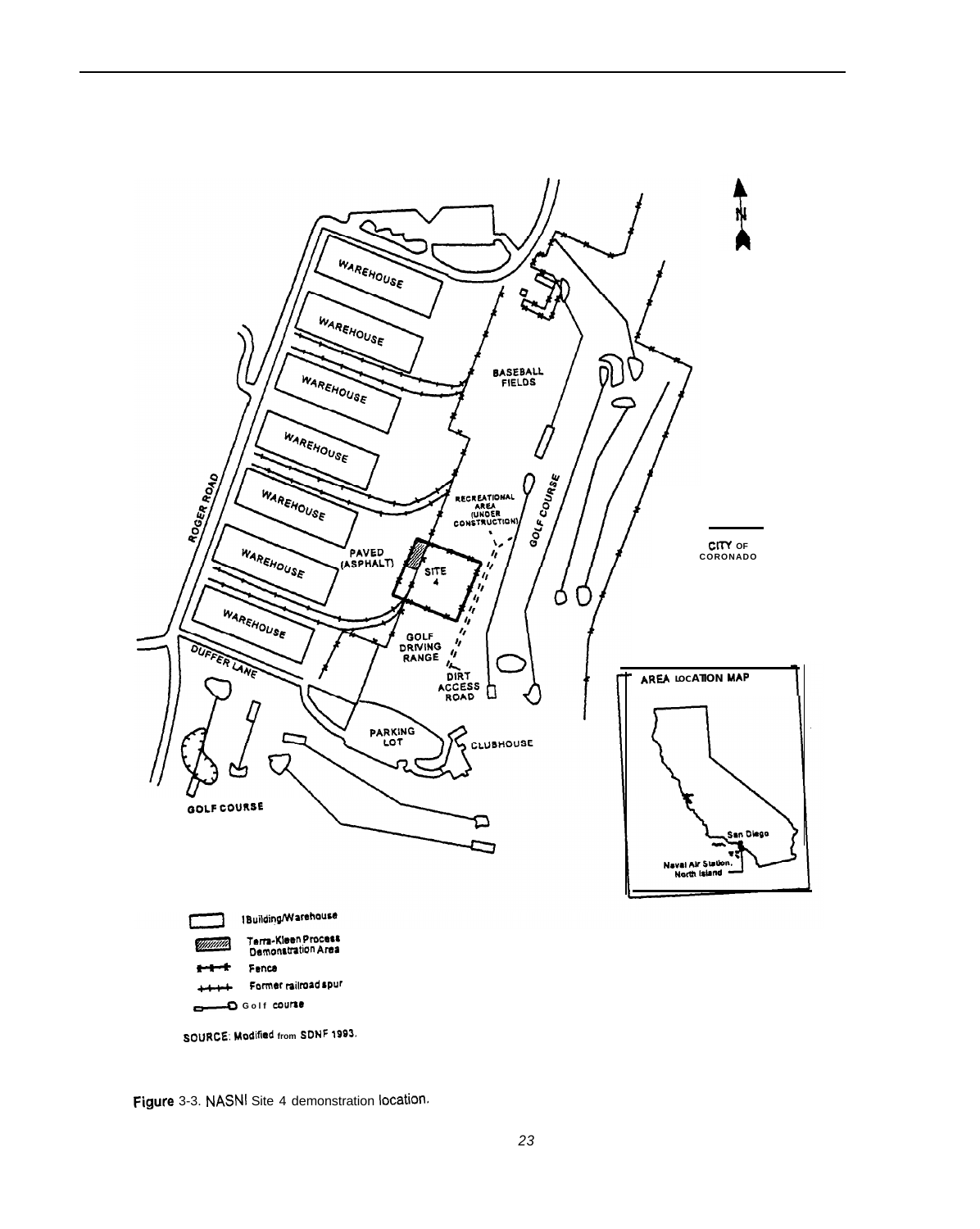| Contaminant                 | Maximum Concentration | Average Concentration |
|-----------------------------|-----------------------|-----------------------|
|                             |                       |                       |
| Polychlorinated biphenyls   | 35,000 mg/kg          | 3,282 mglkg           |
| Arsenic                     | 220 mg/kg             | 30 mglkg              |
| <b>Barium</b>               | 670 mg/kg             | 140 mg/kg             |
| Chromium                    | 150mg/kg              | 40 mglkg              |
| Lead                        | 2,800 mglkg           | 533 mglkg             |
| Ethylbenzene                | 1,200 $\mu$ g/kg      | 604 $\mu$ g/kg        |
| Toluene                     | $200 \mu$ g/kg        | 200 $\mu$ g/kg        |
| Xylene                      | 6,600 $\mu$ g/kg      | $3,323 \mu$ g/kg      |
| 2-Methylnaphthalene         | 98.0 mg/kg            | 98 mglkg              |
| Phenanthrene                | 50.0 mg/kg            | 16 mg/kg              |
| 1,2,4-Trichlorobenzene      | 1,300 mg/kg           | 1,300 mg/kg           |
| Heptachlorodibenzo-p-dioxin | 8.0 $\mu$ g/kg        | $8.0 \ \mu$ g/kg      |
| Octachlorodibenzofuran      | 230 $\mu$ g/kg        | 230 $\mu$ g/kg        |
| Heptachlorodibenzofuran     | 230 $\mu$ g/kg        | 230 $\mu$ g/kg        |

Note: All concentrations are presented in dry weight.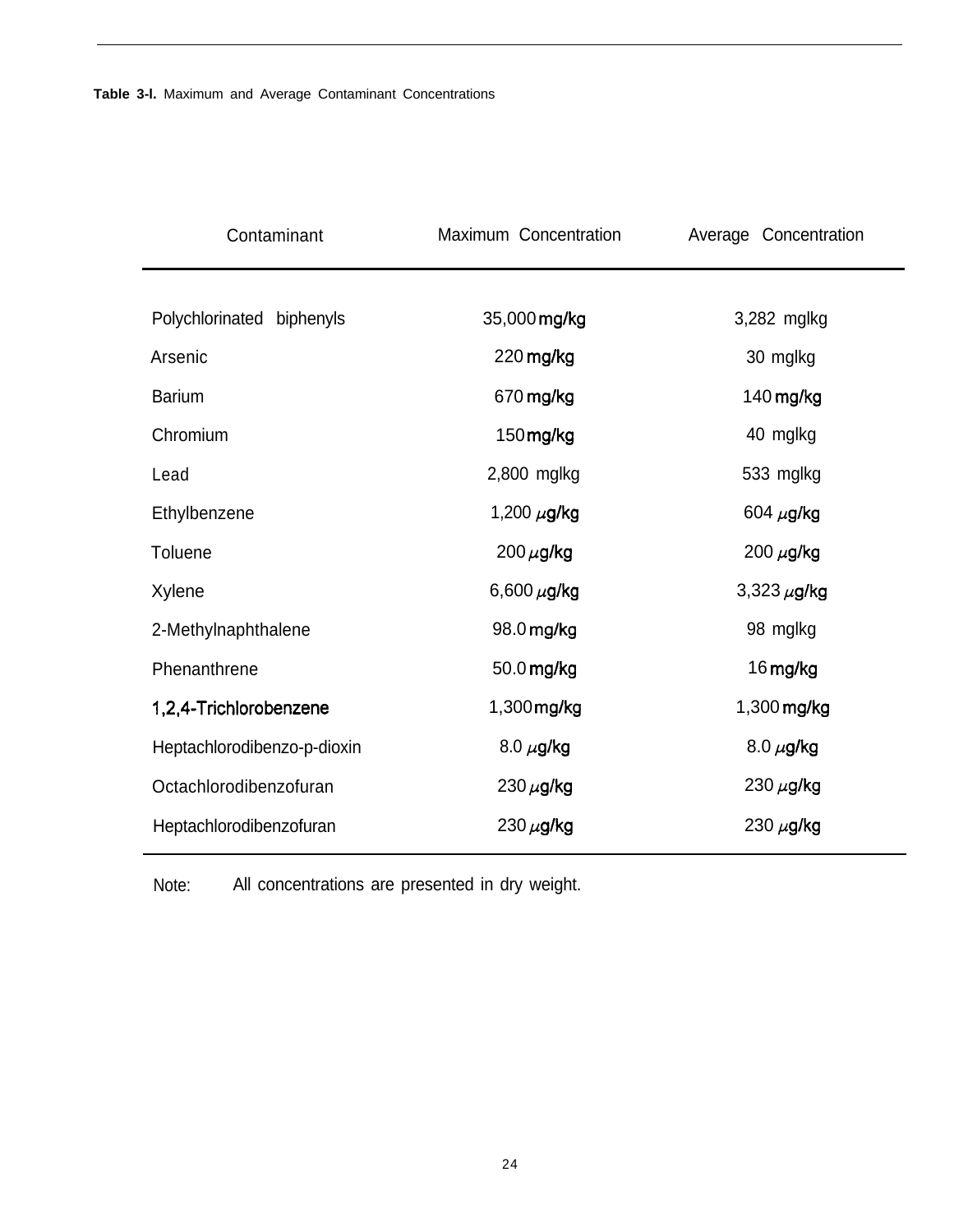

Figure 3-4. NASNI Site 4 PCB contamination and excavation area.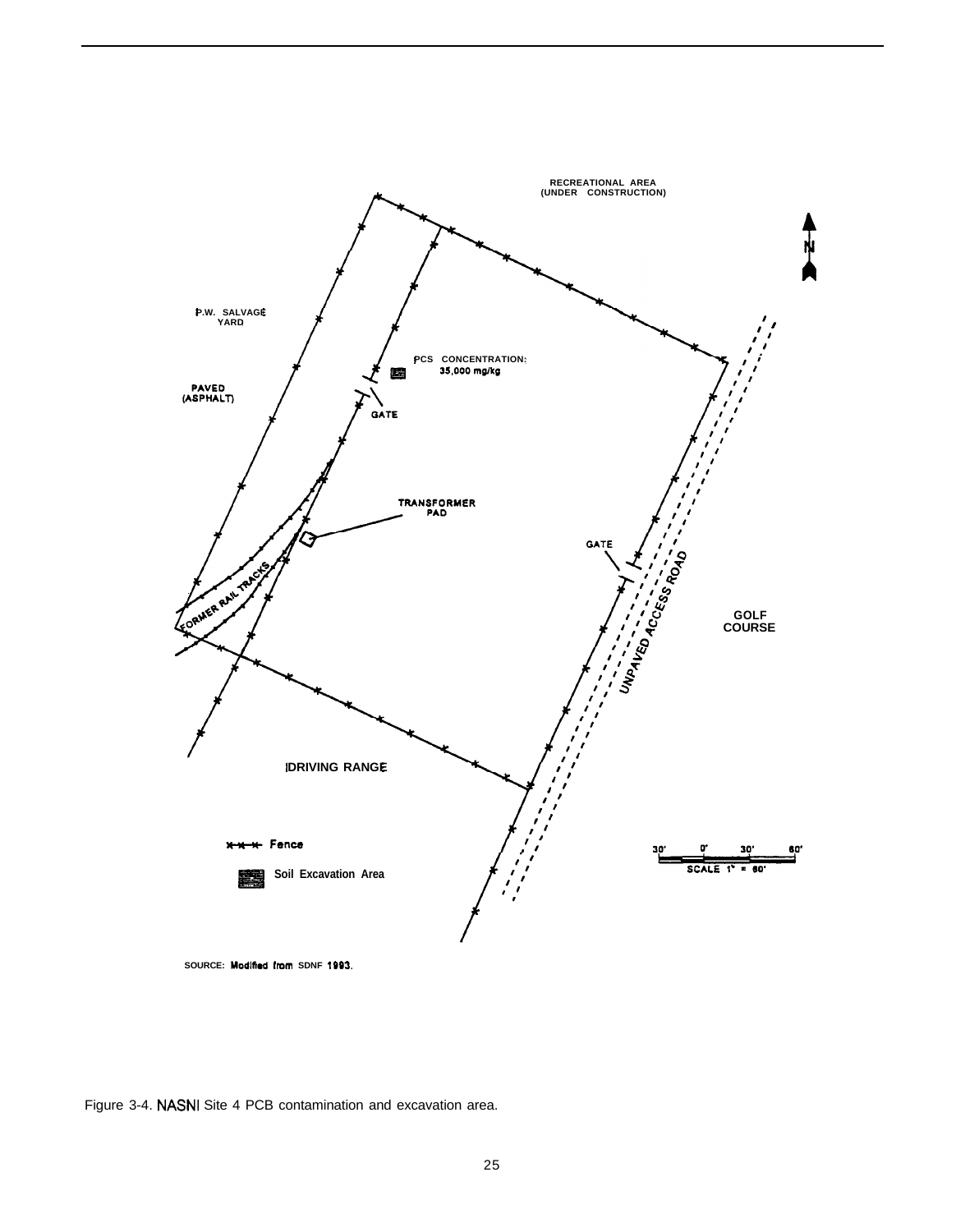using methods and procedures summarized in the following subsections.

# **3.3 Sampling and Analytical Procedures**

This section describes the methods and procedures used to collect and analyze samples for the SITE demonstration of the Terra-Kleen technology. The field and analytical methods and procedures used to collect and analyze samples were conducted in accordance with the Terra-Kleen demonstration QAPP (PRC 1994a). Analytical methods included Method 8080A for PCBs (EPA 1992), Method 8240 for VOCs (EPA 1992), Method 3550/8270 for SVOCs (EPA 1992), Method 8280 for dioxins (EPA 1992), Method 907 1 for oil and grease (EPA 1992), Method 2540 G for total volatile solids (EPA 1983), Method D-0422 for particle size distribution, and Method D-22 16 for moisture content. The sampling and analytical activities for the SITE demonstration consisted of (1) demonstration preparation, (2) sampling and analysis program, and (3) field and laboratory quality assurance and quality control (QA/QC).

# *3.3.1 Demonstration Preparation*

Predemonstration activities consisted of preparing the demonstration QAPP, site health and safety plan (PRC 1994b), and the site. Site preparation activities at NASNI Site 4 included identifying the highest PCB concentrations and excavating, homogenizing, and transferring the contaminated soil into the five solvent extraction tanks.

The soils containing the highest PCB concentrations were identified by collecting samples and using an on-site GC to analyze for Aroclor 1260, the only PCB congener detected in Site 4 soils. Five tons of PCB-contaminated soil were excavated from several areas and homogenized. Once the soil was homogenized, each solvent extraction tank was loaded with 1 ton of PCB-contaminated soil.

# *3.3.2 Sampling and Analysis Program*

This section describes the sampling and analysis program and sample frequency for collecting demonstration samples. The objective of the demonstration design was to collect and analyze samples of known and acceptable quality to achieve the objectives stated in Section 3.2.

Sampling locations for the SITE demonstration were selected based on the configuration of the treatment technology and project objectives; analytical parameters were selected based on the soil contaminant (Aroclor 1260) and the project objectives. To meet the project objectives, PRC collected soil samples at five locations within the system and one sample of regenerated solvent from a location within the system during the SITE demonstration.

Soil sampling locations were identified as S-l and S-2, for untreated and treated soil, respectively. These samples were collected from the five solvent extraction tanks labeled S-1A through S-1E for untreated soil, and S-2A through S-2E for treated soil. The sample of regenerated solvent was collected after the last extraction cycle from the clean solvent storage tank. This sampling location was identified as S-3. The locations at which samples were collected during the 7-week demonstration are shown on Figure 3-5.

#### **Soil Samples**

Soil samples were collected from the five solvent extraction tanks. Untreated and treated soil samples were collected in accordance with the "Field Manual for Grid Sampling of PCB Spill Sites to Verify Cleanup" (EPA 1986). The manual was used to determine grid locations and sampling points within the solvent extraction tanks.

Following grid layout and sampling point identification, a stainless steel auger was used to collect soil cores at seven sampling locations. One core was collected from each sampling location to identify PCB concentrations throughout the 4-foot deep tank. Once a core was collected, about 1,000 grams of soil was placed in a stainless steel bowl. This procedure was repeated until all the soil samples from each of the seven sampling locations were collected. The samples were composited to ensure homogeneity. Soil from the composite sample was placed in the appropriate sample container and preserved appropriately for each sampling parameter.

Samples collected for VOC analyses were not cornposited. VOC samples were grab samples, collected directly from the soil auger. These samples were immediately placed into sample containers and sent to the laboratory for cornpositing. Sample containers and preservatives for these samples were specified in the QAPP (PRC 1994a).

#### **Regenerated Solvent Sample**

One sample ofregenerated solvent (S-3) was collected after the last extraction cycle from an in-line sampling port located on the clean solvent storage tank. The sample was analyzed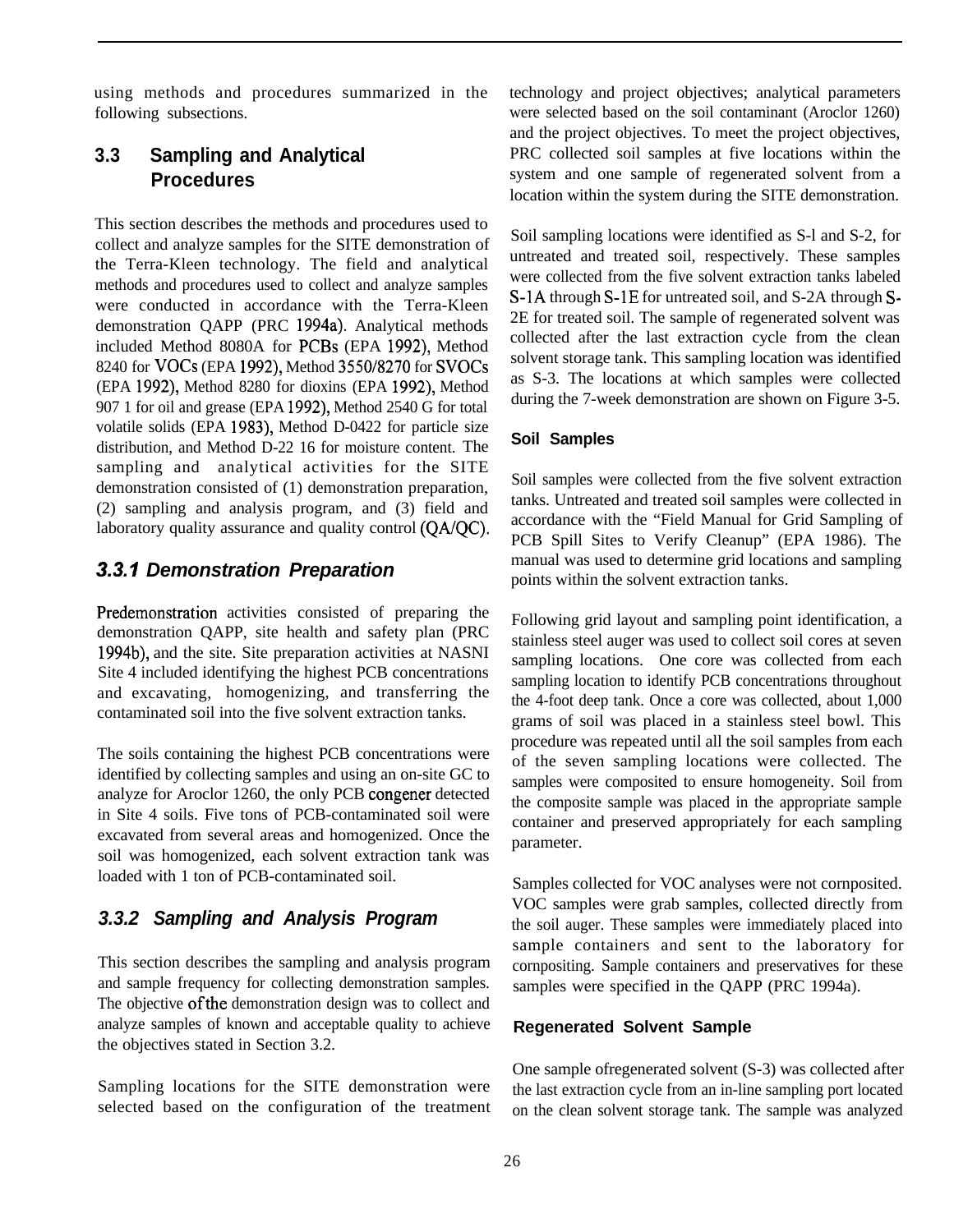

- **S-2A TREATED SOIL SAMPLING LOCATION**
- **S-3 REGENERATED SOLVENT SAMPLING LOCATION**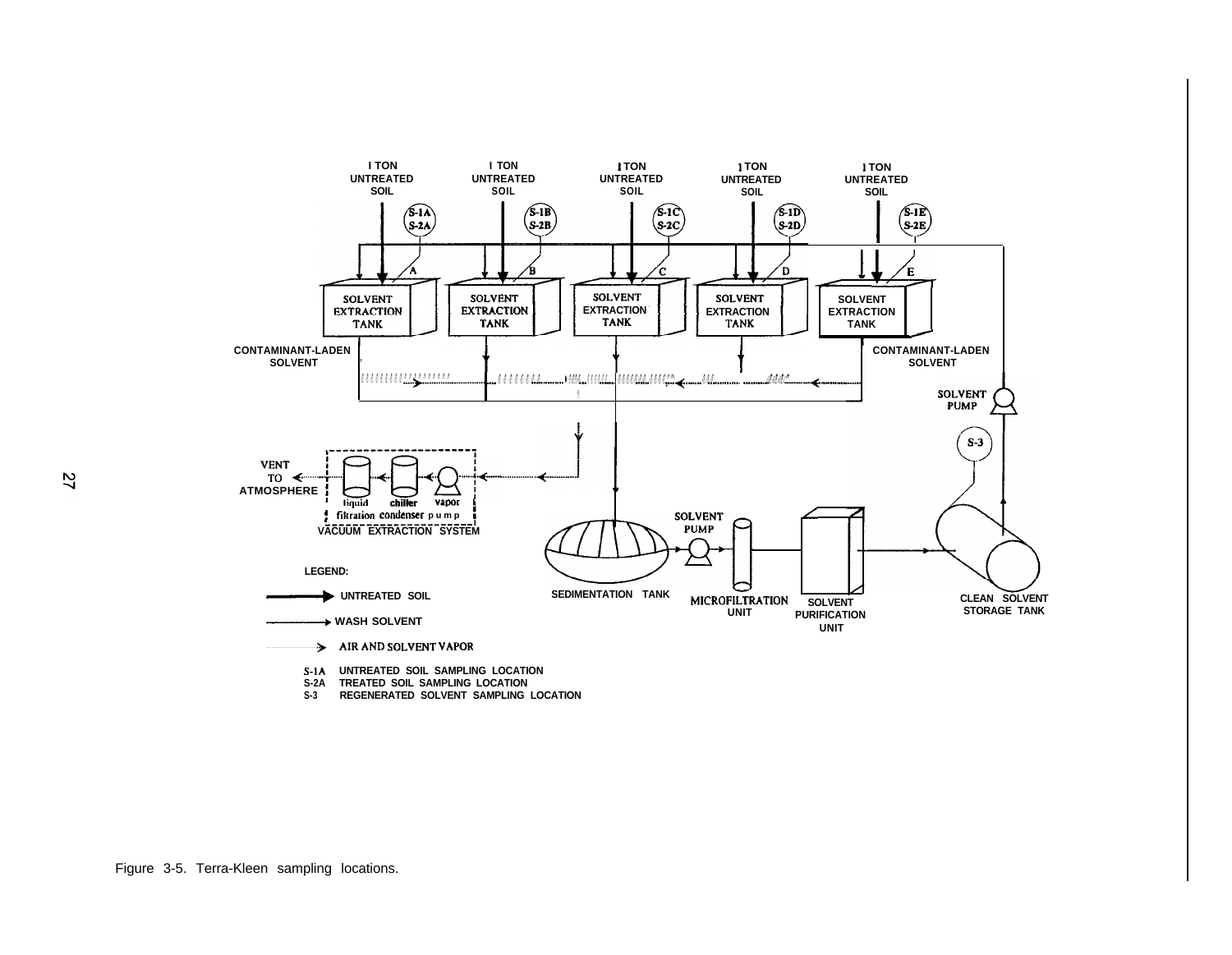for PCBs by the off-site laboratory. Sample containers and preservatives for this sample were specified in the QAPP (PRC 1994a).

## *3.3.3 Quality Assurance and Quaky Control Program*

Quality control checks and procedures were an integral part of the Terra-Kleen demonstration to ensure that the QA objectives were met. These checks and procedures focused on collecting representative samples free of external contamination. Four kinds of QC checks and procedures were conducted during the demonstration: (1) checks controlling field activities, such as sample collection and shipment, and (2) checks controlling laboratory activities, such as extraction and analysis, (3) data quality, and (4) field and laboratory audits. A detailed discussion of the QA/QC program is provided in the TER (PRC 1996).

#### **Field Quality Control Checks**

To quantify the quality of field activities such as sample collection, shipment, and handling, three types of field QC checks (field blanks, trip blanks, and equipment blanks) were collected. In general, these QC checks assessed the representiveness of the samples, and ensured that the analytical data represent actual site conditions.

#### *Field Blanks*

Field blanks were collected to assess the potential for cross contamination of the samples from airborne dust or other sources during sample collection. For the VOC field blanks, three 40-milliliter (mL) VOA vials were filled with analytefree ASTM Type II reagent water (reagent water). For the SVOC field blanks, the laboratory supplied two empty 250 mL amber containers that were filled in the field with reagent water. Field blanks were collected near the solvent extraction tanks during treatment. All field blank samples were labeled and submitted to the laboratory with the regular samples.

#### *Trip Blanks*

Trip blanks were prepared to document potential cross contamination attributable to shipping procedures. The analytical laboratory prepared trip blanks by filling two 40 mL VOA vials with reagent water. The trip blanks were transported to the site with the other sample containers, handled in the same manner as the other samples, and returned unopened to the laboratory with the sample shipment. The trip blanks also were labeled with their preparation dates. Trip blanks were only collected for aqueous VOC analyses. One trip blank (consisting of two 40-mL VOA vials) was included in every shipment cooler containing VOC samples.

#### *Equipment Blanks*

Equipment blanks were collected before soil samples were collected to determine whether contamination was introduced by the sampling equipment. Samples were collected by rinsing

the sampling equipment with distilled, deionized water and filling a sample bottle with the rinsate.

All blanks showed low level contamination with acetone and methylene chloride. Because these compounds were detected in both treated and untreated samples, and are considered common laboratory contaminants, their presence was not considered a result of field contamination. No other compounds were detected.

#### **Laboratory Quality Control Checks**

Laboratory QC checks are designed to determine precision and accuracy of the analyses, to demonstrate the absence of interferences and contamination from glassware and reagents, and to ensure the comparability of data, Laboratory-based QC checks consisted of method blanks, matrix spike/matrix spike duplicates (MSMSD), sample/ sample duplicates (DUP), surrogate spikes, blank spike/ blank spike duplicates, and other checks specified in the analytical method. The laboratory also performed initial calibrations and continuing calibration checks according to the specified analytical methods. The results of the laboratory's internal QC checks for critical parameters are summarized on a method-specific basis in the TER (PRC 1996). Field procedures for collecting MS/MSD samples are briefly discussed below.

The demonstration field team collected MS, MSD, and DUP samples as specified in the QAPP. For those samples requiring MS/MSD or MS/DUP analyses, three times the amount of sample required for routine analysis was collected in the field. In the laboratory, one (MS/DUP) or two (for MSMSD) aliquots of this sample were spiked to allow determination of percent recoveries and relative percent differences for the MS compounds.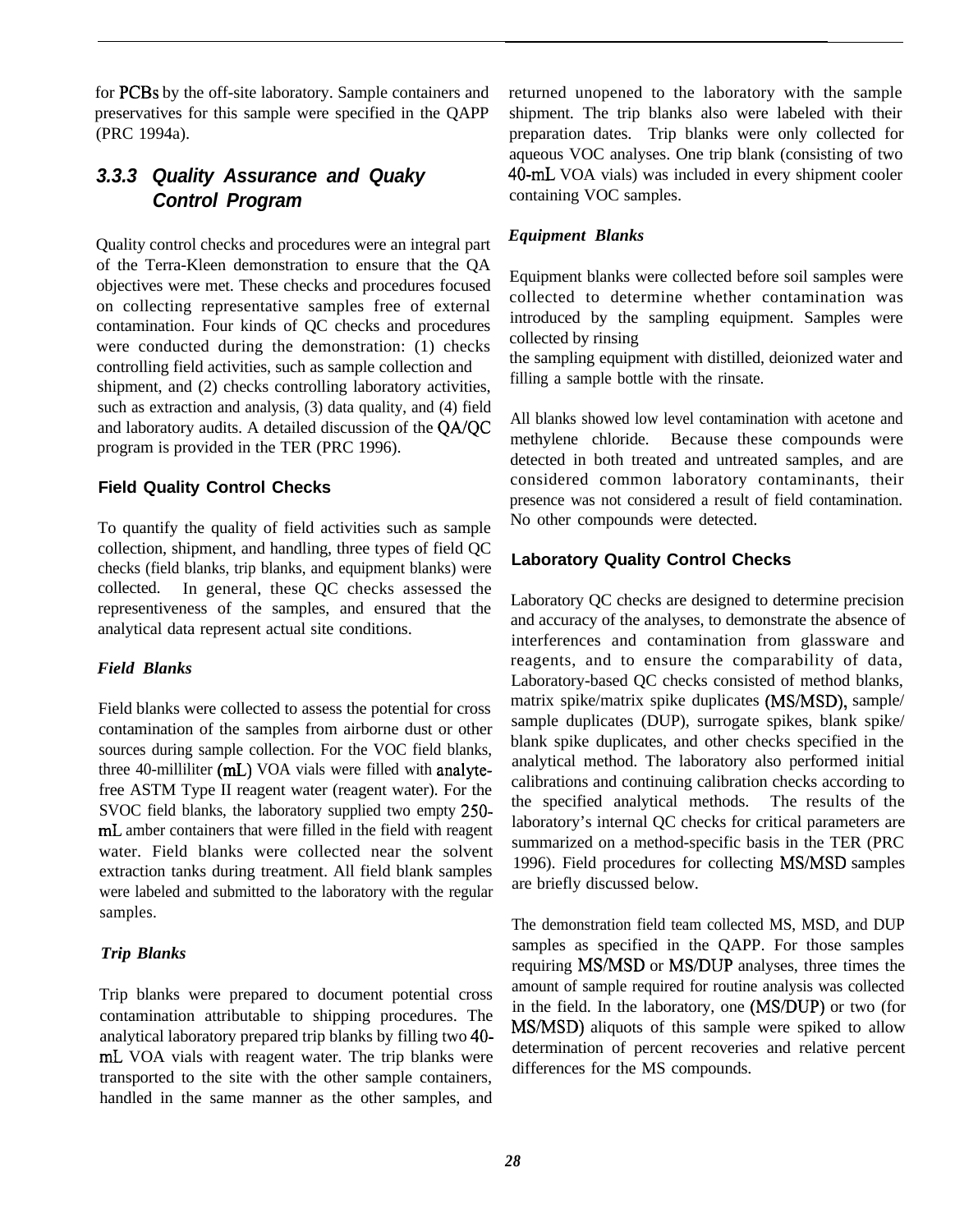#### **Data Quality**

This section summarizes the data quality for soil samples and the regenerated solvent sample collected and analyzed during the Terra-Kleen demonstration. A detailed presentation of the data quality is provided in the TER (PRC 1996). This data quality assessment was conducted to incorporate the data validation results into the field QC results, evaluate the impact of ail QC measures on the overall data quality, and remove all unusable values from the investigation data set. The results of this assessment were used to produce the known, defensible information employed to define the investigation findings and draw conclusions. The QA objectives for this project were established in the QAPP (PRC 1994a).

A data validation review was conducted of the analytical data for soil and the regenerated solvent samples collected during the demonstration to ensure that all laboratory data generated and processed were scientifically valid, defensible, and comparable. Data validation was conducted using both field QC and laboratory QC analyses. The field samples included equipment blanks, field blanks, and trip blanks. Laboratory samples included method blanks, surrogate recoveries, initial and continuing calibration, MS/ MSDs, and sample/sample duplicates. Analytical results from these samples were used to calculate the precision, accuracy, representativeness, comparability, and completeness of the data.

Summaries of analytical QC data are provided in the TER (PRC 1996) to facilitate validation and analysis of the data. In general, all data quality indicators met the QA objectives specified in the QAPP. This indicates that general data quality was acceptable and that the sampling data is usable as reported. All data quality indicators associated with sampling met all acceptance criteria specified in the QAPP.

#### **Field and Laboratory Audits**

EPA conducted internal and external system audits to evaluate field and laboratory QC procedures.

The audits were conducted before data collection and analysis. Internal audits were performed by the SITE contractor and were independent of the sampling team. The results of EPA's external audits are presented in the TER (PRC 1996).

# **3.4 Demonstration Results and Conclusions**

This section presents the results and conclusions from the SITE demonstration of the Terra-Kleen technology. The SITE demonstration provides the most extensive Terra-Kleen performance data to date and serves as the foundation for conclusions on the technology's effectiveness and applicability to other cleanups. The demonstration results have been supplemented by information from the Terra-Kleen SITE treatability study and the full-scale remediation.

This section presents the results and conclusions of the SITE demonstration by project objective. The specific primary or secondary objective is shown at the top of each subsection and is followed by a discussion of the objective-specific results.

The primary objective was considered critical for evaluating the Terra-Kleen technology. Secondary objectives provide additional information that is useful, but not critical, for evaluating the Terra-Kleen technology. One primary and five secondary objectives were selected for the SITE demonstration of the Terra-Kleen technology. These objectives are discussed in the following subsection.

#### *3.4. I Primary Objective*

*Determine whether the Terra-Kleen technology reduces PCBs in soil to less than the TSCA incineration equivalency concentration for PCBs in soil of 2 mg/kg*

This objective was measured by collecting five samples of untreated soil and five samples of treated soil from the solvent extraction tanks and analyzing the samples for PCBs. The analytical results and percent reductions for PCBs in the untreated and treated soil from each solvent extraction tank are listed in Table 3-2. These results indicate that the Terra-Kleen technology effectively removed PCBs from each batch of soil. PCBs were reduced to below 2 mg/ kg (the TSCA incineration equivalency concentration limit) in all treated soil samples collected from the solvent extraction tanks. Percent reductions of PCBs averaged  $98.8 \pm 0.1$  percent for all soil samples collected from the solvent extraction tanks.

Statistical analysis of the treated soil results also confirms that the average PCB concentration (1.71 mg/kg) in the treated soil was significantly less than 2.0 mg/kg at a 95 percent confidence limit  $( =0.05)$ . PCB concentrations in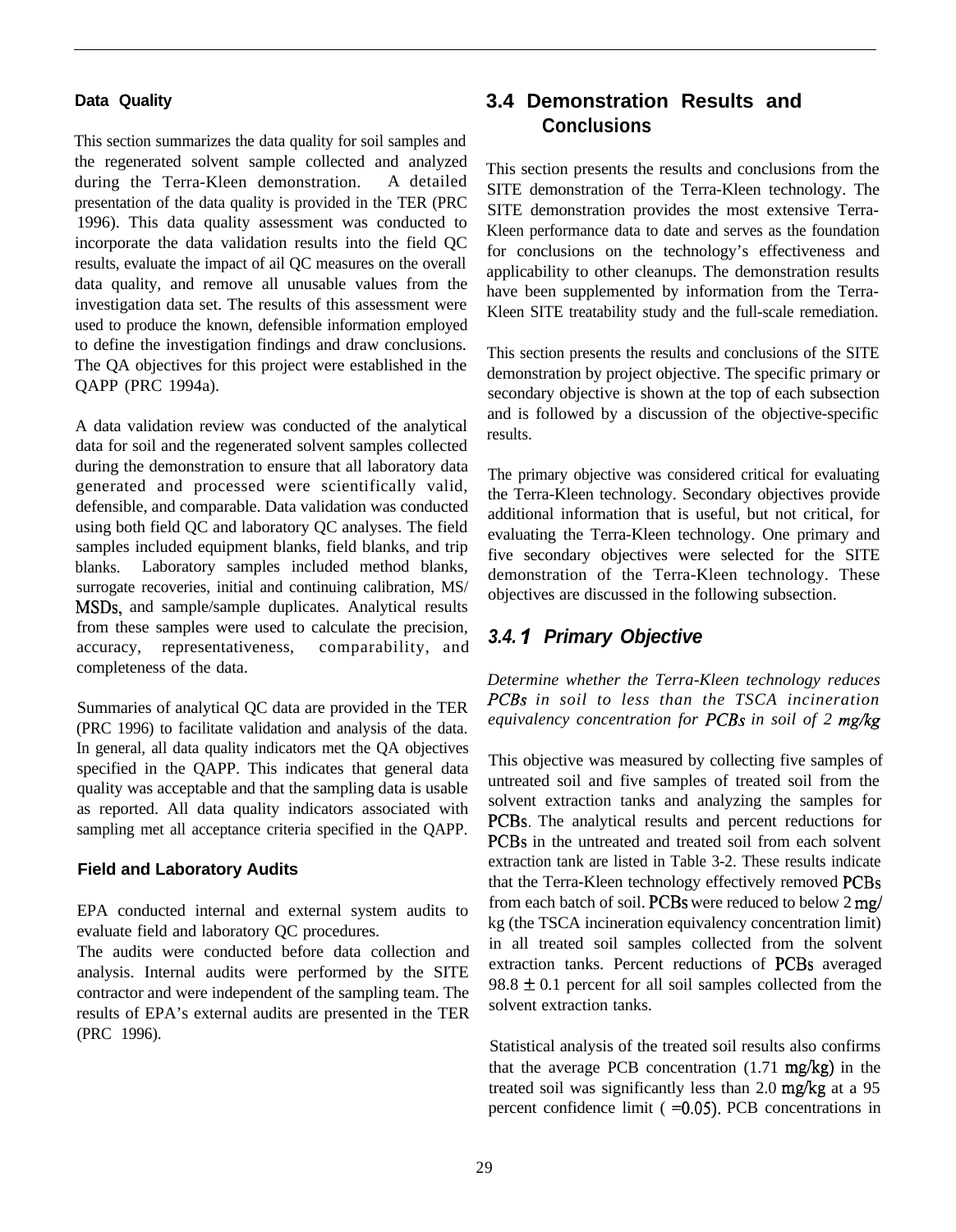the treated soil from each extraction tank were also compared to the average PCB concentration for all five extraction tanks plus or minus 2 standard deviations (1.7 1  $\pm$ 0.22 mg/kg). The results show that all PCB concentrations in treated soil were within two standard deviations of the average value, indicating that the observed variation for PCB concentrations among the solvent extraction tanks was within control standards for the SITE demonstration.

For each solvent extraction tank, five grab samples were collected from five subsampling locations throughout the tank's depth. The soil from each subsample was transferred to a stainless-steel container and mixed to create a single composite sample representing each tank; except for Tank A, which was designated for a field duplicate. Standard deviation, therefore, cannot be calculated.

#### *3.4.2 Secondary Objective Sl*

*Determine Site 4 soil characteristics that may affect technology performance (moisture content, particle size distribution, oil and grease content)*

Moisture content analysis indicated that untreated soil contained an average moisture content of 0.83 percent, as measured in each of the five solvent extraction tanks. Terra-Kleen estimates that untreated soil should contain less than 15 percent moisture content prior to treatment. According to Terra-Kleen, a soil moisture content greater than 15 percent may dilute the extraction solvent, resulting in additional extraction cycles to reduce contaminants to sitespecific cleanup levels. The extraction efficiency of diluted solvent was not evaluated during the SITE demonstration, since the moisture content of the soil was about 1 percent.

Table 3-3 provides the results of the particle size distribution analysis, which indicates that untreated soil consisted of an average of 80 percent sand, 15 percent gravel, and 5 percent silt and clay. The mean particle size was 0.2 mm which is considered fine gravel according to the unified soil classification system (Casagrande 1948). Terra-Kleen estimates that untreated soil should contain less than 15 percent clay and fines. According to Terra-Kleen, soils containing greater than 15 percent clay and fines may require additional solvent extraction cycles to remove contaminants to site-specific cleanup levels. Since the particle size did not vary between extraction vessels, the effect of particle size on extraction efficiency could not be determined for this demonstration.

Appendix A presents the results from the SITE treatability study at Okmulgee, Oklahoma, in which soils with 14.5 percent clay and fines  $( $0.075 \text{ mm}$ )$  were treated with the Terra-Kleen technology. In general, the results of the treatability study indicate that when treating soils with high clay fractions, additional extraction cycles may be required to reduce contaminant concentrations to site-specific cleanup levels.

Oil and grease analyses indicates that untreated soil at NASNI Site 4 contained an average concentration of 760 mg/kg of oil and grease. According to Terra-Kleen, additional extraction cycles may be required to remove PCBs from soil containing elevated oil and grease concentrations. The relationship between oil and grease concentration and solvent extraction efficiency was not evaluated during the SITE demonstration.

# *3.4.3 Secondary Objective S2*

#### *Determine if the Terra-Kleen technology removes VOCs, SVOCs, oil and grease, dioxins, andfurans from soils*

This objective was measured by analyzing untreated and treated soil from the five solvent extraction tanks for oil and grease, VOCs, SVOCs, dioxins, and furans. Removal efficiency for VOCs, SVOCs, and dioxins could not be calculated since the constituents were below the established method detection limits. The sampling results for oil and grease and furans are presented in Tables 3-4 and 3-5, respectively.

Oil and grease analyses indicated that the average concentration of oil and grease in the untreated soil averaged 760 mg/kg and in the treated soil samples averaged 258 *mg/kg.* The average removal efficiency for the five solvent extraction tanks was  $65.9 \pm 8.11$  percent, with the greatest reductions observed in samples taken from extraction tanks  $C$  (66.3%) and  $D$  (79.3%). These results show that the Terra-Kleen technology can effectively and consistently reduce the concentration of oil and grease in soil.

Furan analysis indicates that only HxCDF and PeCDF were present in Site 4 soil at average concentrations in the untreated soil of  $0.70\pm0.06$  µg/kg and  $0.16\pm0.03$  µg/kg, and in the treated soil at  $0.05 \pm 0.003$  µg/kg, and  $0.04 \pm 0.002$  µg/ kg, respectively. The average percent reduction for HxCDF was  $92 \pm 0.82$  percent and for PeCDF was  $76 \pm 5.28$ percent. These results indicate that the Terra-Kleen technology effectively removes HxCDF and PeCDF from soil.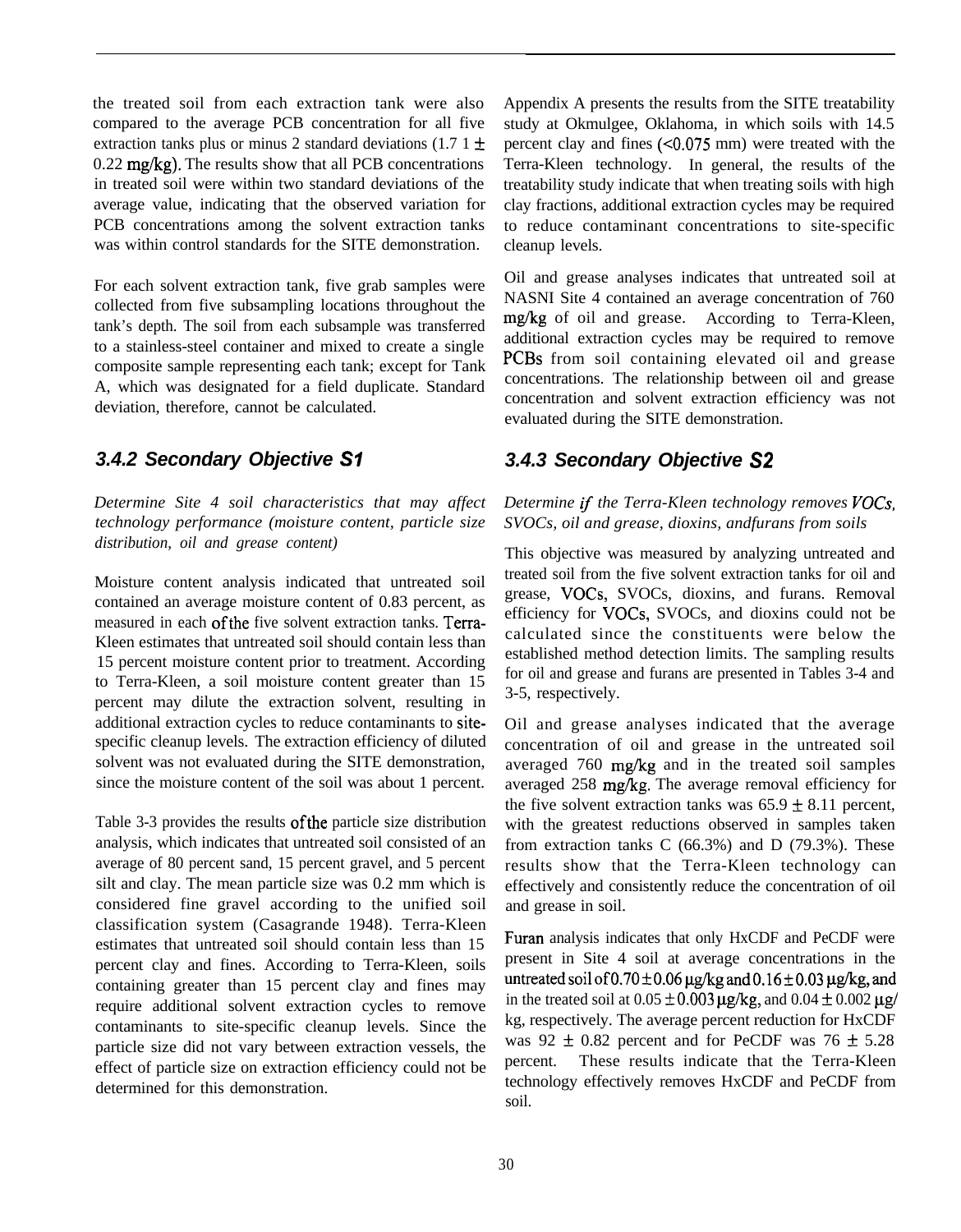Table 3-2. PCB Aroclor 1260 Analytical Results

|                        | Tank | Tank B | Tank C | Tank D | Tank E |
|------------------------|------|--------|--------|--------|--------|
|                        |      |        |        |        |        |
| Untreated Soil (mg/kg) | 130  | 140    | 134    | 147    | 170    |
| Treated Soil (mg/kg)   | 1.70 | 1.54   | 1.69   | 1.77   | 1.85   |
| Percent Removal        | 98.7 | 98.9   | 98.7   | 98.8   | 98.9   |

Note: All concentrations are presented in dry weight.

Table 3-3. Particle Size Distribution Analytical Results

|                          | Tank A | Tank B | Tank C | Tank D | Tank E |
|--------------------------|--------|--------|--------|--------|--------|
|                          |        |        |        |        |        |
| Gravel $(>4.7$ mm)       | 10.3"  | 12.2   | 12.0   | 6.9    | 21.8   |
| Sand (<4.7 mm, >2.0 mm)  | 83.0   | 81.6   | 81.7   | 86.6   | 72.5   |
| Silt (<2.0 mm, >0.07 mm) | 4.0    | 3.3    | 4.0    | 3.3    | 2.5    |
| $Clay (< 0.07$ mm)       | 2.0    | 2.9    | 2.3    | 3.2    | 3.2    |
| Mean Size (mm)           | 0.2    | 0.2    | 0.2    | 0.2    | 0.2    |

Note: <sup>a</sup>All values are mass distribution per tank (%)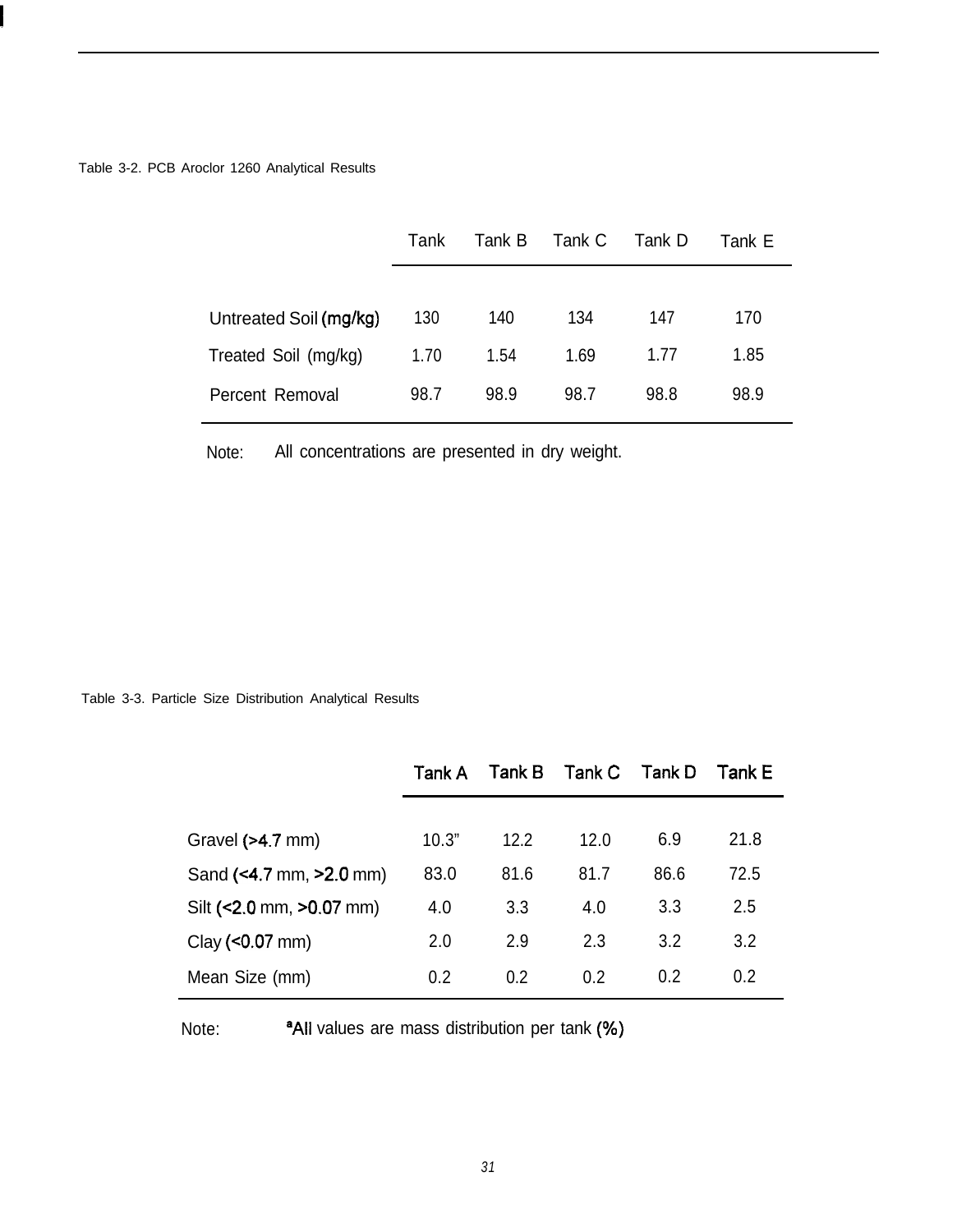**Table** 3-4. Oil and Grease Analytical Results

|                        | Tank A | Tank B | Tank C | Tank D | Tank E |
|------------------------|--------|--------|--------|--------|--------|
|                        |        |        |        |        |        |
| Untreated Soil (mg/kg) | 747    | 720    | 707    | 767    | 860    |
| Treated Soil (mg/kg)   | 310    | 284    | 238    | 159    | 301    |
| Percent Removal (%)    | 58.5   | 60.6   | 66.3   | 79.3   | 65.0   |

#### Notes: Data were unavailable to calculate standard deviations for individual tanks. All concentrations are presented in dry weight.

#### Table 3-5. Furan Analytical Results

|                             |           |      | Tank A Tank B Tank C | Tank D | Tank E |
|-----------------------------|-----------|------|----------------------|--------|--------|
| Untreated Soil $(\mu g/kg)$ |           |      |                      |        |        |
| <b>HxCDF Total</b>          | 0.65      | 0.62 | 0.62                 | 0.84   | 0.70   |
| <b>PeCDF Total</b>          | CO.41     | 0.14 | CO.34                | 0.16   | 0.22   |
| Treated Soil ( $\mu$ g/kg)  |           |      |                      |        |        |
| <b>HxCDF Total</b>          | 0.05      | 0.05 | 0.06                 | 0.05   | 0.05   |
| <b>PeCDF Total</b>          | 0.04      | 0.04 | 0.04                 | 0.04   | 0.04   |
| Percent Removal(%)          |           |      |                      |        |        |
| <b>HxCDF Total</b>          | 92        | 91   | 90                   | 94     | 92     |
| PeCDF Total                 | $\bullet$ | 71   |                      | 75     | 81     |

Notes: \*Percent removal cannot be determined. Data were unavailable to calculate standard deviations for individual tanks. All concentrations are presented in dry weight.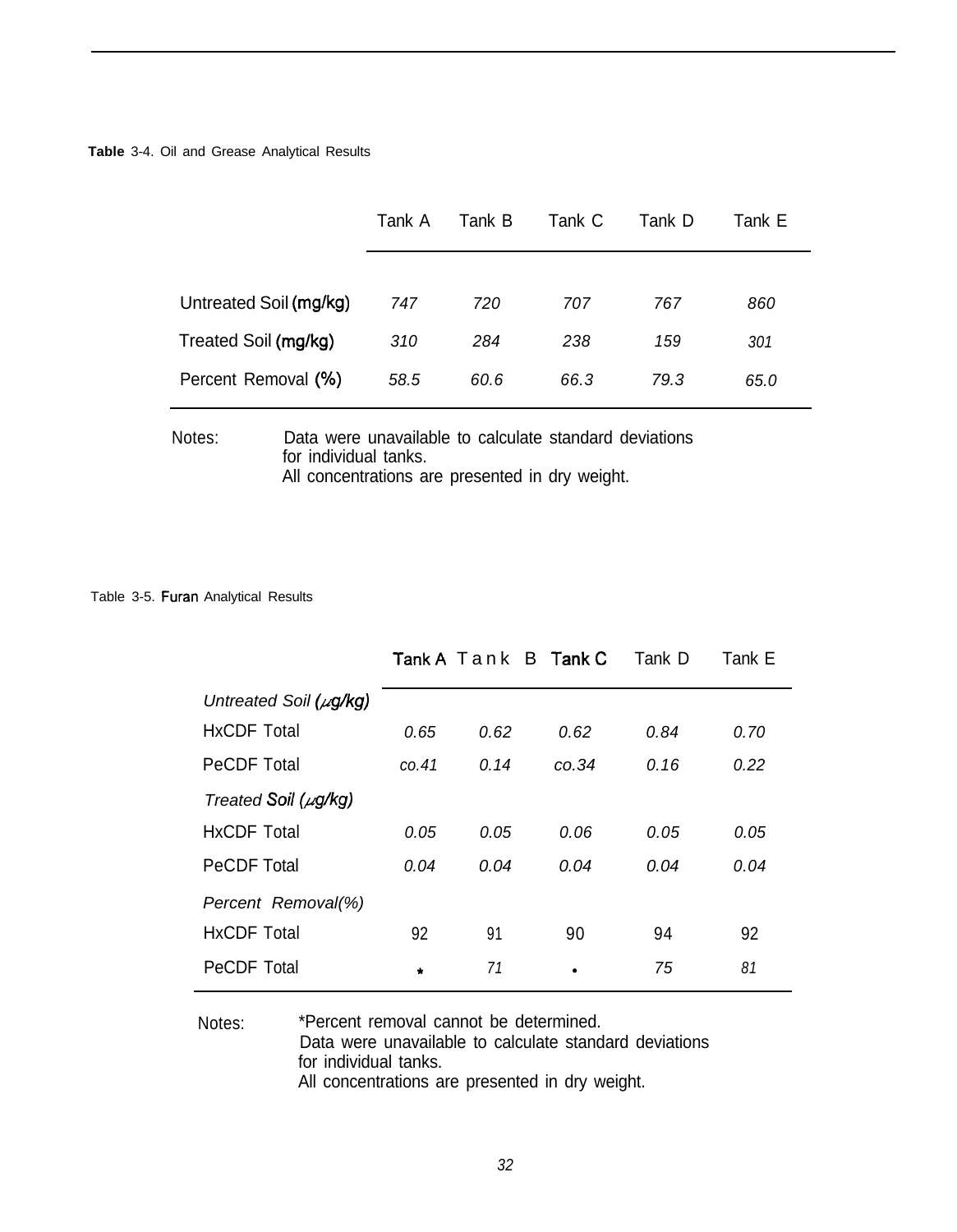# *3.44 Secondary Objective S3*

*Determine if following treatment, the PCB concentration in the regenerated solvent is less than the TSCA incineration equivalent concentration for PCBs of* 2 *mg/ kg to document that the solvent can be reused*

This objective was measured by collecting a sample of purified solvent from the clean solvent storage tank after the last extraction cycle and analyzing it for PCBs. Analytical results indicated that the regenerated solvent sample contained 0.08 mg/kg of PCBs. Since the PCB concentration was less than the TSCA incineration equivalent concentration for PCBs of 2 mg/kg, the solvent was deemed to be acceptable for reuse at other contaminated sites.

# *3.45 Secondary Objective S4*

*Document the operating conditions of the Terra-Kleen technology*

The operating conditions during the demonstration were documented to identify general operating procedures during the SITE demonstration. The operating conditions and procedures used by Terra-Kleen for the SITE demonstration are presented below.

The first phase of the demonstration consisted of mobilization activities conducted by Terra-Kleen personnel. The solvent extraction tanks were connected in parallel to the solvent supply lines and the vacuum extraction system. Terra-Kleen personnel then continued assembling the remainder of the technology components, including the sedimentation tank, the microfiltration unit, and the clean solvent storage tank.

One ton of PCB-contaminated soil was placed in each of the five solvent extraction tanks. The tanks were covered and solvent was pumped into the solvent extraction tanks. For the SITE demonstration, the average time required to fill the solvent extraction tanks was 30 minutes, and Terra-Kleen allowed the solvent to remain in contact with the soil for about 30 to 45 minutes.

Solvent that was drained from the solvent extraction tanks flowed into the sedimentation tank. During the SITE demonstration, the time required to drain the solvent extraction tanks was approximately 2 hours. As described in Section 1.3.3, the sedimentation tank is designed to

remove solids from the solvent exiting the solvent extraction tanks. However, since no suspended solids were present in the solvent following the extraction cycle, the sedimentation tank functioned mainly as a holding tank for the solvent. It also was used to control the flow of solvent through the microtiltration unit and the solvent purification unit.

During the SITE demonstration, Terra-Kleen conducted 11 extraction cycles in 7 days. Following the fifth extraction cycle, the soil in the solvent extraction tanks was sampled and analyzed onsite to determine the PCB concentration. Since the concentration of PCBs was above the target treatment goal of 2 mg/kg, Terra-Kleen continued additional extraction cycles. Following the eleventh extraction cycle, the soil in the solvent extraction tanks were again sampled and analyzed by the on-site GC. Analytical results indicated that the PCB concentration in all five solvent extraction tanks was below 2 mg/kg; therefore, the extraction cycles were discontinued and treated soil samples were collected and sent to an off-site laboratory for confirmatory analyses.

Following treatment, vacuum extraction and biological treatment of the residual solvent in the treated soil continued for an additional 2 weeks, resulting in an overall decrease of PCB concentration from an average of 144 mg/kg to less than 1.7 1 mg/kg. The pipes leading to the sedimentation tank were disconnected, and the outlet ports located at the bottom ofthe solvent extraction tanks were sealed. Residual solvent in the soil was removed using a centrifugal blower attached to the solvent extraction tanks. The vacuum used during the SITE demonstration was an electric unit that operated continuously to remove solvent vapor from the treated soil. The exhaust from the vacuum was vented through a condenser, which consisted of a steel drum surrounded by ice. The exhaust from the condenser was then directed to a second drum containing water, which acted as a wet scrubber to remove remaining solvent vapors before discharge to the atmosphere. The condensate was then pumped through the solvent purification unit and into the clean solvent storage tank.

Vacuum extraction reduced the residual solvent concentrations by an average of 39.3 percent during the first day of operation. Two additional days of vacuum extraction reduced solvent concentrations by an additional 9 percent, yielding an overall solvent concentration reduction of 48.3 percent during this process. Vacuum extraction was discontinued after the third day to comply with the terms of the demonstration air permit. According to the developer,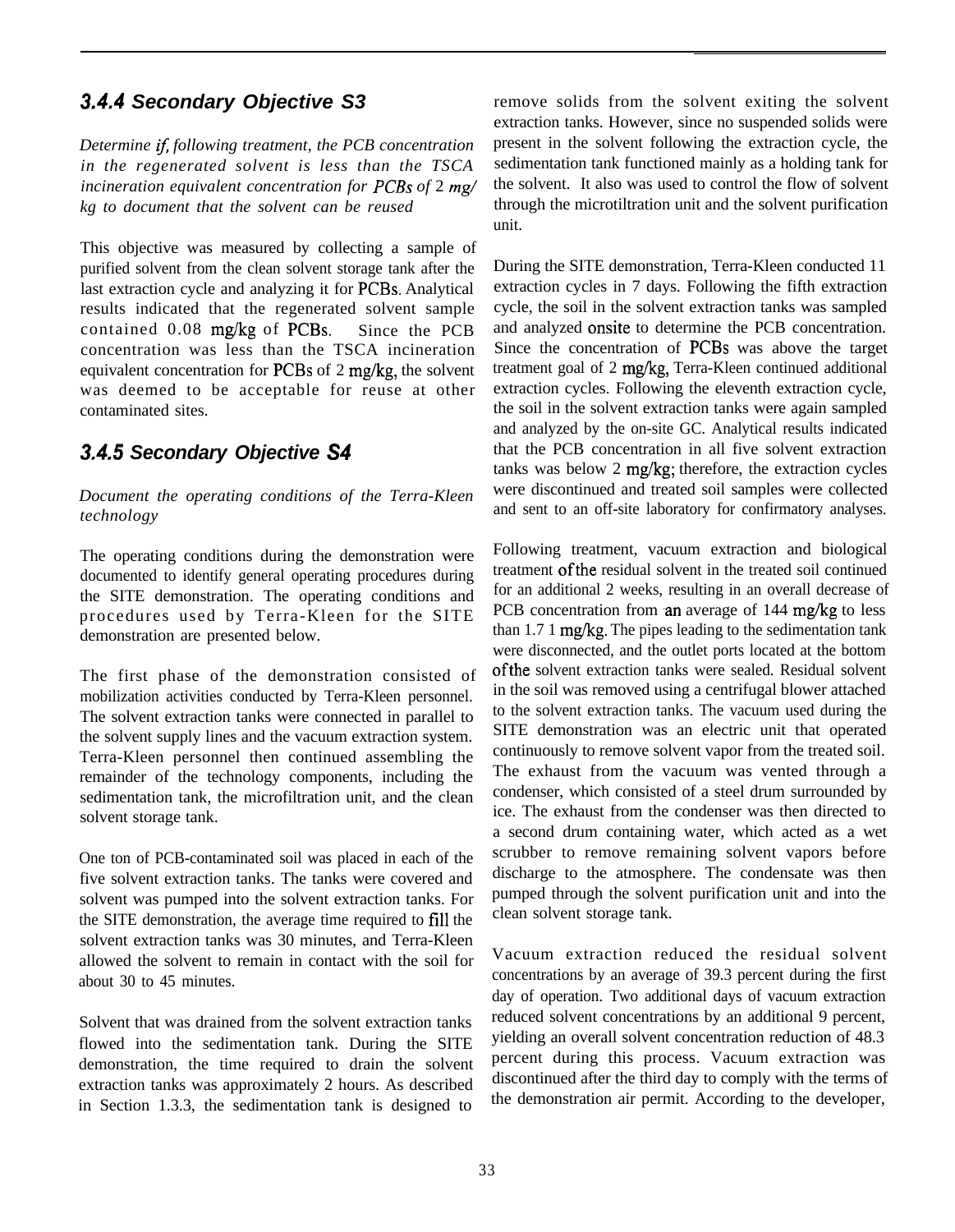current modifications to the vacuum extraction system eliminate air emissions; therefore, the unit can operate until the residual solvent remaining in the treated soil is reduced to 1 to 2 percent.

Following vacuum extraction, the covers to the solvent extraction tanks were removed and biological cultures were added to each vessel to reduce the residual solvent in the treated soil to trace levels. Biological treatment consisted of mixing microorganisms with water and spraying the mixture onto the surface of the treated soil in the solvent extraction tanks. Terra-Kleen personnel monitored the solvent reductions daily by collecting treated soil samples and analyzing for residual solvent concentrations with the on-site GC. Solvent concentrations decreased during the first 4 days of treatment, with an overall removal efficiency of about 60 percent following both vapor extraction and biotreatment. Terra-Kleen conducted biological treatment activities for 2 weeks. On average, 38.9 percent of the solvent was removed during vapor extraction and 72.2 percent of the remaining solvent was removed during biotreatment.

## *3.4.6 Secondary Objective S5*

*Estimate the capital and operating costs of treating soils andproject additional capital and operating costs forfullscale operations*

This objective was achieved by using capital cost information provided by the developer, measuring electricity consumption, and estimating labor requirements. A detailed estimate of the capital and operating costs of constructing a single treatment unit to remediate soil contaminated with PCBs is presented in Section 4.0. Costs were placed in 12 categories applicable to typical cleanup activities and include fixed and annual variable costs.

Since the required volume of soil treated with the Terra-Kleen technology is site-specific, costs were estimated for operating a treatment unit for three soil volumes for comparison. Given a time period of 7 months, the one-time capital costs for a treatment unit to remediate 500,2,000, and 10,000 cubic yards of soil was estimated to be \$300, \$2 10, and \$170 per ton, respectively. This unit cost includes the costs of remediation, site preparation, and residuals shipping and handling.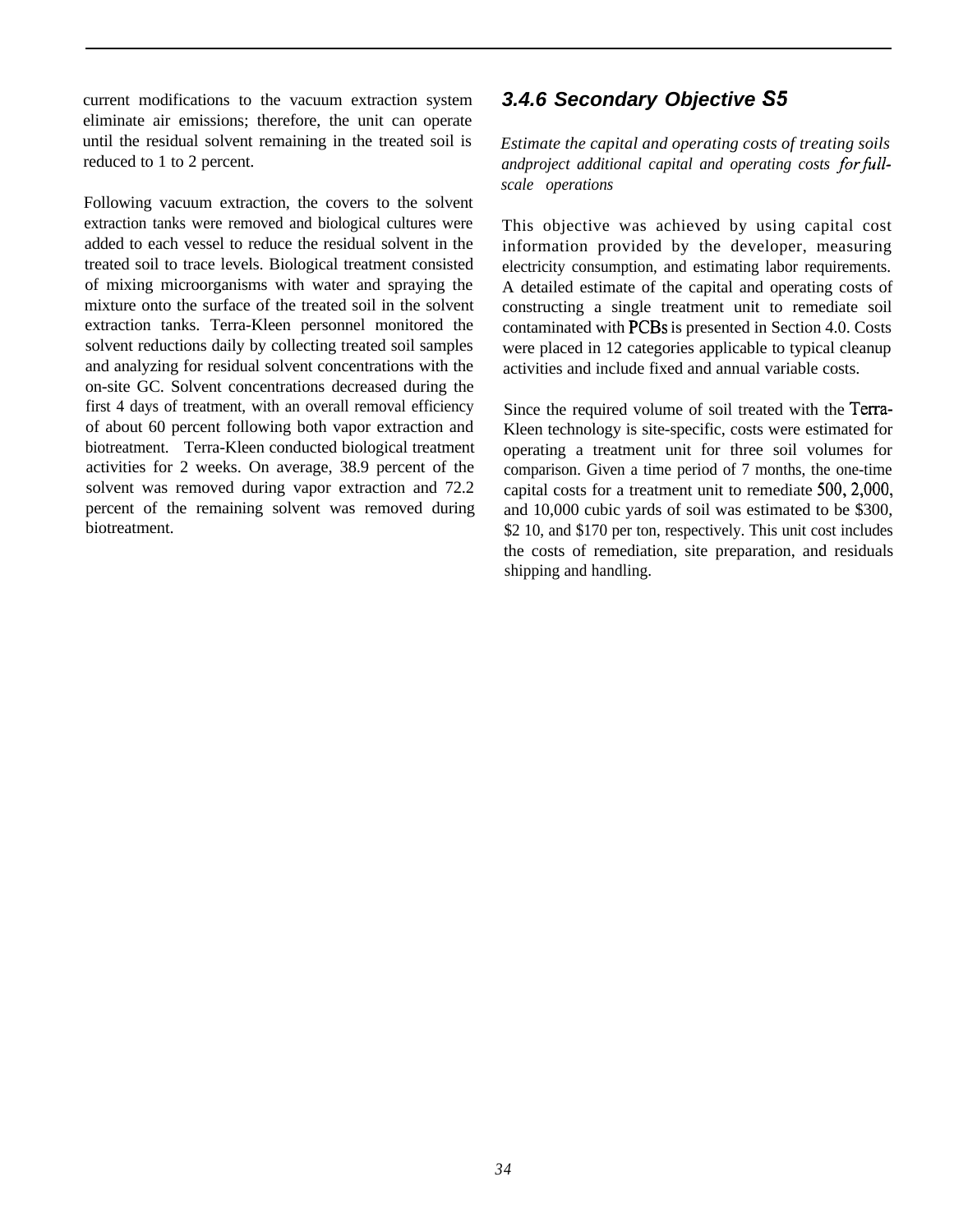# **Section 4 Economic Analysis**

The purpose of this economic analysis is to estimate costs for using the Terra-Kleen technology to remediate soil contaminated with PCBs. This economic analysis is based on the results of the SITE demonstration at NASNI and information obtained from the full-scale remediation at NCS Stockton. A theoretical site containing 2,000 cubic yards of PCB-contaminated soil is presented as the primary scenario for the economic analysis. A site containing 2,000 cubic yards of soil was selected as representative of a mediumsized remedial scenario. The economic analysis model was also used to develop cost estimates for treating 500 and 10,000 cubic yards of soil to provide a range of operating costs for likely scenarios.

#### **4.1 Basis of Economic Analysis**

The cost estimates were generated using an economic model developed by the SITE Program to enable comparison to similar technologies. The model presents Terra-Kleen operating costs in 12 categories that are applicable to typical cleanup activities at Superfimd and RCRA sites (Evans 1990). These 12 categories are:

- Site preparation
- Permitting and regulatory requirements
- Start-up
- Equipment
- $\blacksquare$ Labor
- Consumables and supplies
- . Utilities
- **.** Effluent treatment and disposal
- . Residual and waste shipping and handling
- . Analytical services
- . Maintenance and modifications
- . Demobilization

#### **4.2 Assumptions for the Economic Analysis**

This subsection presents assumptions for the economic analysis. These assumptions were made primarily to account for variable site and waste parameters. For this analysis, it is assumed that 2,000 cubic yards of soil contaminated with PCBs requires treatment. This assumption is based on the following:

- . The treatment system will consist of nine 20-cubit-yard treatment vessels with a total soil capacity of 150 cubic yards
- l Soil will be washed five times as this is the average number of treatments necessary to achieve the desired results, depending on soil constituents
- If The treatment system will be operated 8 hours per day, 5 days per week
- In The vacuum extraction system will be operated 24 hours per day, 7 days per week
- . The soil consists of sand and does not require dewatering before extraction

Using the above assumptions, a period of 7 months would be necessary to fully treat 2,000 cubic yards of soil from mobilization through demobilization.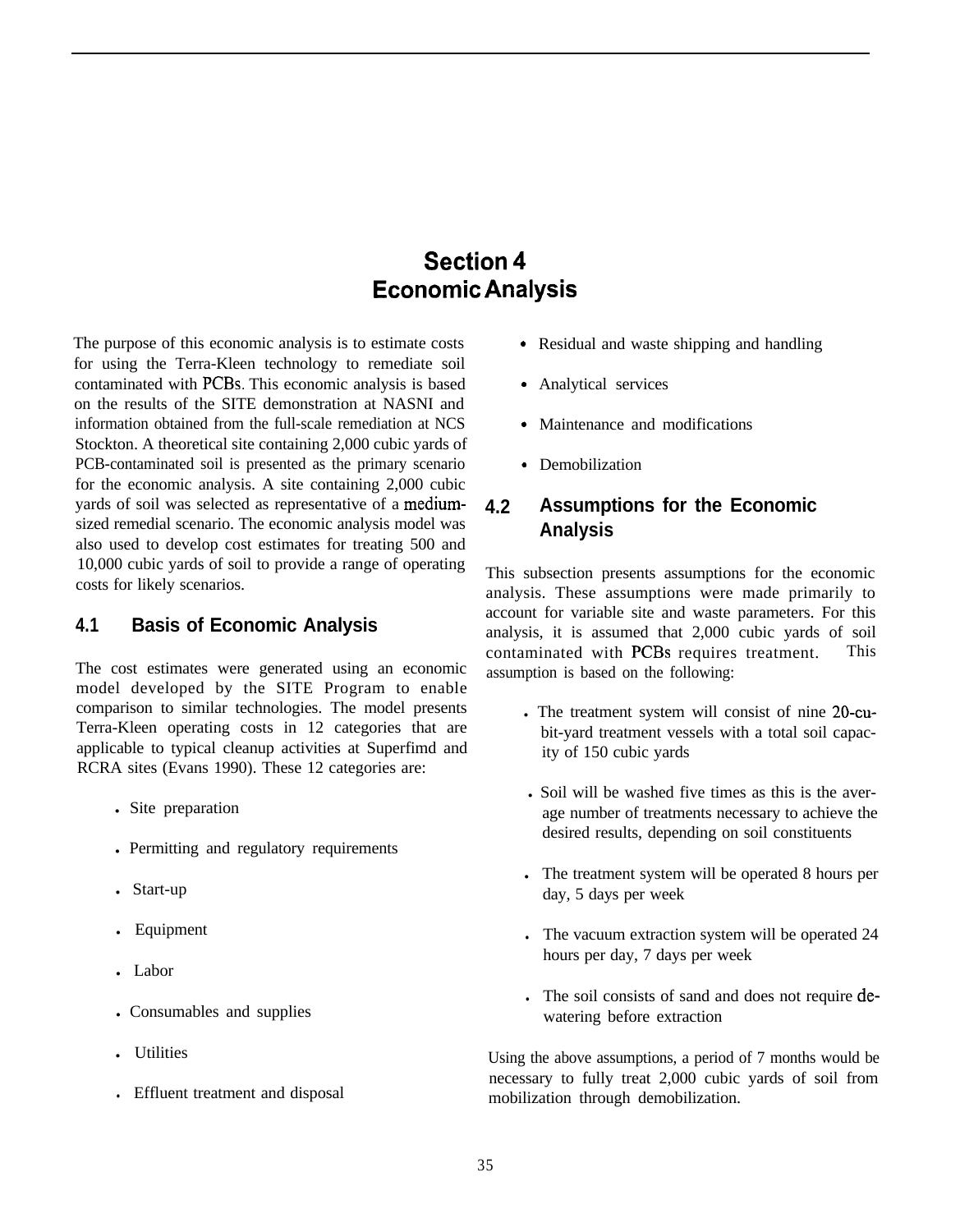Other assumptions used for this analysis include the following:

- . The site is being remediated as part of a CERCLA response action and is located near an urban area in the Midwest
- . The area of contamination has been delineated, and the soil to be treated has been characterized to have a density of 1.5 tons per cubic yard and contains 500 mg/kg of PCBs. A treatment goal has been established to reduce the PCB concentration to 5 mg/kg or below; this goal was selected as representative of a cleanup goal that has been used at several CERCLA response and RCRA corrective action sites.
- In No pretreatment of the feed soil (for example, size separation) will be required
- Solvent extraction activities will be performed in ambient conditions at temperatures greater than 35°F to enable normal solvent extraction efficiency
- . Residual solvent in treated soils will be sufficiently removed by vacuum extraction and subsequent biodegradation to allow the treated soil to be returned to the site
- . Used solvents remaining after treatment will typically be incinerated off site at a RCRA facility
- Adequate access roads are available at the site
- A level area of adequate size is available on which to place the entire treatment system
- Utility lines such as electricity, water, and telephone are available onsite
- All equipment necessary for treatment can be rented locally
- . All personnel operating the Terra-Kleen technology have health and safety training
- If Two operators will be required to monitor system operations and operate heavy equipment
- <sup>l</sup>Terra-Kleen personnel will operate all process

equipment

- Paved staging areas for untreated and treated soils will not be needed, because the solvent extraction tanks can be transported to the excavation and backfilling area
- Treatment time, estimated to be 28 weeks, is assumed to be the same for all three volumes of soil

#### **4.3 Factors Affecting Costs**

The following discussion highlights many of the variables that can affect treatment costs. The effect of these variables on costs can be discussed only in general terms, because quantitative information to support other waste scenarios has not been developed. For example, although Terra-Kleen claims that it can treat soils, sludges, and sediments containing PCBs, chlorinated pesticides, chlorinated hydrocarbons, and other organic compounds, only PCB-contaminated soils will be considered for this economic analysis in accordance with information generated during the treatability study and the demonstration.

Site-specific factors will affect the labor, consumable, and supply costs of treating soil with the Terra-Kleen technology. Soil characteristics, contaminant concentrations, and treatment goals will affect the necessary draining time in the solvent extraction tanks and the number of extraction cycles required to achieve desired cleanup levels. In general, higher concentrations of contaminants in the soil and lower treatment goals will require more extraction cycles. Based on the results of the treatability study (Appendix A), soil moisture content, clay content, and natural humic content may affect treatment costs, because these soil characteristics affect whether the contaminated soil will require pretreatment before solvent extraction, additional extraction cycles to achieve complete soil penetration, or additional solvent recovery steps to remove accumulated water. According to Terra-Kleen, since the technology is conducted as a batch process, the cost of performing additional treatment cycles is negligible. Other site-specific factors to be considered when estimating the cost of the Terra-Kleen technology include physical site conditions, geographical site location, site accessibility, and availability of utilities.

The Terra-Kleen technology is designed to operate under ambient weather conditions. Cold temperatures reduce solvent fluid dynamics; extremely cold weather conditions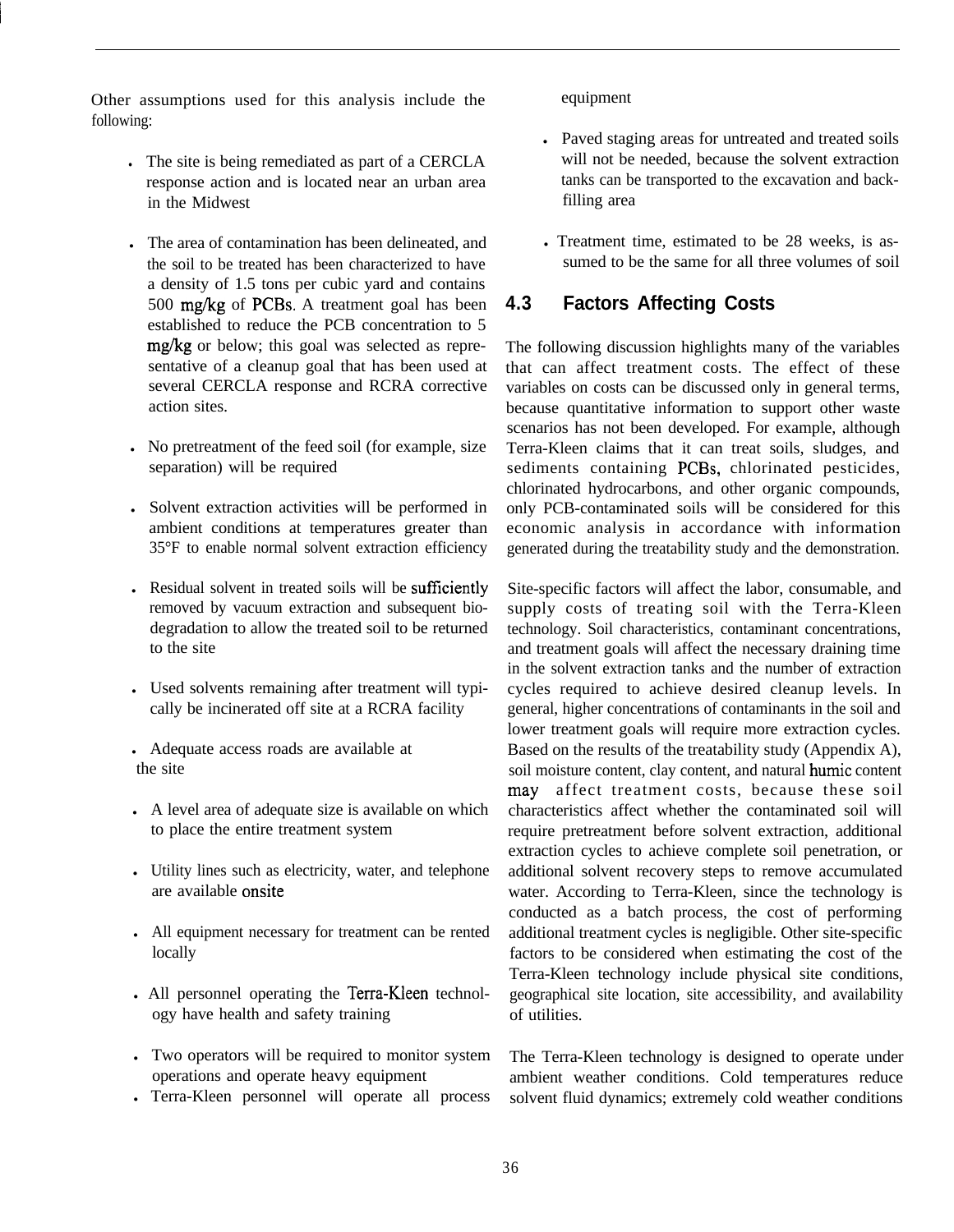can impede extraction efficiency. If extraction activities must be conducted in cold weather, insulated jackets or other temperature control measures must be used, increasing site preparation costs. As an alternative, treatment can be ceased during cold-weather months, which will increase startup and demobilization costs (Sections 4.4.3 and 4.4.12).

Another factor that may affect costs is whether contaminated solvent must be disposed of or can be reused. Depending on the concentrations ofhazardous substances in the solvent, it may be transported to another remediation site, if one is available, for reuse. In these cases, little or no solvent will require disposal, and fewer disposal costs will be incurred.

The use of additional solvent extraction tanks can reduce the amount of time required to complete remedial activities. For example, multiple solvent extraction tanks could be used in an area with long periods of cold weather that would normally preclude efficient use of the Terra-Kleen technology. This will reduce the time required for treatment, but will increase equipment-related costs such as mobilization (a component of site preparation) and equipment (Sections 4.4.1 and 4.4.4).

Permitting and regulatory compliance costs (Section 4.4.2) will vary, depending on the types of wastes being treated and under what authorities the treatment is conducted. In general, actions conducted as part of a CERCLA response action will not require permits; however, substantive requirements of environmental laws must be met. Some activities, such as those involving RCRA hazardous wastes or PCB-contaminated wastes, will require RCRA Subtitle C or TSCA permits. Regulatory costs also may increase if personnel who will operate the system have not received required training (for example, health and safety training required under OSHA regulations at 29 CFR 19 10.120[e]).

#### **4.4 Results of the Economic Analysis**

For each of the 12 cost categories, Table 4-l presents the costs associated with treating 500,2,000, and 10,000 cubic yards of soil. Reported amounts are rounded to the nearest 5 dollars and are presented in 1995 dollars. The following subsections discuss the costs associated with treating 2,000 cubic yards of soil.

# *4.4.1 Sife Preparation Costs*

Site preparation costs include those for the treatment area, mobilization, and electricity connection. costs of preparing the treatment area include those for building a spill containment area. About 3,600 square feet will be needed to accommodate the Terra-Kleen technology and support equipment considered in this analysis. It is assumed that two layers of 1 0-mil polyethylene plastic will be used as a liner for the treatment area with sandbags placed under the liner to form a berm around the perimeter. Terra-Kleen estimates that the material used to prepare the treatment area will cost about \$500.

Mobilization involves delivering all treatment equipment to the site, preparing the linings for the treatment tanks, and connecting the electrical lines. (The costs of the proprietary solvent are presented in Section 4.4.6, Consumables and Supplies.) The estimated cost for equipment delivery is estimated at \$4,850. Material associated with lining thenine extraction tanks is estimated to cost \$3,250. Once the complete technology has been delivered to the site, it is assumed that electricity can be connected for a cost of about \$4,000.

Site preparation is estimated to require about five 8-hour days to complete. It is assumed that five Terra-Kleen personnel will be required to prepare the treatment area and oversee equipment placement. Based on the assumptions in this analysis, labor costs for site preparation will be about \$6,560 (Section 4.4.5, Labor).

Total costs for site preparation are estimated to be about \$19,160. This cost is identical for all three scenarios because, based on the assumptions stated in subsection 4.1, the amount of required equipment and preparation time are identical.

# *4.4.2 Permitting and Regulatory Requirements*

Although some time may be spent working with regulatory agencies, this analysis assumes that the cost ofthis line item is negligible because (1) the Terra-Kleen technology will be operated at a Superfund site (permits are not required for these operations), and (2) all Terra-Kleen personnel have received required health and safety training.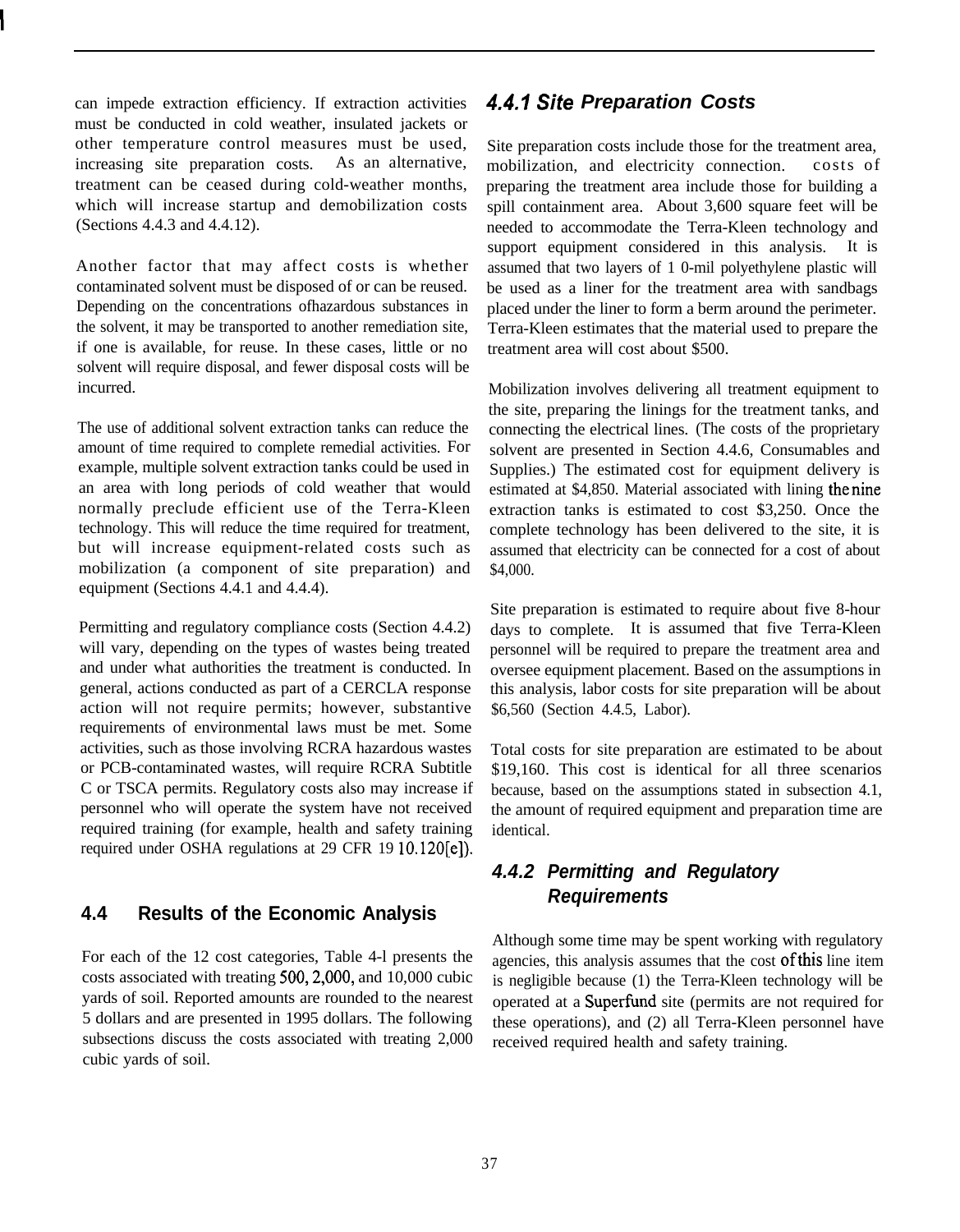Table 4-l. Costs Associated with the Terra-Kleen Technology

| Cost Categories <sup>a</sup>                             | Volume of Soil Treated (cubic yards) <sup>b</sup> |             |                  |  |
|----------------------------------------------------------|---------------------------------------------------|-------------|------------------|--|
|                                                          | 500                                               | 2000        | 10.000           |  |
| Site Preparation"                                        | 19,160                                            | 19,160      | 19,160           |  |
| Regulatory Compliance<br>Requirements <sup>b</sup>       | $\mathbf 0$                                       | $\mathbf 0$ | $\overline{0}$   |  |
| Startup <sup>d</sup>                                     | 25,120                                            | 61,120      | 253,120          |  |
| Equipment <sup>d</sup>                                   | 56,375                                            | 101,190     | 232,320          |  |
| Labor <sup>d</sup>                                       | 45,920                                            | 183,680     | 918,400          |  |
| Consumables and Supplies <sup>d</sup>                    | 32,250                                            | 129,000     | 645,000          |  |
| <b>Utilities<sup>d</sup></b>                             | 380                                               | 1,520       | 7,630            |  |
| Effluent Treatment and Disposal <sup>d</sup>             | 20,000                                            | 80,000      | 400,000          |  |
| Residual and Waste Shipping<br>and Handling <sup>d</sup> | 4,700                                             | 15,000      | 43,800           |  |
| Analytical Services <sup>d</sup>                         | 9,000                                             | 36,000      | 180,000          |  |
| Maintenance and Modifications <sup>d</sup>               | $\mathbf 0$                                       | $\mathbf 0$ | $\boldsymbol{0}$ |  |
| Demobilization"                                          | 11,050                                            | 11,050      | 11,050           |  |
| <b>Total Fixed Cost"</b>                                 | \$30,210                                          | \$30,210    | \$30,210         |  |
| Total Variable Costs <sup>d</sup>                        | \$193,745                                         | \$607,510   | \$2,680,270      |  |
| <b>Total Costs</b>                                       | \$223,955                                         | \$637,720   | \$2,710,480      |  |
| Costs per Ton of Soil Treated                            | \$300                                             | \$210       | \$170            |  |

Notes: **Costs** are in 1995 dollars. <sup>b</sup>One cubic yard equals 1.5 tons. 'Fixed costs "Variable costs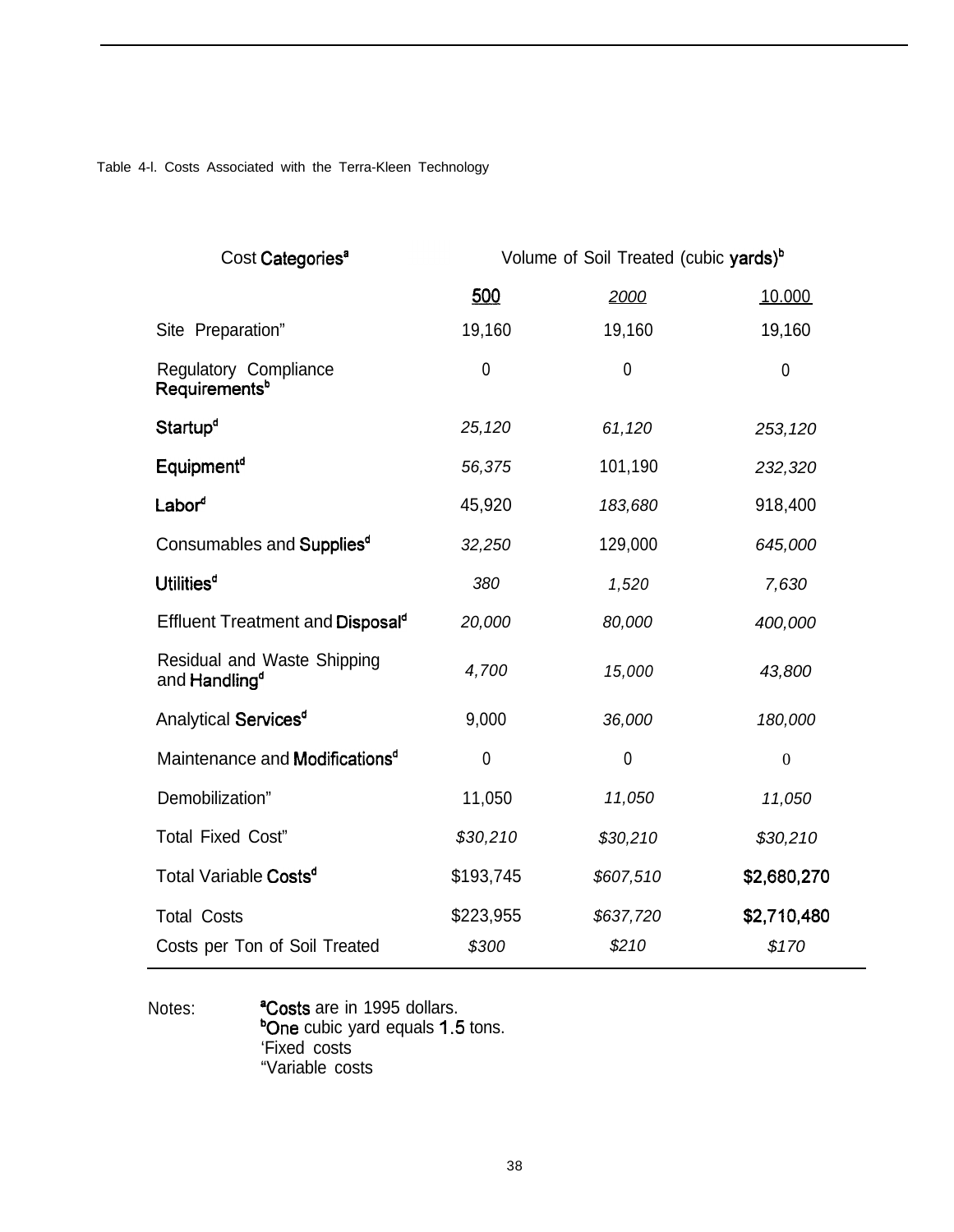#### *4.4.3 Startup*

Startup costs include assembling treatment equipment and initial startup activities. This analysis assumes that five Terra-Kleenpersonnel will assemble piping and connections to tanks, test valves, and excavate and stage the first batch of soil for treatment. Startup is estimated to require 10 8 hour days to complete, and will begin immediately following mobilization activities. Startup costs also include a \$16-perton royalty fee charged by Terra-Kleen. Total costs for startup are estimated to be \$6 1,120 for a 2,000-cubic yard site.

#### *4.4.4 Equipment*

Equipment costs include those for capital Terra-Kleen equipment and rental equipment. All equipment is assumed to be needed for the duration of the remediation. For this analysis, the duration will be 7 months, including site preparation and startup.

Terra-Kleen equipment includes proprietary equipment that cannot be rented, such as pumps, piping, a compressor, flow lines, and vacuum extraction equipment. Terra-Kleen provides this equipment to its clients as part of the price of performing site remediation for a one-time cost of \$27,600, regardless of the size of the cleanup site. In addition, Terra-Kleen charges a one-time fee of \$15,000 to provide a GC to perform on-site analytical testing. The total cost of capital equipment is about \$42,600.

Rented equipment includes that for the treatment process itself and auxiliary equipment. For this analysis, rented treatment equipment, with monthly rental costs, includes the following:

- Nine 20-cubic-yard treatment vessels (\$250 each per month)
- <sup>l</sup>Two 20-cubic-yard biological treatment vessels (\$250 each per month)
- . One 6,000-gallon steel solvent tank (\$450 per month)
- $l$  One 10,000-gallon sedimentation tank (\$550 per month)

Total rental costs for treatment equipment are about \$3,750 per month.

Rented auxiliary equipment, with monthly rental costs, includes the following:

- If  $\Omega$  One 8-foot by 20-foot mobile office trailer (\$320) per month) for equipment storage
- One front-end and backhoe loader (\$2,000 per month) to excavate and load contaminated soil into the solvent extraction tanks, and then spread treated soil
- . One roll-off truck (\$2,000 per month) to transport the solvent extraction tanks from the excavation area to the treatment area and then to the backfill area
- If One power steam cleaner  $(\$100$  per month) to decontaminate equipment when necessary
- One portable toilet (\$200 per month).

Total costs for rented auxiliary equipment will be about \$4,620 per month. The total estimated cost for all equipment associated with this analysis is \$10 1,190 for a 2,000 cubicyard site.

# *4.4.5 Labor*

Terra-Kleen provides the personnel required to operate and maintain the Terra-Kleen technology. The staff for this analysis, with hourly wage rates that include overhead and fringe benefits, consist ofthe following: two operators (\$32 per hour), two assistants (\$25 per hour), and one project manager (\$50 per hour). All staff members are assumed to work 8-hour days, 5 days per week for 28 weeks to complete the project. The project manager will oversee all operations, collect samples, and perform miscellaneous administrative functions.

The total cost of labor for the 7 months required to treat 2,000 cubic yards of soil is about \$183,680. Labor requirements, time, and costs associated with site preparation and setup are presented under separate sections.

#### *4.4.6 Consumables and Supplies*

Consumables and supplies include solvents and solvent purification media, disposable PPE, fiber drums

for the disposal of PPE, the purification unit, and diesel fuel for heavy equipment. Due to the proprietary nature of the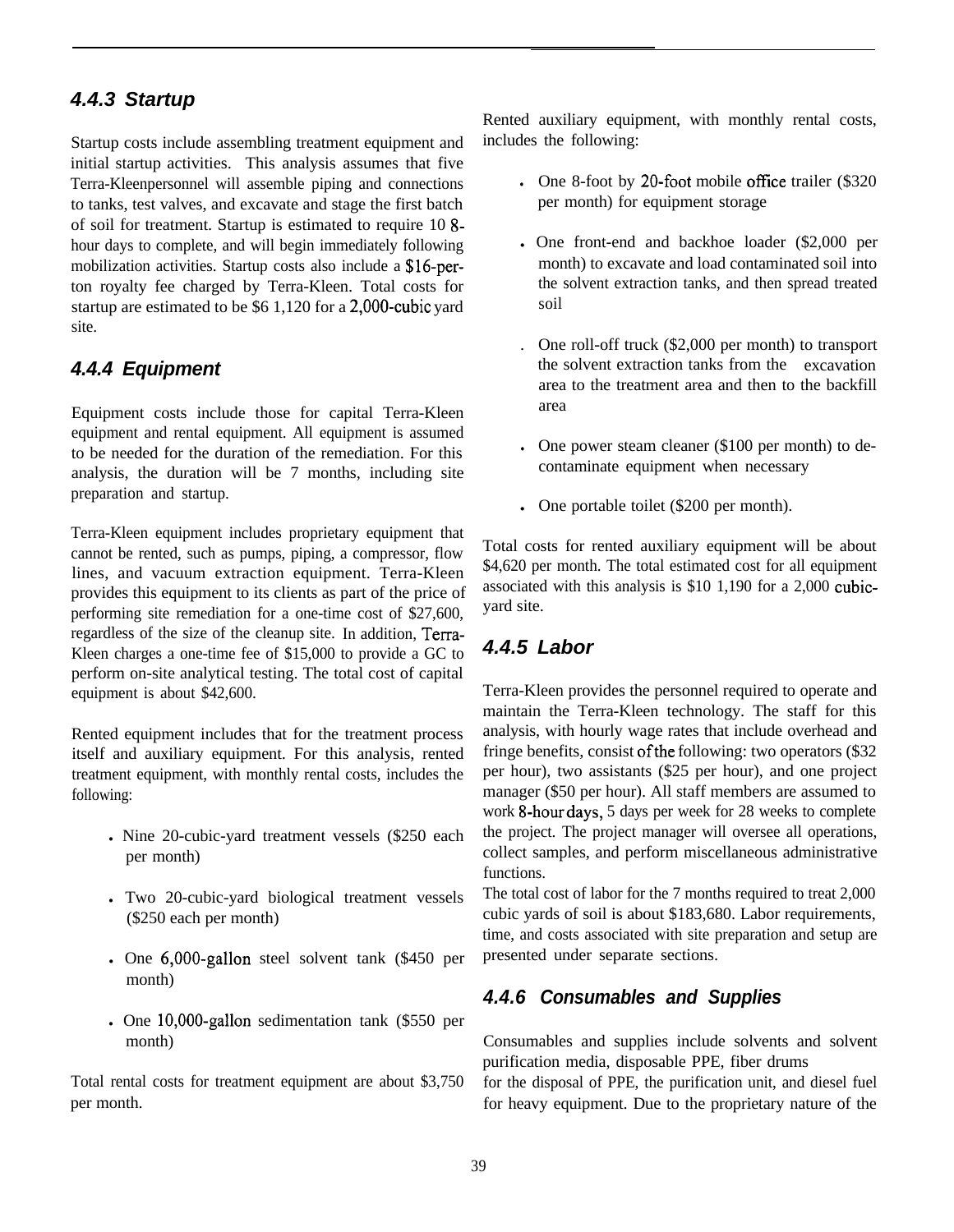materials used in the treatment process, the costs of these materials are provided as the total sum needed to treat 2,000 cubic yards of soil.

Required materials include (1) extraction solvent, and (2) proprietary solvent purification media for use in solvent purification units. Required solvent purification media includes initial volumes to begin treatment and makeup volumes during treatment. Total solvent cost for this analysis is about \$42,400. The actual makeup volume for the solvent purification media depends on the concentration of organic substances in the contaminated soil. For this analysis, the total cost of solvent purification materials is about \$80,500. The total cost of proprietary materials is about \$122,900.

Disposable PPE includes Tyvek coveralls, gloves, boots, and air purifying respirator cartridges. At a minimum, nondisposable PPE includes steel-toed boots, respirators, hard hats, and safety glasses. It is assumed that both operators wear PPE during soil excavation activities and that they change PPE about once per day. It is also assumed that the assistants do not need to wear PPE unless they perform work close to excavated soil. Disposable PPE costs are estimated to be about \$30 per day. Total costs for disposable PPE are estimated at \$4,200.

Drums are needed to containerize disposable PPE. It is assumed that used PPE will be disposed of in 24-gallon fiber drums. This analysis assumes that disposable PPE will fill about 24 fiber drums, yielding a total drum cost of about \$290.

Diesel fuel will be used to power all heavy equipment used at the site. This analysis assumes that 50 gallons per week will be required and that heavy equipment will be operated for the duration of the project. Total diesel fuel use is estimated at about 1,400 gallons. Diesel fuel is assumed to cost about \$1.15 per gallon, for a total cost of about \$1,610.

Total costs of consumables and supplies are estimated at \$129,000.

#### *4.4.7 Utilities*

Utilities used by the Terra-Kleen technology and auxiliary equipment include electricity and water.

Electricity powers the treatment system pumps and mobile office trailer. Water is required for mixing biological slurries for solvent biodegradation.

It is assumed that two 3-horsepower vacuum extraction pumps will operate 24 hours per day during solvent extraction activities. For this analysis, one 5-horsepower fluid pumping system is estimated to operate 4 hours per day. The mobile office trailer is assumed to be in use 10 hours per day. For this analysis; total electrical use is estimated at about 20,600 kilowatt hours (kWh). Electricity is estimated to cost about \$0.07 per kWh, inclusive of use and demand charges. Total electrical costs are estimated at \$1,440. Based on water use during the technology demonstration, water use is estimated at 1,500 gallons per solvent extraction tank. Total water use is estimated at 54,000 gallons. This analysis assumes that water costs about \$1.50 per 1,000 gallons; therefore, total water costs will be about \$80.

Total utility costs are estimated at \$1,520.

#### *4.4.8 Effluent Treatment and Disposal*

The solvent and solvent vapors are the only effluents produced by the Terra-Kleen technology that require treatment. The current Terra-Kleen technology is equipped with a solvent purification unit for solvent regeneration and a vapor control unit. Spent purification media generated by these units will require proper off-site disposal due to the presence of concentrated PCBs. Due to the proprietary nature of this material, the disposal cost is provided as a total sum of \$80,000.

# *4.4.9 Residuals and Waste Shipping and Handling*

Residuals produced by the Terra-Kleen technology that require off-site disposal are spent solvent and drummed PPE. For this analysis, it is assumed that treated soils and sediment accumulated in the sedimentation tank can be backfilled at the site. Iftreated soils require off-site disposal, the costs are an additional \$130 per cubic yard, plus transportation costs.

Used solvent is continuously recovered by the Terra-Kleen technology. Spent solvents may either be disposed of or reused at another site. This analysis assumes that about 1,000 gallons of spent solvent remain at the completion of site remediation activities and that this solvent will be disposed. This analysis further assumes that the wastes are shipped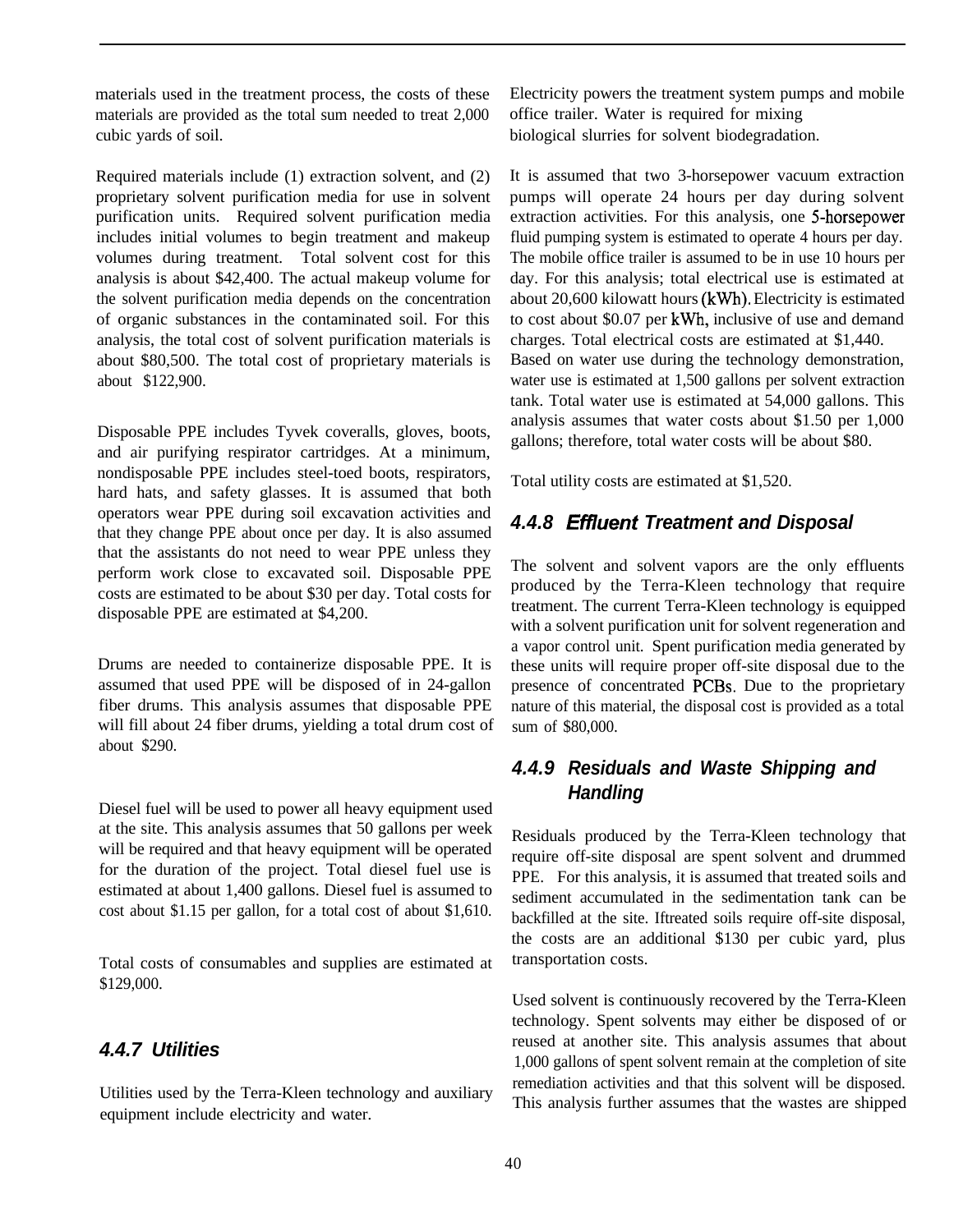within 100 miles to the nearest RCRA-permitted treatment facility. Transportation costs are assumed to be about \$600. Disposal costs are estimated at about \$350 per drum. Total costs of proprietary solvent disposal are about \$7,200.

Drummed PPE is assumed to be disposed of off site as nonhazardous waste. This analysis assumes that the drums are accumulated on site until treatment has been completed, and are then shipped off site in one load. For this analysis, disposal of about 24 drums is required. Transportation costs are about \$600, and disposal costs are about \$300 per drum. Total costs of drum disposal are estimated at \$7,800.

Total shipping and handling costs for residuals and waste are estimated at \$15,000.

# *4.4. IO Analytical Services*

Analytical costs for this analysis include off-site laboratory analyses and on-site analyses performed by Terra-Kleen. The costs of off-site laboratory analyses include sample analysis, data reduction and tabulation, QA/QC, and reporting. This economic analysis assumes that one composite sample of treated soil is collected for PCB analysis from each solvent extraction tank upon completing treatment, costing about \$200 for each sample. Data reduction, tabulation, QA/QC, and reporting are estimated to cost an additional \$100 per sample. Total analytical costs are estimated at about \$36,000.

Terra-Kleen provides a GC to conduct on-site analysis. The cost of this equipment is presented in Section 4.4.4, Equipment. Terra-Kleen includes labor and other analytical costs in the cost of providing the remediation service.

# *4.4. I7 Maintenance and Modifications*

Most of the equipment used for the Terra-Kleen technology is rented. The costs of maintenance and modifications for equipment are covered in the cost of the rentals. Costs for maintaining Terra-Kleen equipment are provided in the cost of that equipment (Section 4.4.4, Equipment).

#### *4.4.12 Demobilization*

Demobilization costs include all labor associated with shutdown, disassembly, and decontamination of equipment; site restoration; return of rented equipment; and disposal of the treatment area liner. It is assumed that demobilization activities will require five Terra-Kleen personnel working for about five 8-hour days to complete. For a breakdown of labor levels and wage rates, see Section 4.4.5, Labor.

Total labor costs for demobilization are \$5,000.

This analysis assumes that the return costs of rented equipment are the same as the drop-off costs. Therefore, return costs for demobilization equipment are \$4,850. The costs associated with returning Terra-Kleen equipment are covered in the one-time fee for that equipment, so no additional demobilization cost is included for this equipment (Section 4.4.4, Equipment).

Disposal of the treatment area liner is required. This analysis assumes that the liner is placed in four fiber drums, and transported and disposed of with the drums of used PPE. The total cost of about \$1,200 includes disposal of the four drums, but does not include the transportation fee.Total demobilization costs are estimated at \$11,050.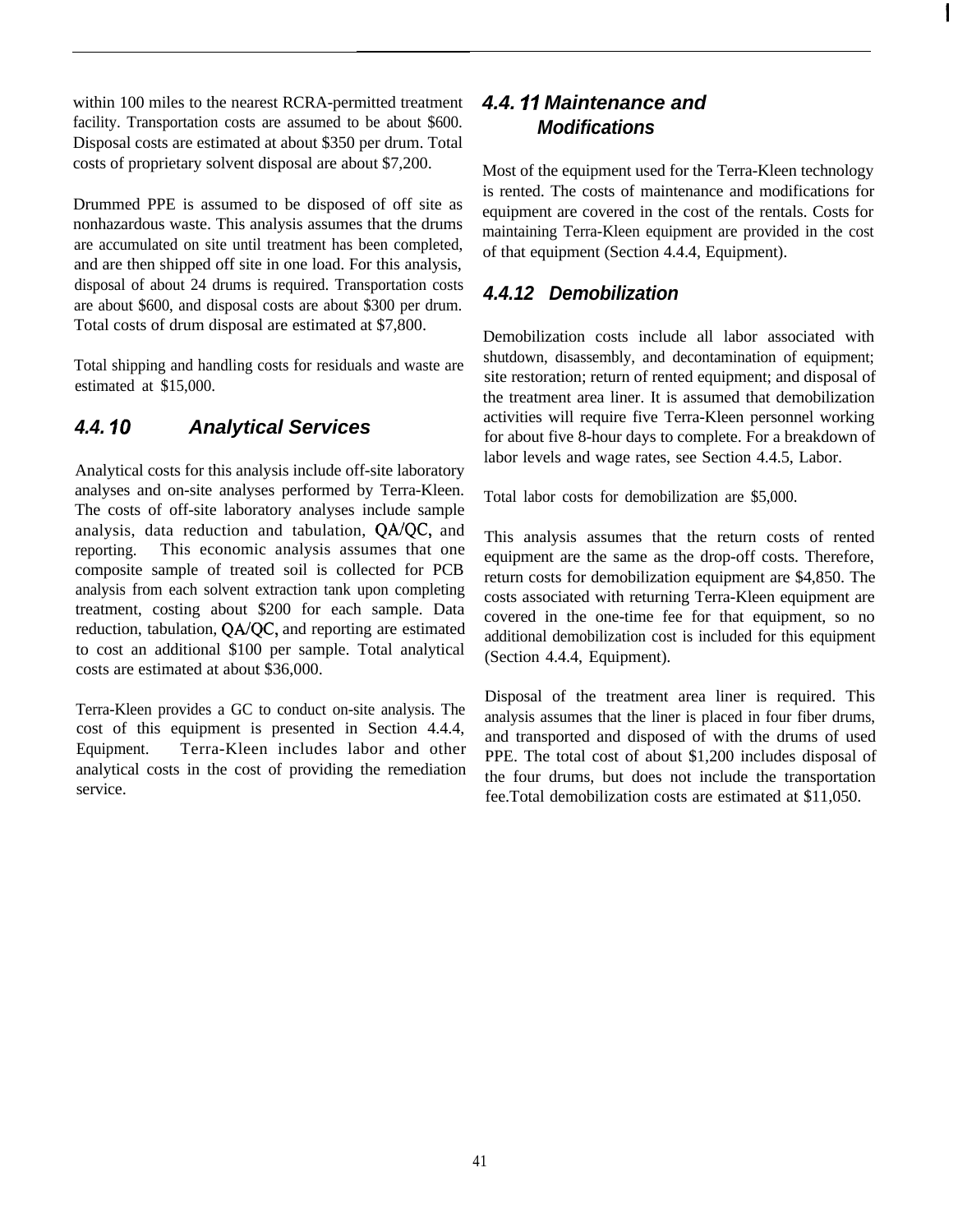# **Section 5 Technology Status**

Development of the Terra-Kleen technology has continued into full-scale remedial operations. In July 1994, a full-scale unit began treating soils contaminated with chlorinated pesticides at NCS Stockton, in Stockton California. NCS Stockton selected Terra-Kleen for full-scale treatment of 550 tons of pesticide-contaminated soil. Appendix B presents the procedures used and the results of this full-scale remediation.

Terra-Kleen has modified the vacuum extraction system by installing a refrigeration-condenser unit and adding a noncontact heat exchanger. The new larger condenser unit has increased the volume of solvent recovery that is recycled back to the clean solvent storage tank, resulting in reduced air emissions. The new heat exchanger allows higher temperature air to enter the solvent extraction tanks, which increases extraction efficiency.

Terra-Kleen has increased the treatment capacity of the technology by adding additional solvent extraction tanks, and enlarging the solvent purification unit to handle an increased solvent flow. Customized roll-off extraction tanks have been designed for easy transport and soil loading and unloading. Additionally, Terra-Kleen has also trailer-mounted all support equipment to make it easier to transport the technology.

Future applications of the Terra-Kleen technology are scheduled for sites in Alaska using a unique in situ treatment approach. Other full-scale remediations are planned for Naval facilities throughout the country. The SITE Program may conduct additional evaluations of the Terra-Kleen technology for treating PCBs in mixed lowlevel radioactive wastes.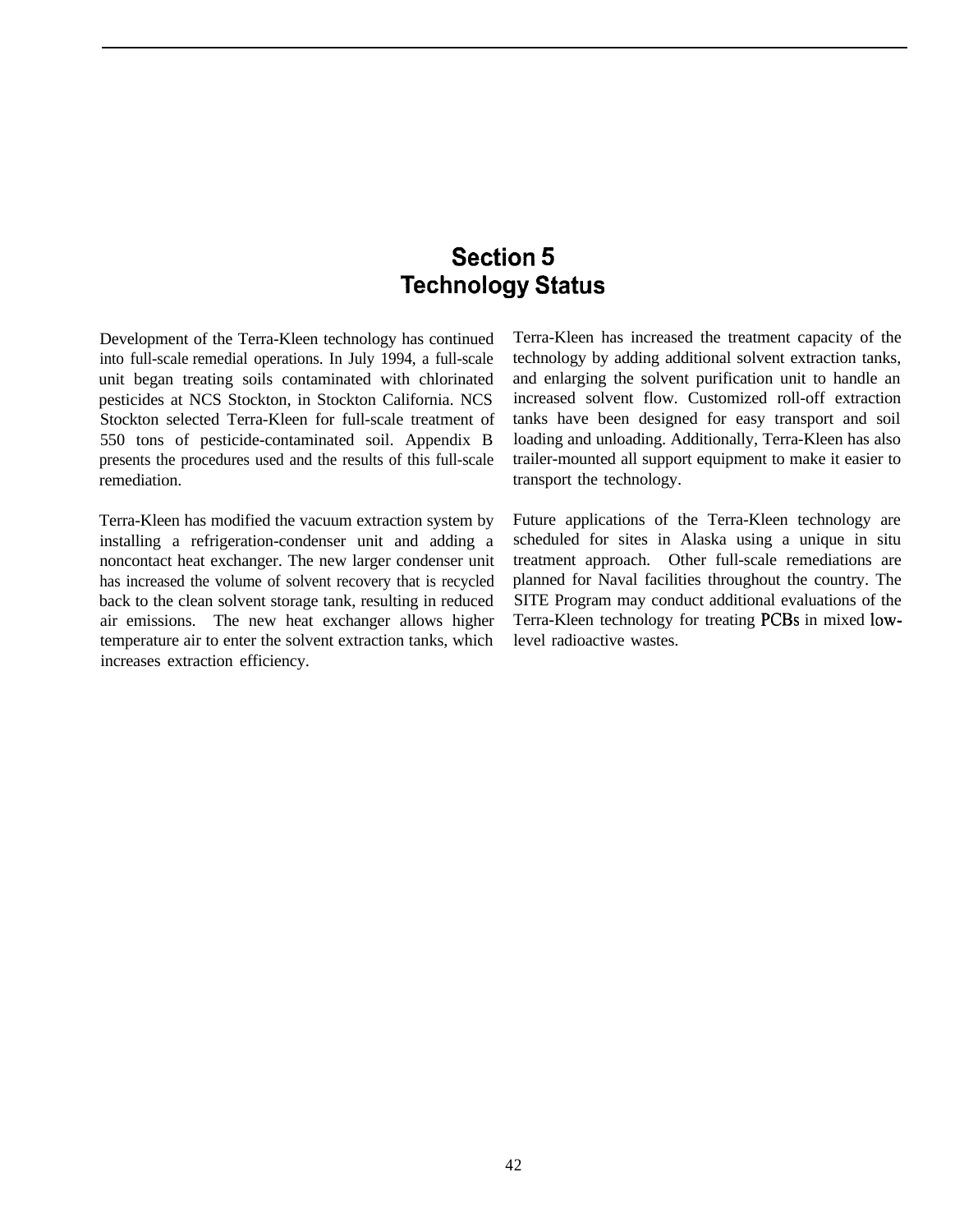# **Section 6 References**

- Casagrande A. 1948. "Classification and Identification of Soils" *Trans. American Society of Civil Engineers* Volume, 113, Pages 901-991.
- 1047-51. vised March 1983.
- PRC Environmental Management, Inc. (PRC). 1994a. Fi- EPA. 1986. "Field Manual for Grid Sampling of PCB Spill the Terra-Kleen Solvent Extraction Process. May. Toxic Substances. May.
- PRC. 1994b. Final Health and Safety Plan for the Terra- EPA. 1990. A Guide on Remedial Actions at Superfund
- PRC. 1996. Final Technology Evaluation Report for the Terra-Kleen Solvent Extraction Technology. July. EPA. 1992. "Test Methods for Evaluating Solid Waste."
- 

tion (RFI) Report. Prepared by Jacobs Engineering Group, Inc. December.

- U.S. Environmental Protection Agency (EPA). 1983. "Meth-Evans, G. 1990. "Estimating Innovative Technology Costs ods for the Chemical Analysis of Water and Wastes for the SITE Program." *Journal of Air and Waste Man*- (MCAWW)." EPA-600/4-79-020. Environmental Moni*agement Association.* Volume 40, number 7. Pages toring and Support Laboratory, Cincinnati, Ohio. Re
	- nal Demonstration Quality Assurance Project Plan for Sites to Verify Cleanup." EPA-56015-86-017. Office of
	- Kleen System Technology SITE Demonstration at Na-<br>Sites with PCB Contamination. Publication No. 9335.4val Air Station North Island, California. April 01FS. Office of Solid Waste and Emergency Response. August.
- Physical/Chemical Methods, Laboratory Manual, Vol-Southwest Division Naval Facilities. 1993. Resource Con- umes 1A through 1C, and Field Manual, Volume 2. SWservation and Recovery Act (RCRA) Facility Investiga-<br>
846, Third Edition (Revision 0). Office of Solid Waste. November 1986 and subsequent revisions.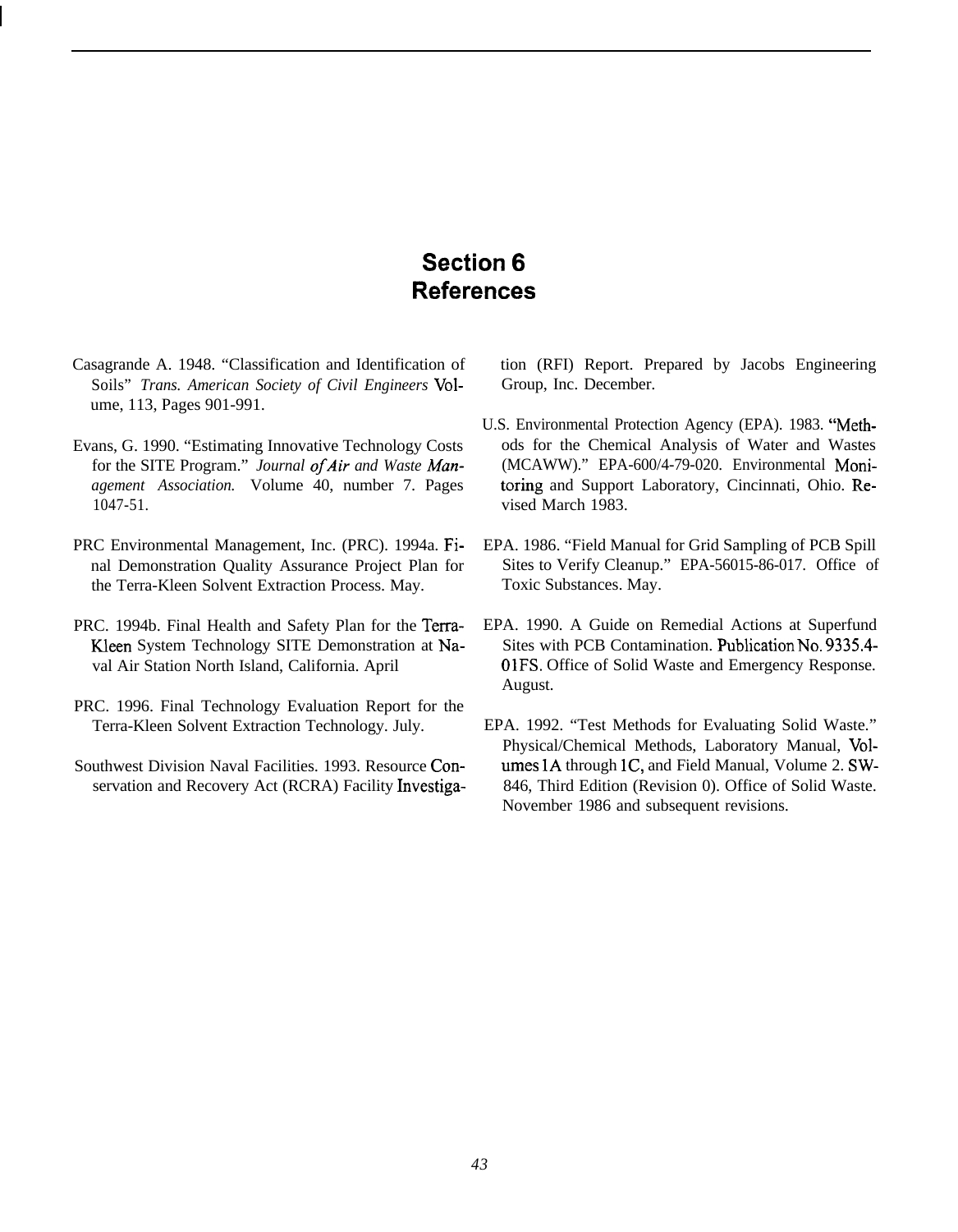# **Appendix A Terra-Kleen Treatability Study**

Terra-Kleen Response Group, Inc. (Terra-Kleen), has developed a solvent extraction technology (Terra-Kleen) to treat soils contaminated with PCBs and other organic constituents. Terra-Kleen demonstrated its technology during a treatability study conducted by the Superfimd Innovative Technology Evaluation (SITE) Program in October 1993 at Terra-Kleen's facility in Okmulgee, Oklahoma.

The main objective of the treatability study was to determine the technology's effectiveness in removing PCBs from soil. Terra-Kleen used the Toxic Substances Control Act (TSCA) incineration equivalency performance guidance level for PCBs of 2 milligrams per kilogram (mg/ kg) as a target treatment level. The study was conducted in accordance with an EPA-approved Level III quality assurance project plan (QAPP).

In October 1993, the SITE Program obtained 1 -ton batches of PCB-contaminated soil from each of three sites and shipped the soils to Terra-Kleen in Oklahoma. These soils were obtained from Sites 4 and 6 at Naval Air Station North Island (NASNI) in Coronado, California, and from a site in Anchorage, Alaska. Soils from these three sites were excavated from areas with the highest reported PCB concentrations. Analytical results of all soils revealed that Aroclor 1260 was the only PCB mixture present. The Anchorage soil was air-dried to reduce moisture content prior to treatment; the NASNI soils did not require any pretreatment.

For the treatability study, Terra-Kleen used a small, pilotscale treatment system that consisted of a single l-ton solvent extraction tank, a microfiltration unit, a sedimentation tank, a solvent purification station, a solvent storage tank, a clean solvent storage tank, diaphragm pumps, an air compressor, and a vacuum extraction unit. Each batch of soil was treated separately with multiple extraction cycles. Treatment times lasted from 3 to 11 days depending on original PCB concentrations and soil characteristics.

Terra-Kleen began the treatment process by placing a batch of soil into the solvent extraction tank. About 75 gallons of clean solvent was pumped from the clean solvent storage tank into the solvent extraction tank, completely saturating the soil. After a l-hour extraction period, the solvent was drained into the sedimentation tank, pumped through the microfiltration unit to remove remaining suspended fines, and pumped to the solvent purification unit, where PCBs and other organic contaminants were removed so the solvent could be used in the next extraction cycle. Extraction cycles were continued until PCB concentrations were below 4 parts per million (ppm) in the solvent drained from the solvent extraction tank (solvent effluent), as measured by enzyme immunoassay (EIA). Residual solvent vapors were recovered in a 55-gallon water filter drum.

Composite samples were collected from untreated and treated soil in the solvent extraction tank according to the U.S. Environmental Protection Agency (EPA) PCB sampling protocols and analyzed using gas chromatography. In addition, EIA test kits were used in the field to monitor PCB concentrations in soil and solvent effluent throughout the treatment process. Laboratory gas chromatography results were used to document the technology's overall PCB removal efficiency.

As shown in Table A-l, results from treated soil showed that PCB removal efficiency ranged from 95.3 to 99.1 percent. PCB concentrations in treated soils from both NASNI sites were reduced to below the target concentration of 2 mg/kg. More extraction cycles were required to reduce the concentration ofPCB in the soil to 6.0 mg/kg for soils with higher initial PCB concentrations. As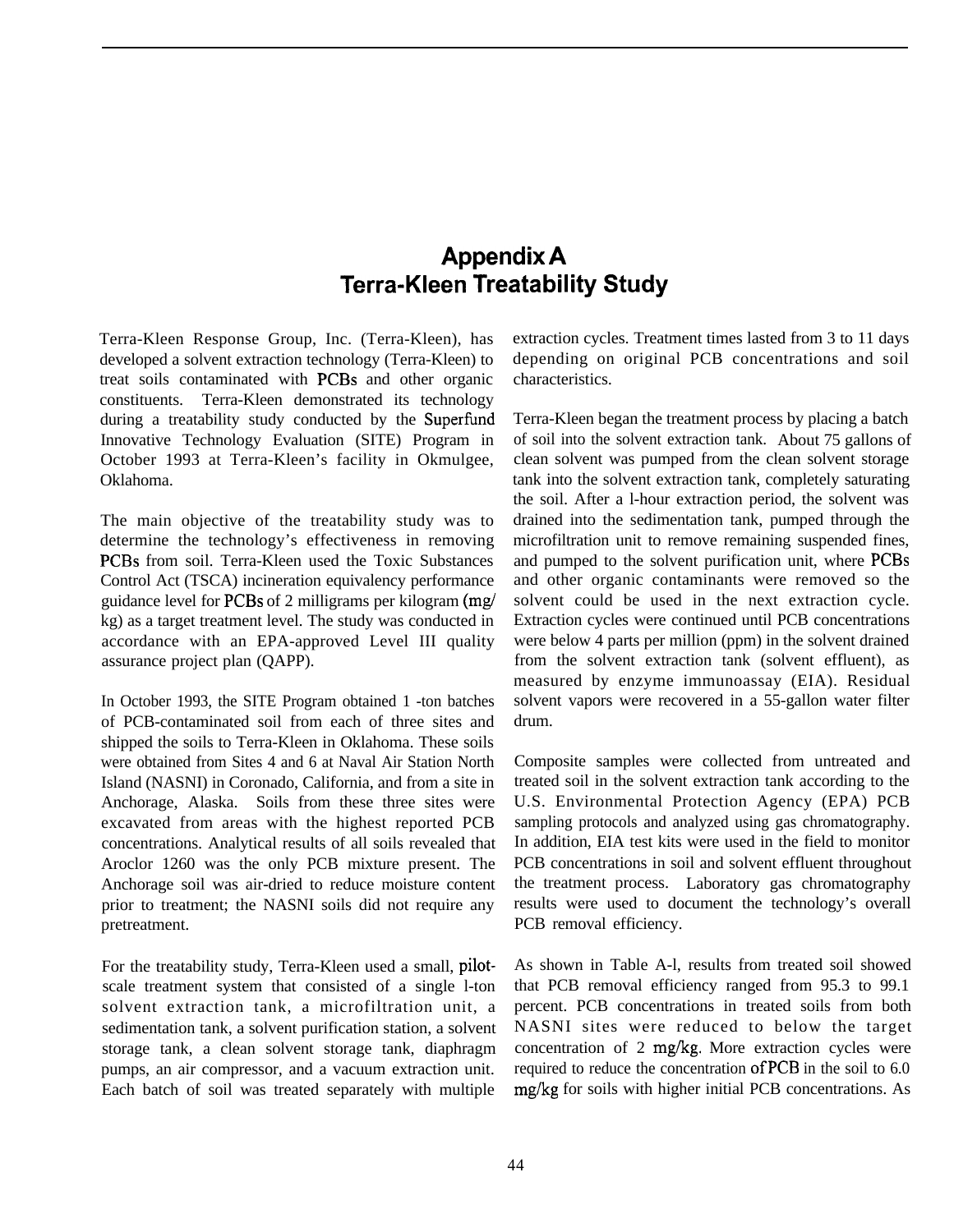demonstrated in treatability studies, the Alaskan soil also contained a higher percentage of fines, clay, and natural organic material than the NASNI soils, a fact which may have contributed to the higher number of extraction cycles needed to reduce the concentration of PCBs in soil to 6.0 mg/kg. Terra-Kleen's experience with different soils confirms that a soil's physical characteristics can affect the

number of extraction cycles required to achieve sitespecific cleanup levels.

The reduction of PCB concentrations in NASNI soils below the target level confirmed the feasibility of using the Terra-Kleen technology in a full SITE demonstration at NASNI. The findings from the treatability study were incorporated into the test plan and QAPP for the demonstration, which was conducted in June 1994.

#### Table **A-l.** Treatability Study Analytical Results

|                                               | <b>NASNI Site 4</b> | <b>NASNI Site 6</b> | Alaska Site |
|-----------------------------------------------|---------------------|---------------------|-------------|
| <b>PCBs</b> in untreated soil<br>(mg/kg)      | 17.0                | 28.0                | 6.0         |
| <b>PCBs</b> in treated soil<br>(mg/kg)        | 0.78                | 1.4                 | 6.0         |
| Percent Removal (%)                           | 95.3                | 95.0                | 99.1        |
| Percent clay and fines,<br>$CO.075$ mm $(\%)$ | 3.5                 | 7.9                 | 14.5        |
| Percent moisture<br>content $(\%)$            | 0.04                | 1.3                 | 15.0        |
| Number of extraction<br>cycles                | 12.0                | 24.0                | 57.0        |

Notes: All concentrations are presented in dry weight.

The soil from each subsample was transferred to a stainless-steel container and mixed to create a single composite sample; therefore, standard deviation could not be calculated.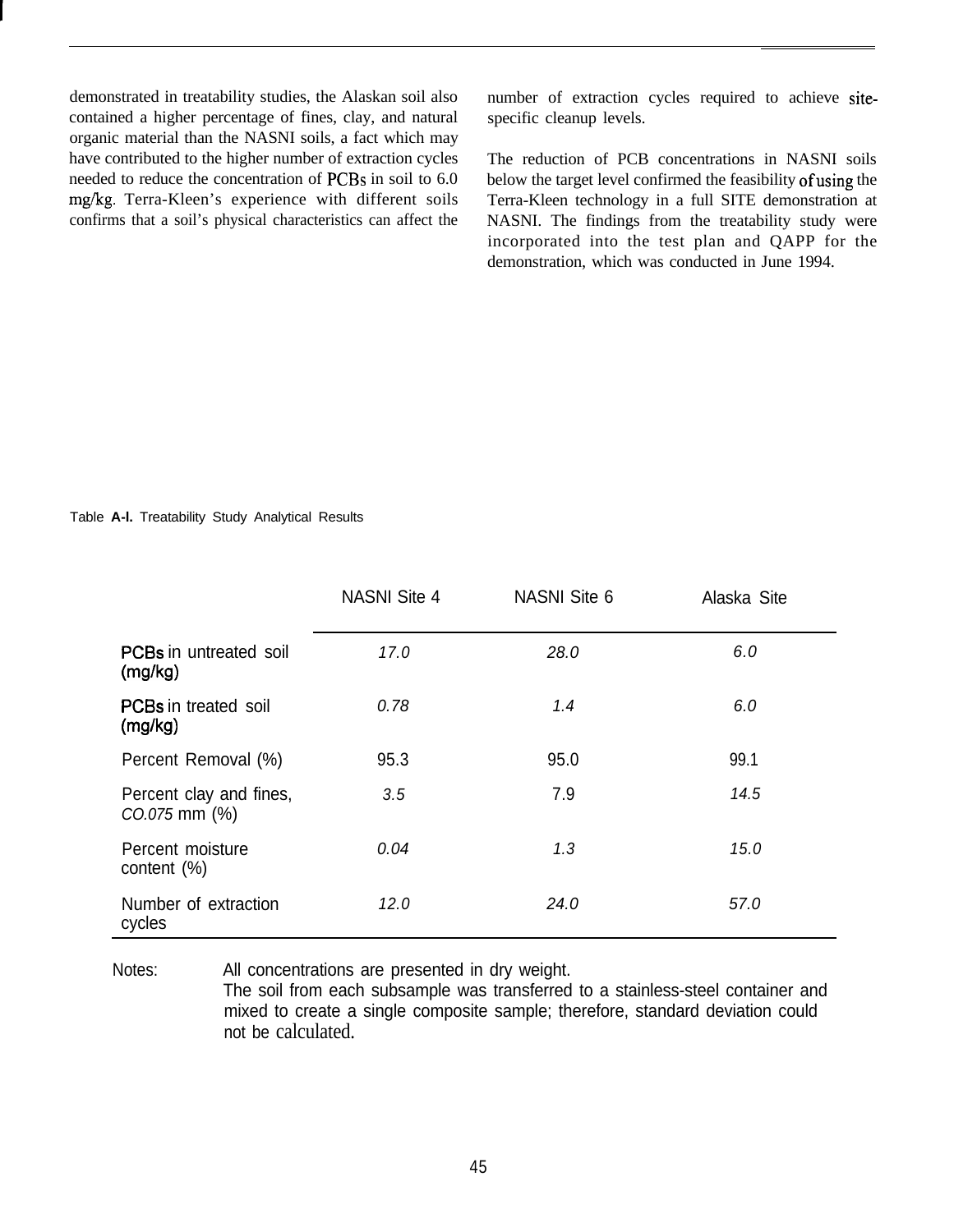# **Appendix B Terra-Kleen Technology Full-Scale Implementation**

In June 1994, Terra-Kleen Response Group, Inc. (Terra-Kleen), was tasked to conduct a full-scale remediation of three pesticide-contaminated sites at Naval Communication Station Stockton in Stockton, California (NCS Stockton). Conducted under the Comprehensive Long-Term Environmental Action Navy (CLEAN) program, Terra-Kleen remediated soils at NCS Stockton sites 5,5G, and 5H, that were contaminated with the pesticides dichlorodiphenyldichloro-ethane (DDD), dichlorodiphenyldichloroethene (DDE), and dichlorodiphenyltrichloroethane (DDT). These sites reportedly contained DDD, DDE, and DDT at concentrations up to 150 mg/kg, 50 mg/kg, and 600 mg/kg, respectively.

The goal of the remediation was to reduce the concentrations of each pesticide below 1 mg/kg. This concentration was based on the threshold limit concentration for these compounds and was below the EPA Region 9 preliminary remediation goal for DDT in residential soil (1.3 mg/kg)-

Prior to the full-scale remediation, Terra-Kleen conducted a bench-scale treatability study to determine the technology's suitability for treating the contaminated soils. Three, 4-inch composited soil samples were collected and treated. Ten grams of each of these samples underwent approximately 3 extraction cycles during this analytical procedure. Results showed that DDD, DDE, and DDT concentrations were all reduced to below 0.23 mg/kg in treated soil.

Based on the success of the bench-scale study, Terra-Kleen conducted a full-scale remediation on 400 cubic yards  $(y^3)$ or 550 tons of soil to reduce the concentration of pesticides below 1 mg/kg. Soils were excavated, homogenized, and placed into 20  $y<sup>3</sup>$  extraction tanks. The SITE Program collected composite samples of untreated and treated soil from the first extraction tank and analyzed the samples specifically for DDD, DDE, and DDT.

After three extraction cycles, pesticide concentrations in the first solvent extraction tank were reduced significantly below the target level concentration of 1 mg/kg. Percent removals for all three pesticides ranged from 99.4 to 99.9 percent. Analytical results from the first extraction tank are shown in Table B- 1.

Results from the remaining 19 solvent extraction tanks indicated that treatment in 16 tanks achieved the target concentration goal. Percent removals in these 16 tanks ranged from 98.8 to 99.9 percent for all three pesticides. The soil in the three tanks that did not meet the target goal exhibited higher moisture content, possibly from rainwater intrusion. This increase in moisture content was dealt with by performing a vacuum extraction, followed by an additional application ofthe solvent treatment. Terra-Kleen reported that increased soil moisture will reduce treatment effectiveness.

The successful treatment of the NCS-Stockton soils has led the Navy to consider the Terra-Kleen technology at other sites at NCS-Stockton and at other naval facilities.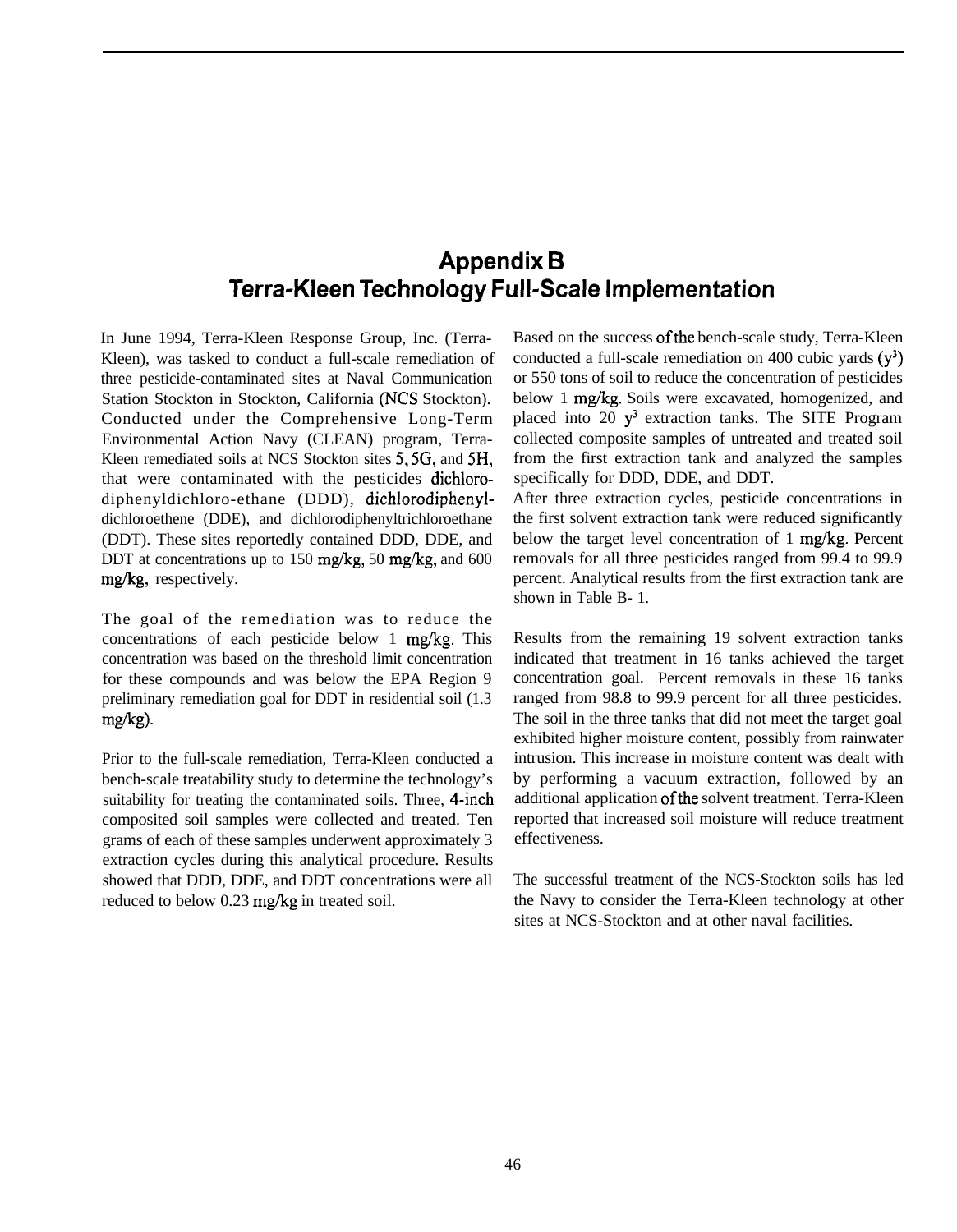#### Table B-l. Full-Scale Analytical Results

|                                | <b>DDD</b> | <b>DDE</b> | DDT   |
|--------------------------------|------------|------------|-------|
| Untreated Soil<br>(mg/kg)      | 12.2       | 1.5        | 80.0  |
| <b>Treated Soil</b><br>(mg/kg) | 0.024      | 0.009      | 0.093 |
| Percent Removal (%)            | 99.8       | 99.4       | 99.9  |

Notes: All concentrations are presented in dry weight. The soil from each subsample was transferred to a stainless-steel container and mixed to create a single composite sample; therefore, standard deviation could not be calculated.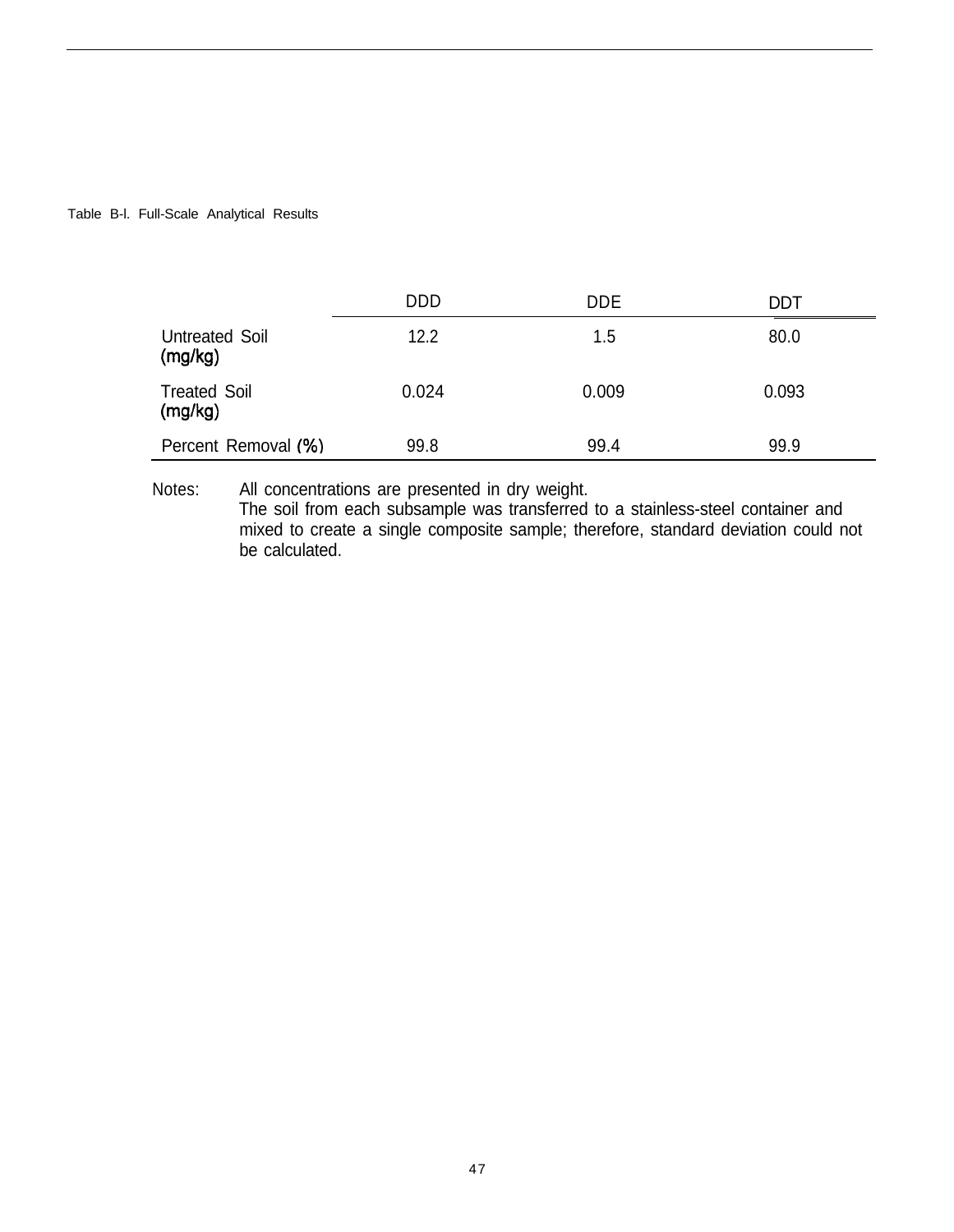# **Appendix C Vendor Claims for the Terra-Kleen Technology**

#### **C.l Acknowledgments**

The development of the Terra-Kleen process has had many supporters from state and federal regulators, leaders in Congress and the White House, environmental assessment companies, citizen environmental groups, and industrial clients. Terra-Kleen wishes to thank these federal and state agencies, individuals and companies for the support received. Special thanks go to the US EPA's SITE team and its subcontractor PRC Environmental Management, Inc., which provided third party documentation of the process. We at Terra-Kleen are pleased that the results of the demonstration were favorable, and hope that all parties who have championed this technology development will feel justified in their support.

#### **C.2 Recent Developments**

Based upon the work performed in the SITE demonstration, and other demonstrations of the full-scale unit, US EPA has issued to Terra-Kleen a nationwide permit to commercially treat soil contaminated with PCBs. At the time of writing, this is the only permitted non-thermal (incineration) treatment available for PCBs in soil. Both the pilot system and full-scale treatment system are permitted under a nationwide commercial operating permit through the US EPA as per the Toxic Substances and Control Act (TSCA) which regulates PCBs. The US EPA has made a written finding that "the Terra-Kleen solvent is non-toxic." The components of the solvent blend have been approved in limited quantities as "food additives for human consumption" by the US Food and Drug Administration.

As a result of system testing by the US EPA SITE Program and by the US EPA Chemical Management Division, Office of Pollution Prevention and Pesticides, EPA has proposed new regulations concerning PCB cleanup in soil and debris. New regulations proposed for 40 CFR  $761.61(a)(4)(ii)(A)(4)(I)$  consisted of the following:

"Bulk PCB remediation waste may be disposed of onsite using a solvent extraction process where: A non-chlorinated solvent is used; the solvent extraction process occurs at ambient temperature; the extraction process is not exothermic; and no external heat is used for the extraction process."

This is a direct description of the Terra-Kleen process, and is an indication of the level of confidence that US EPA has in this process.

The process has been selected for use by the US Navy through the Naval Environmental Leadership Program, of which Terra-Kleen was one of the first successful technologies demonstrated. The process is recently patented, and has other patents pending.

Terra-Kleen has currently expanded the pilot-scale treatment unit into full-scale permitted units. At this writing, a full-scale unit has been used to process four sites: the Naval Communication Station Stockton, where 500 tons of silty soil contaminated with chlorinated pesticides was treated; and Naval Air Station North Island, where soils from Installation Restoration Sites 4, 6, and 10 were processed. Approximately 6,000 tons of PCB-contaminated soil has been treated as of this writing, and the Navy is extending the contract to treat an additional 3,000 tons. Deployment at a remote Alaska site with PCB contamination is also scheduled, and several other full-scale projects are currently in negotiation, including two mixed waste sites.

Terra-Kleen has been selected for the Rapid Commercialization Initiative (RCI) by the sponsoring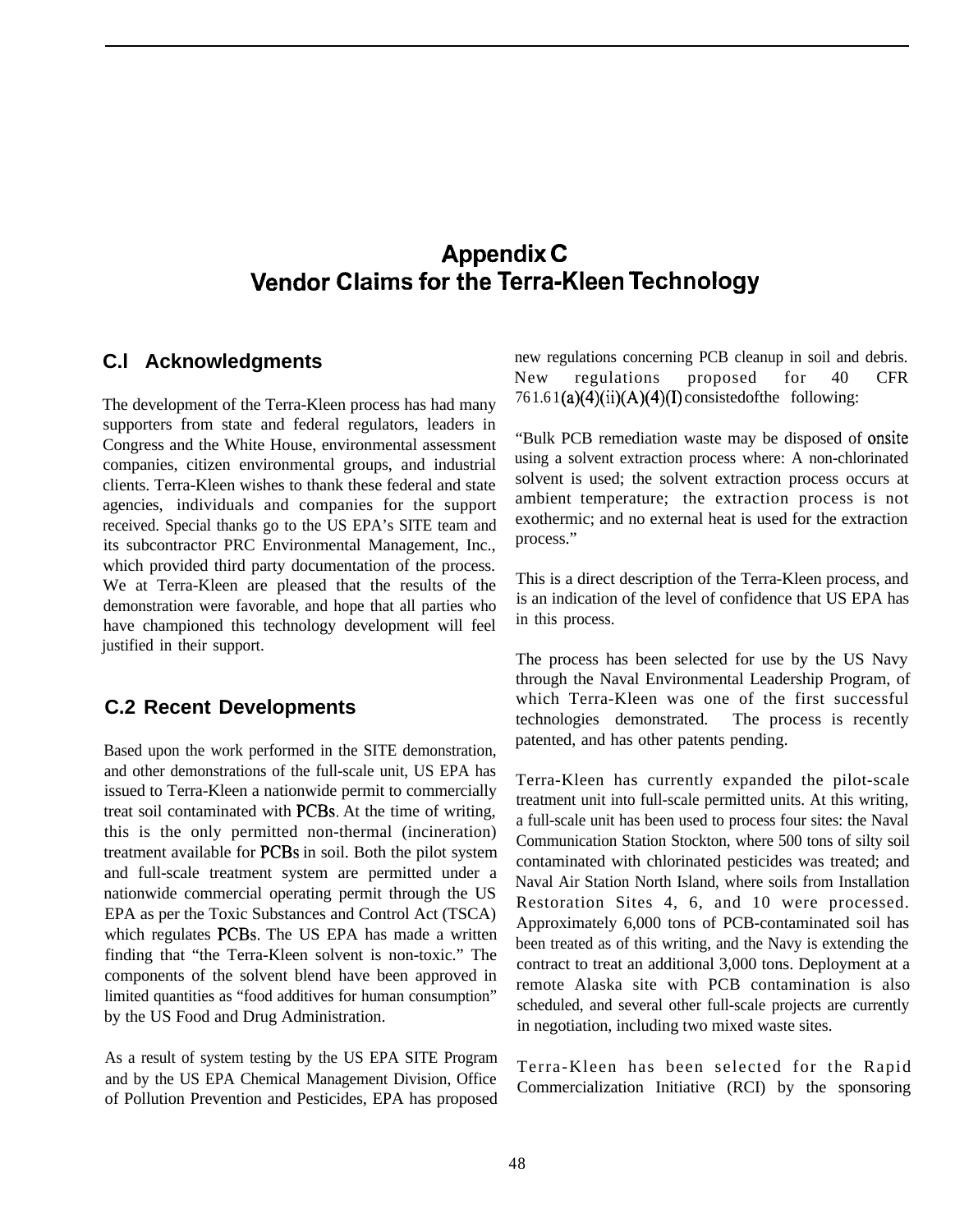organizations, US Department of Commerce, US Department of Defense, US Department of Energy, US Environmental Protection Agency, Southern States Energy Board, Western Governor's Association, and the State of California Environmental Protection Agency (CA EPA). The technologies selected under this competitive program will be assisted by the supporting agencies in reducing the barriers that impede market entry of the technology. RCI will provide assistance in finding appropriate sites for demonstration and testing, assistance in verification of the performance and cost of performance of RCI technologies, and assistance in facilitating and expediting the issuance of permits.

## **C.3 System Improvements Since the SITE Demonstration**

Terra-Kleen has worked with the California air boards in order to develop a tighter system that will virtually eliminate any air emissions of Terra-Kleen's non-toxic solvent. Currently patent pending, the system uses a totally closed air stream to remove the residual solvent from the soil at a rate much faster than conventional vapor recovery techniques. At the date of this writing, the new system has been used on two California sites successfully. Additions suggested by the air boards to the system also include equipment to reduce fugitive emissions from Terra-Kleen's solvent storage vessels.

The improvements to the vapor recovery portion of the system allow the microbes to thrive on reduced residual solvent levels. In third party tests, residual solvent levels as high as 3,000 mg/kg were reduced to less than 100 mg/kg in 4 days. Tests by US EPA indicate the half life ofthe solvent in the environment to be 2 days. The regulatory limits for the Terra-Kleen solvent in soil are not clear- the only reference Terra-Kleen could find was within RCRA, which limits the solvent to 240,000 mg/kg in the water portion of the soil.

Other improvements to the system include faster and more reliable material handling techniques. The full-scale version uses 20 cubic yard extraction bins which can handle debris up to 7 feet in length for processing.

Although the system was tested by the SITE team on sandy soils at North Island, the system can also be used on tighter soil. Soil fines at the Stockton site ranged from 24% to 60%. At this site, a chlorinated pesticide, DDT, was reduced from several hundred mg/kg to less than 1 mg/kg.

The system can be configured to do large sites and small sites. One great advantage ofthe system is the high mobility, which allows remote sites to be processed cost effectively. In Alaska, for example, use of the Terra-Kleen technology is cutting clean up costs of remote sites by over 50% as opposed to dig and haul, even on small sites.

Another great advantage of the Terra-Kleen system is that it is an excellent system to separate organic contaminants from low level radioactive wastes, allowing for economic disposal of mixed wastes. As a low energy system, the Terra-Kleen process does not mobilize soil fines out of the extraction vessels, thus leaving the radioactive soil in the extraction vessels while the organic contaminants are removed.

#### **C.4 Comments on theResults of the SITE Demonstration**

Initial results after the fifth wash indicate that the PCB concentrations were approximately 0.5 mg/kg, much less than the final results of near 2 mg/kg. This was due to ponding in the bottom of the extraction tanks, which has been corrected. Soils currently run with the system, including soils from North Island, now average less than 1 mg/kg.

During the demonstration, a vapor extraction recovery system was used to remove residual solvent from the soil. Due to permit exemption requirements from the San Diego air district, the vapor recovery process could only be run 3 days. This was less than optimal, and resulted in anunusually high amount of residual solvent in the soil. At this point, solvent-consuming microbes and nutrients were added to the soil. Because ofresidual solvent levels at this point being as high as 40,000 mg/kg, the performance of the microbes was not optimized. Regardless, the microbial activity greatly reduced the solvent concentration in the 10 days that it was monitored. There appears to be little doubt that microbial activity will continue until all the solvent is consumed. It is also somewhat reassuring that solvent levels initially encountered by the microbes were not high enough to be toxic to the microbes. It is also important to note that even with solvent levels as high as 40,000 mg/kg, no PCBs were able to be mobilized out of the soil using a TCLP leaching procedure. Rain water or other natural water entering the soil does not mobilize any PCBs after treatment, even if high solvent levels are left in the soil.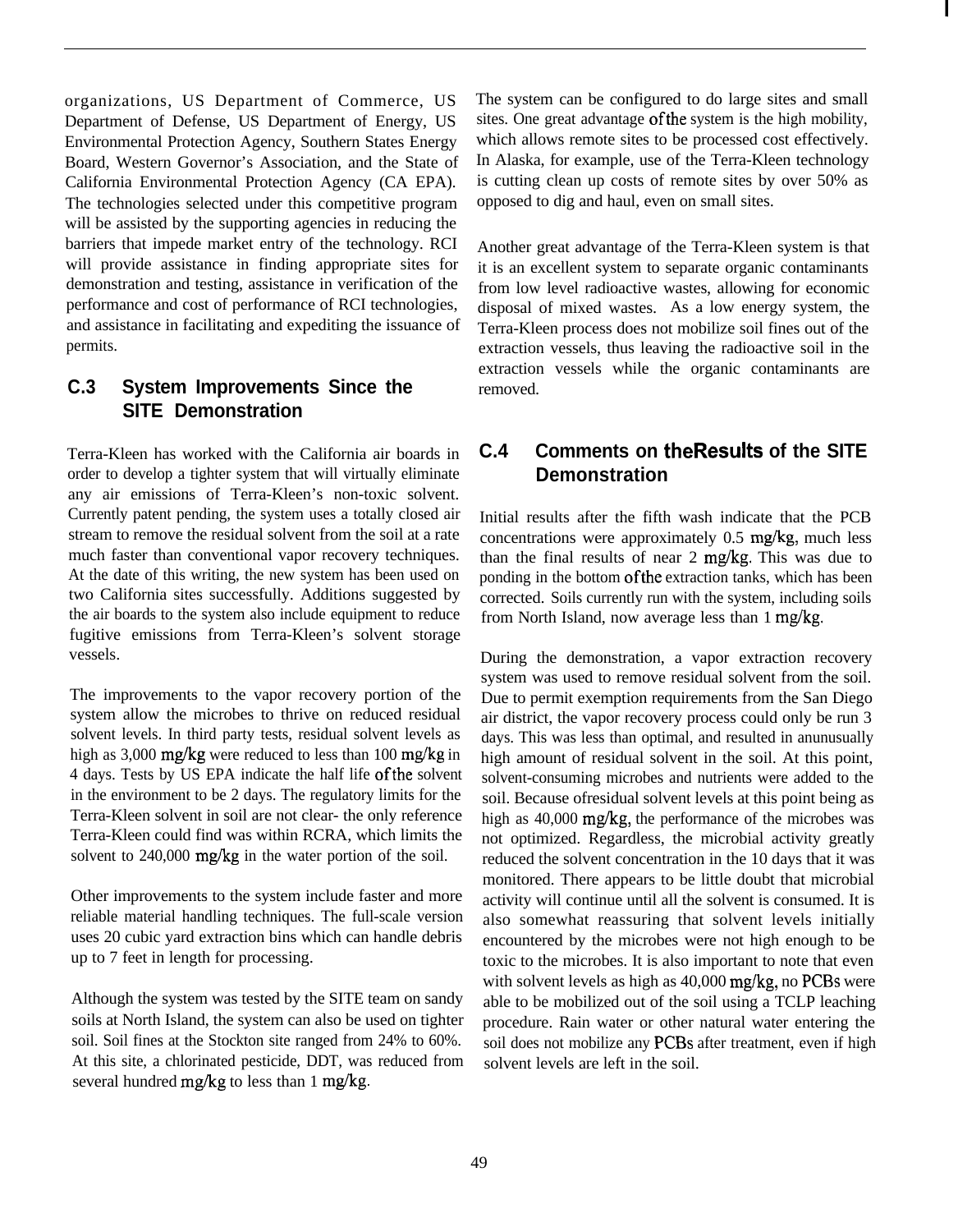Although only 5 tons of soil was treated during the site demonstration at NASNI, the principles for scale-up were determined, and were successfully implemented in full scale at several other sites. The results from full scale operations are better than from pilot scale, as may be expected after system improvements.

# **C.5 System Advantages Over Other Remedial Options**

#### *C.5. I Conventional Technology Options*

Treatment with the Terra-Kleen solvent extraction system has several advantages over the conventional treatment of soil contaminated with semi-volatile and non-volatile organic chemicals. For many of the contaminants that Terra-Kleen specializes in, the soils can be landtilled at a specially permitted facility, or can be incinerated at the few permitted incinerators. EPA has recently "land banned" many chemicals spilled in soil, so that soils contaminated with these chemicals can only be disposed ofthrough incineration or an alternative technology such as Terra-Kleen. The current price for incineration is as high as \$2,300 per cubic yard, not including the costs for transportation to the incinerator, and special hazardous waste taxes. (If the soils are contaminated with chlorinated dioxins, the incineration price can be as high as \$16,000 per ton.) As many of the sites in Terra-Kleen's specialty may contain 1,000 to 50,000 cubic yards of contaminated soil, it can be seen that the costs involved with soil incineration are staggering. Mobile incineration facilities are typically less expensive, but are difficult to permit, and have poor community acceptance. Few people want an incinerator in their back yard. Terra-Kleen's treatment costs are typically 20% of incineration costs because only the waste is incinerated, not all the soil and debris.

Landfilling of the soils, when allowed, is typically in the \$300 to \$500 per cubic yard range when all costs are included (transportation, backfill, taxes, profile fees, manifest fees, tire wash, truck liners, etc.). Many generators of hazardous waste hesitate to landfill their soils because of the long term liability that can be associated with landfills. They see the problem moving from one area to the next area, instead of eliminating the problem. Landfilling's great advantage is that it is relatively inexpensive (in the short term, anyway). Terra-Kleen's advantage here is that it is cost competitive with landtilling on many sites, and yet the collected waste is destroyed. Additionally, since the technology is mobile, the

problem is taken care of at the site, rather than having large volumes of contaminated material shipped though the community.

#### *C. 5.2 Alterna five Technology Options*

In addition to having advantages over conventional technologies such as incineration and landfilling, the Terra-Kleen technology has many advantages over alternative technologies such as bioremediation, soil vapor extraction, thermal desorption, and soil washing. Bioremediation, for example, is limited by a variety of conditions. Cold weather slows the process, lack of nutrients or oxygen slows or stops the process, selective compounds create more toxic compounds when biotreated, and bioremediation can not be used effectively on a variety of chemical compounds. Bioremediation may take up to 7 years to be implemented and be effective. Typically, bioremediation is used for volatile and semi-volatile contaminants such as gasoline, and can not be used effectively on the chemicals that Terra-Kleen processes.

Like bioremediation, soil vapor extraction (SVE) is used principally for volatile and some semi-volatile organic contaminants. SVE can not process sites contaminated with non-volatile organic constituents such as chlorinated pesticides or PCBs.

Thermal desorption works very well for volatile compounds, moderately well for semi-volatile compounds, and poorly on non-volatile compounds. As the range of contaminants to be treated become less volatile, more and more heat is needed to remove the contaminants from soil. Thermal desorption systems can treat the contaminants also processed by Terra-Kleen, but only with very costly equipment. Mobilization fees to move a thermal desorption system that treats PCBs may run as high as \$1,400,000. Only very large sites can afford this type of mobilization cost. Terra-Kleen sizes the treatment unit to the size of the site, rather than using a "one shoe fits all" approach. In this fashion, smaller sites can be cleaned cost effectively in addition to larger sites.

Soil washing is similar to solvent extraction, in that they both use fluids to separate the contaminants from soil. Soil washing concentrates the contaminants into a specific size segment of the soil, such as the fines, while solvent extraction only removes the contaminants themselves. Soil washing thereby generates more waste that needs to be removed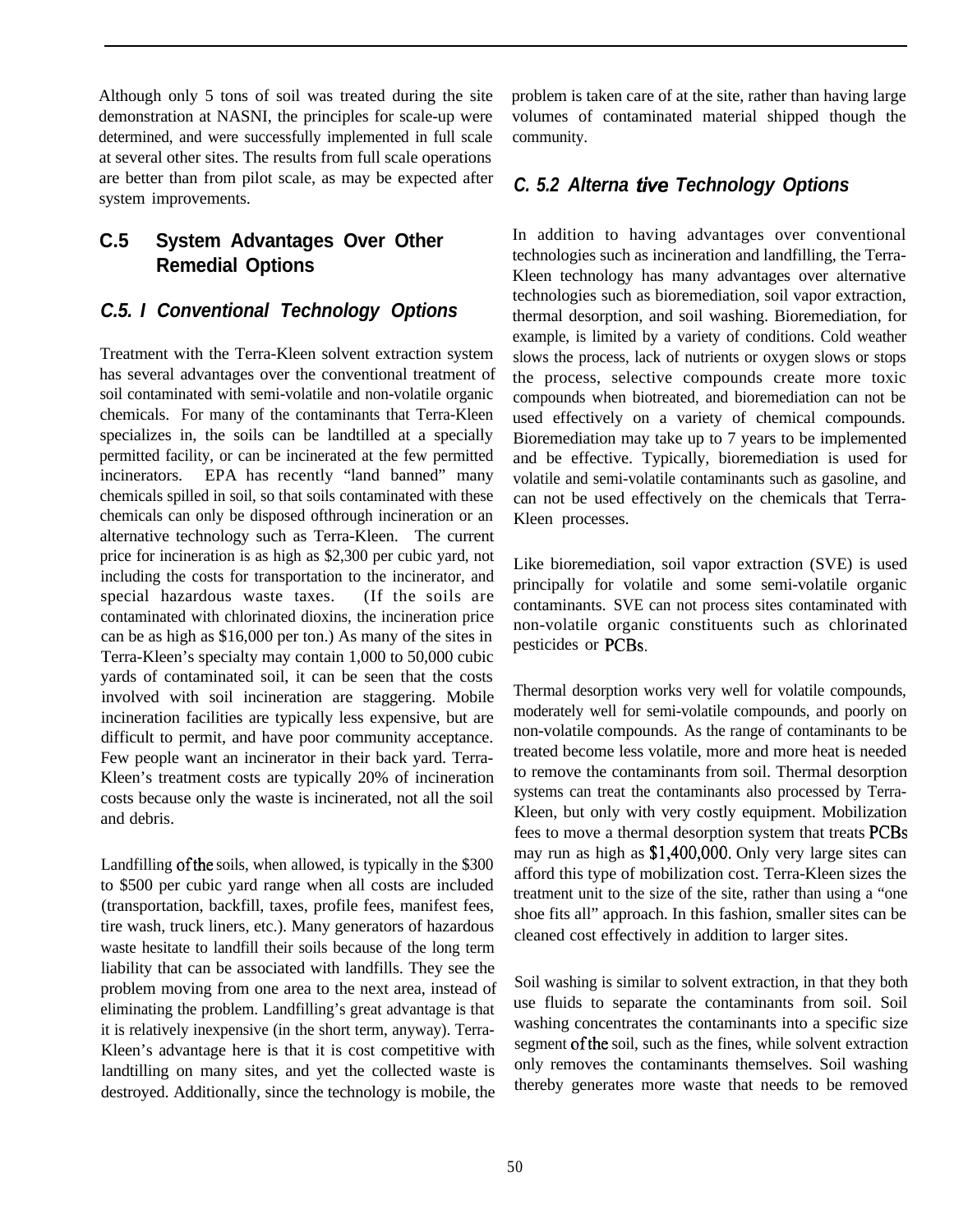from the site. Soil washing also generates large quantities of waste water, while solvent extraction systems are typically closed loop systems that clean and reuse the solvent. Solvent extraction processes can reach much lower target treatment levels than soil washing.

As can be seen, Terra-Kleen's solvent extraction system has many advantages over conventional and alternative treatment technologies for selected contaminant types. The process is not designed to be a solution for every type of contamination, but to be a cost effective treatment for selected contaminate types.

# **C.6 Types of Sites Best Suited to Terra-Kleen's Technology**

# *C.6.7 PC&*

#### **Electrical Utility Companies**

These companies have electrical transformers that use PCBs. Although many electric companies have changed out their transformers, older spill sites are still a problem for many of the utilities. The utility companies typically do not want to landfill the contaminated soil as there is a perception of long-term liability.

#### **Natural Gas Pipeline Companies**

PCBs were used in compressor stations along most of the natural gas pipeline systems. As PCB-contaminated oils and condensates built up in the lines, they were swept out with "pigs" to various dumping points. The dumping points and the surrounding soils now need to be cleaned at all of these stations.

#### **Industrial Manufacturing**

PCBs were used in transformers and capacitors within the manufacturing areas. Leaks and vandalism of transformers in older buildings to obtain the copper wiring have left many buildings and the soils around the buildings contaminated with PCBs.

#### **Electrical Transformer Repair Facilities**

Several companies have specialized in transformer servicing and repair. During these operations, PCB-contaminated oils were dumped into pits. These pits and the surrounding soils now need to be cleaned.

#### **Mixed Waste Sites**

Terra-Kleen has the ability to separate PCBs from low level radioactive wastes. The PCBs and low level radioactive waste can then be disposed of separately.

#### **Department of Defense Sites**

All military bases used substantial numbers of PCB transformers. Many of the older transformers were stored in one location, and subsequently began to leak. With the shutdown of these military bases, all PCB sites must be cleaned.

#### **Overseas PCB Sites in US Territories, Alaska, Hawaii**

Due to PCB regulations, contaminated soils are currently shipped to the continental US for disposal. This is very expensive. Terra-Kleen has equipment specially constructed for use at remote sites that can be shipped or airlifted for a nominal cost. Savings to the client are approximately 50% over conventional methods.

#### **Superfund Sites**

EPA has identified 34,070,OOO cubic yards (approximately 50,000,OOO tons) of PCB-contaminated soil on National Priority List (NPL) Superfund sites. In addition to NPL sites, there are over 2,000 additional sites within Superfund that have PCBs as the predominant waste.

# *C. 6.2 Chlorinated Pesticides*

#### **Pesticide Manufacturing and Mixing Areas**

These sites are highly contaminated with chlorinated pesticides. They usually are several acres in size, with contamination typically concentrated within 6 feet of the surface. Many of these sites are Superfund sites.